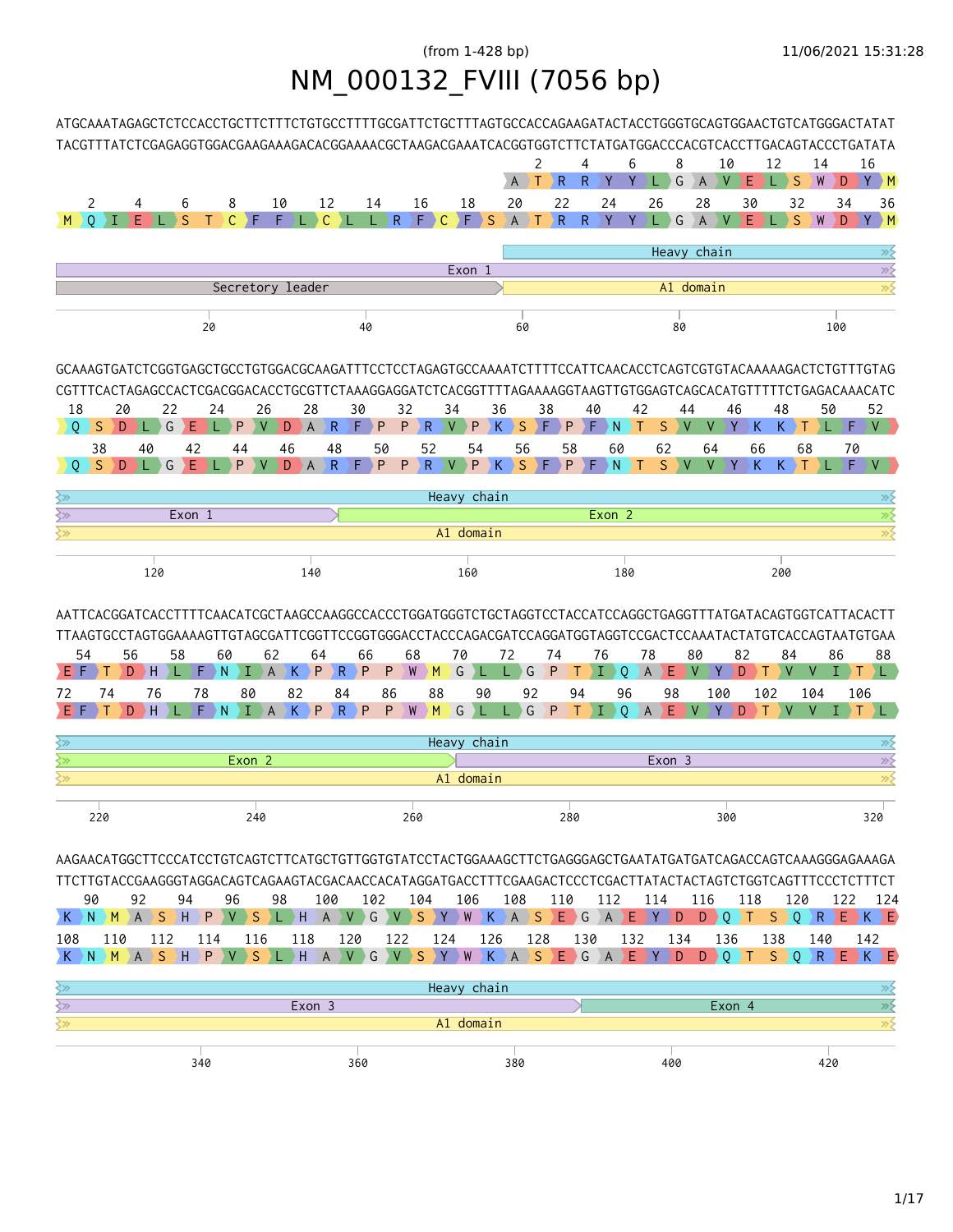|                                                      | AGATGATAAAGTCTTCCCTGGTGGAAGCCATACATATGTCTGGCAGGTCCTGAAAGAGAATGGTCCAATGGCCTCTGACCCACTGTGCCTTACCTACTCATATCTTT                                                                                                                                                     |                          |                                                    |                                |                               |                    |                                           |                       |                       |                                     |                                |            |                                                |                          |                               |                  |                       |                     |                              |                       |                                   |                                                                                                         |
|------------------------------------------------------|-----------------------------------------------------------------------------------------------------------------------------------------------------------------------------------------------------------------------------------------------------------------|--------------------------|----------------------------------------------------|--------------------------------|-------------------------------|--------------------|-------------------------------------------|-----------------------|-----------------------|-------------------------------------|--------------------------------|------------|------------------------------------------------|--------------------------|-------------------------------|------------------|-----------------------|---------------------|------------------------------|-----------------------|-----------------------------------|---------------------------------------------------------------------------------------------------------|
|                                                      | TCTACTATTTCAGAAGGGACCACCTTCGGTATGTATACAGACCGTCCAGGACTTTCTCTTACCAGGTTACCGGAGACTGGGTGACACGGAATGGATGAGTATAGAAA                                                                                                                                                     |                          |                                                    |                                |                               |                    |                                           |                       |                       |                                     |                                |            |                                                |                          |                               |                  |                       |                     |                              |                       |                                   |                                                                                                         |
| 126<br>D.                                            | 128<br>$D \rightarrow K$<br>$\vee$                                                                                                                                                                                                                              | 130<br>P<br>F            | 132<br>G<br>G                                      |                                | 134<br>$S$ $H$ $T$            | 136<br>Y.          | 138<br>$V$ )<br>W                         | O.                    | 140<br>V              | 142<br>K<br>L)                      | 144<br>E N                     | $\big)$ G  | 146<br>∤P.                                     | 148<br>MAS               |                               | 150<br>DP        | 152<br>- 7 L D        | $\mathsf{C}$        | 154<br>٠L.                   | 156<br>ΙY.<br>T       | DS.<br><b>IY</b>                  | 158<br>L)                                                                                               |
| 144<br>D                                             | 146<br>$D$ $K$ $V$                                                                                                                                                                                                                                              | 148<br>$F \rightarrow P$ | 150<br>G<br>$\left\langle G_{\alpha}\right\rangle$ | 152                            | SH)T                          | 154<br>Y.          | 156<br>V W                                | 158<br>$\overline{0}$ |                       | 160                                 | 162<br>V L K E N G P M A S D P | 164        | 166                                            |                          | 168                           |                  | 170                   | 172<br>$\mathsf{C}$ |                              | 174<br>Y              | 176<br>$\overline{\phantom{a}}$ S | 178<br>ΣY.                                                                                              |
| ≷≫                                                   |                                                                                                                                                                                                                                                                 |                          |                                                    |                                |                               |                    |                                           |                       |                       | Heavy chain                         |                                |            |                                                |                          |                               |                  |                       |                     |                              |                       |                                   | ≫                                                                                                       |
| ⊰≫                                                   |                                                                                                                                                                                                                                                                 |                          |                                                    |                                |                               |                    |                                           |                       |                       | Exon 4                              |                                |            |                                                |                          |                               |                  |                       |                     |                              |                       |                                   | $\overline{\gg}$                                                                                        |
| ≷≫                                                   |                                                                                                                                                                                                                                                                 |                          |                                                    |                                |                               |                    |                                           |                       |                       | A1 domain                           |                                |            |                                                |                          |                               |                  |                       |                     |                              |                       |                                   | $\gg$                                                                                                   |
|                                                      | 440                                                                                                                                                                                                                                                             |                          |                                                    |                                | 460                           |                    |                                           |                       |                       | 480                                 |                                |            |                                                | 500                      |                               |                  |                       |                     | 520                          |                       |                                   |                                                                                                         |
|                                                      | CTCATGTGGACCTGGTAAAAGACTTGAATTCAGGCCTCATTGGAGCCCTACTAGTATGTAGAGAAGGGAGTCTGGCCAAGGAAAAGACACAGACCTTGCACAAATTT                                                                                                                                                     |                          |                                                    |                                |                               |                    |                                           |                       |                       |                                     |                                |            |                                                |                          |                               |                  |                       |                     |                              |                       |                                   |                                                                                                         |
|                                                      | GAGTACACCTGGACCATTTTCTGAACTTAAGTCCGGAGTAACCTCGGGATGATCATACATCTTTCCCTCAGACCGGTTCCTTTTCTGTGTCTGGAACGTGTTTAAA                                                                                                                                                      |                          |                                                    |                                |                               |                    |                                           |                       |                       |                                     |                                |            |                                                |                          |                               |                  |                       |                     |                              |                       |                                   |                                                                                                         |
| 160<br>$S$ H $\vee$                                  | 162<br>164<br>D<br>ι.                                                                                                                                                                                                                                           | $V$ $K$                  | 166<br>D                                           | 168<br>$\rightarrow$ N<br>D.L. | 170                           | 172<br>SGL         | $I \ G$                                   | 174                   | 176<br>A              |                                     | 178<br>$V$ $C$ $R$             | 180        | 182<br>$E \ G$                                 | 184<br>$S \setminus L$   | $\rightarrow$ A $\rightarrow$ | 186<br>K.        |                       | 188<br>EXT)         | 190<br>$\circ$               | ) T .                 | 192                               | 194                                                                                                     |
| 180                                                  | 182                                                                                                                                                                                                                                                             | 184                      | 186                                                | 188                            |                               | 190                | 192                                       |                       | 194                   | L.<br>196                           | 198                            | 200        |                                                | 202                      | 204                           |                  | 206                   | 208                 |                              | 210                   | 212                               | 214                                                                                                     |
| S) H                                                 | D                                                                                                                                                                                                                                                               | V                        | K<br>D                                             | D N                            | <sub>S</sub>                  | $\bigcup$ G<br>ΣL. | Ι.                                        | $\big\} G$            | $\overline{A}$<br>) L | L.                                  | $\mathsf{C}$<br>V              | ∑R.        | $E \nvert G$                                   | <sub>S</sub>             | $\sum$ $A$                    |                  |                       | EXT                 | $\Omega$                     | ) T                   | $L$ $H$ $K$                       | ∑F.                                                                                                     |
| ≷≫                                                   |                                                                                                                                                                                                                                                                 |                          |                                                    |                                |                               |                    |                                           |                       |                       | Heavy chain                         |                                |            |                                                |                          |                               |                  |                       |                     |                              |                       |                                   | ≫⊱                                                                                                      |
|                                                      |                                                                                                                                                                                                                                                                 |                          |                                                    |                                | Exon 4                        |                    |                                           |                       |                       |                                     |                                |            |                                                |                          |                               |                  |                       | Exon 5              |                              |                       |                                   | $\overline{\gg}$                                                                                        |
| ≷≫                                                   |                                                                                                                                                                                                                                                                 |                          |                                                    |                                |                               |                    |                                           |                       |                       | A1 domain                           |                                |            |                                                |                          |                               |                  |                       |                     |                              |                       |                                   | $\gg$                                                                                                   |
| 540                                                  |                                                                                                                                                                                                                                                                 |                          |                                                    | 560                            |                               |                    |                                           | 580                   |                       |                                     |                                |            | 600                                            |                          |                               |                  |                       | 620                 |                              |                       |                                   | 640                                                                                                     |
|                                                      |                                                                                                                                                                                                                                                                 |                          |                                                    |                                |                               |                    |                                           |                       |                       |                                     |                                |            |                                                |                          |                               |                  |                       |                     |                              |                       |                                   |                                                                                                         |
| 196<br>216                                           | ATACTACTTTTTGCTGTATTTGATGAAGGGAAAAGTTGGCACTCAGAAACAAAGAACTCCTTGATGCAGGATAGGGATGCTGCATCTGCTCGGGCCTGGCCTAAAAT<br>TATGATGAAAAACGACATAAACTACTTCCCTTTTCAACCGTGAGTCTTTGTTTCTTGAGGAACTACGTCCTATCCCTACGACGTAGACGAGCCCGGACCGGATTTTA<br>198<br>218                        | 200<br>220<br>A          | 202<br>D<br>222<br>D.                              | 204<br>E.<br>E.                | 206<br>G<br>K<br>224<br>G K S | S<br>226           | 208<br>W<br>Н<br>228<br><b>W</b>          | 210<br>S<br>$H \ S$   | 212<br>Е<br>230       | K.<br>232                           | 214<br>S.<br>N<br>234          | 216<br>УL. | 218<br>O.<br>$\rightarrow$ M $_{\odot}$<br>236 | $D \rightarrow R$<br>238 | 220<br>D<br>240               | 222<br>$\lambda$ | A<br>242              | 224<br>S            | 226<br>۱A<br>R.<br>244       | A<br>246              | 228<br>W<br>P.<br>248             | 230<br>$K \rightarrow M$<br>250<br>E T K N S L M Q D R D A A S A R A W P K M                            |
|                                                      |                                                                                                                                                                                                                                                                 |                          |                                                    |                                |                               |                    |                                           |                       |                       |                                     |                                |            |                                                |                          |                               |                  |                       |                     |                              |                       |                                   |                                                                                                         |
| ≷≫<br>≷≫                                             |                                                                                                                                                                                                                                                                 | Exon 5                   |                                                    |                                |                               |                    |                                           |                       |                       | Heavy chain                         |                                |            | Exon 6                                         |                          |                               |                  |                       |                     |                              |                       |                                   | ⋙<br>$\gg$                                                                                              |
| ⊰≫                                                   |                                                                                                                                                                                                                                                                 |                          |                                                    |                                |                               |                    |                                           |                       |                       | A1 domain                           |                                |            |                                                |                          |                               |                  |                       |                     |                              |                       |                                   | $\overline{\gg}$                                                                                        |
|                                                      |                                                                                                                                                                                                                                                                 | 660                      |                                                    |                                |                               |                    | 680                                       |                       |                       |                                     | 700                            |            |                                                |                          |                               | 720              |                       |                     |                              |                       | 740                               |                                                                                                         |
| 232<br>$H \rightarrow T$<br>252<br>$H \rightarrow T$ | GCACACAGTCAATGGTTATGTAAACAGGTCTCTGCCAGGTCTGATTGGATGCCACAGGAAATCAGTCTATTGGCATGTGATTGGAATGGGCACCACTCCTGAAGTGC<br>CGTGTGTCAGTTACCAATACATTTGTCCAGAGACGGTCCAGACTAACCTACGGTGTCCTTTAGTCAGATAACCGTACACTAACCTTACCCGTGGTGAGGACTTCACG<br>234<br>254<br>V N G Y V N R S L P | 236<br>256               | 238<br>258                                         | 240                            | $R$ $S$ $L$ $P$<br>260        | 242<br>262         | 244<br>$G \setminus L$<br>$G \setminus L$ | 246<br>264            | $I \ G$<br>266        | 248<br>$\angle C$ $\angle H$<br>268 | 250<br>270<br>IGCHRKSVYW       | 252        | 254<br>$R$ $K$ $S$ $V$ $Y$ $W$<br>272          | 274                      | 256<br>$H$ $V$                | 276              | 258<br>$I \ G$<br>278 | 260                 | MG<br>280<br>H V I G M G T T | 262<br>T.<br>Т<br>282 | 264<br>P                          | 266<br>$E$ $V$ $>$<br>284<br>$\left  P \right\rangle$ $\left  E \right\rangle$ $\left  V \right\rangle$ |
| $\left\langle \gg \right\rangle$                     |                                                                                                                                                                                                                                                                 |                          |                                                    |                                |                               |                    |                                           |                       |                       | Heavy chain                         |                                |            |                                                |                          |                               |                  |                       |                     |                              |                       |                                   | ≫                                                                                                       |
| $\sum$                                               |                                                                                                                                                                                                                                                                 | Exon 6                   |                                                    |                                |                               |                    |                                           |                       |                       |                                     |                                |            |                                                | Exon 7                   |                               |                  |                       |                     |                              |                       |                                   | $\overline{\gg}$                                                                                        |
| $\overline{\mathbb{R}^2}$                            |                                                                                                                                                                                                                                                                 |                          |                                                    |                                |                               |                    |                                           |                       |                       | A1 domain                           |                                |            |                                                |                          |                               |                  |                       |                     |                              |                       |                                   | $\overline{\gg}$                                                                                        |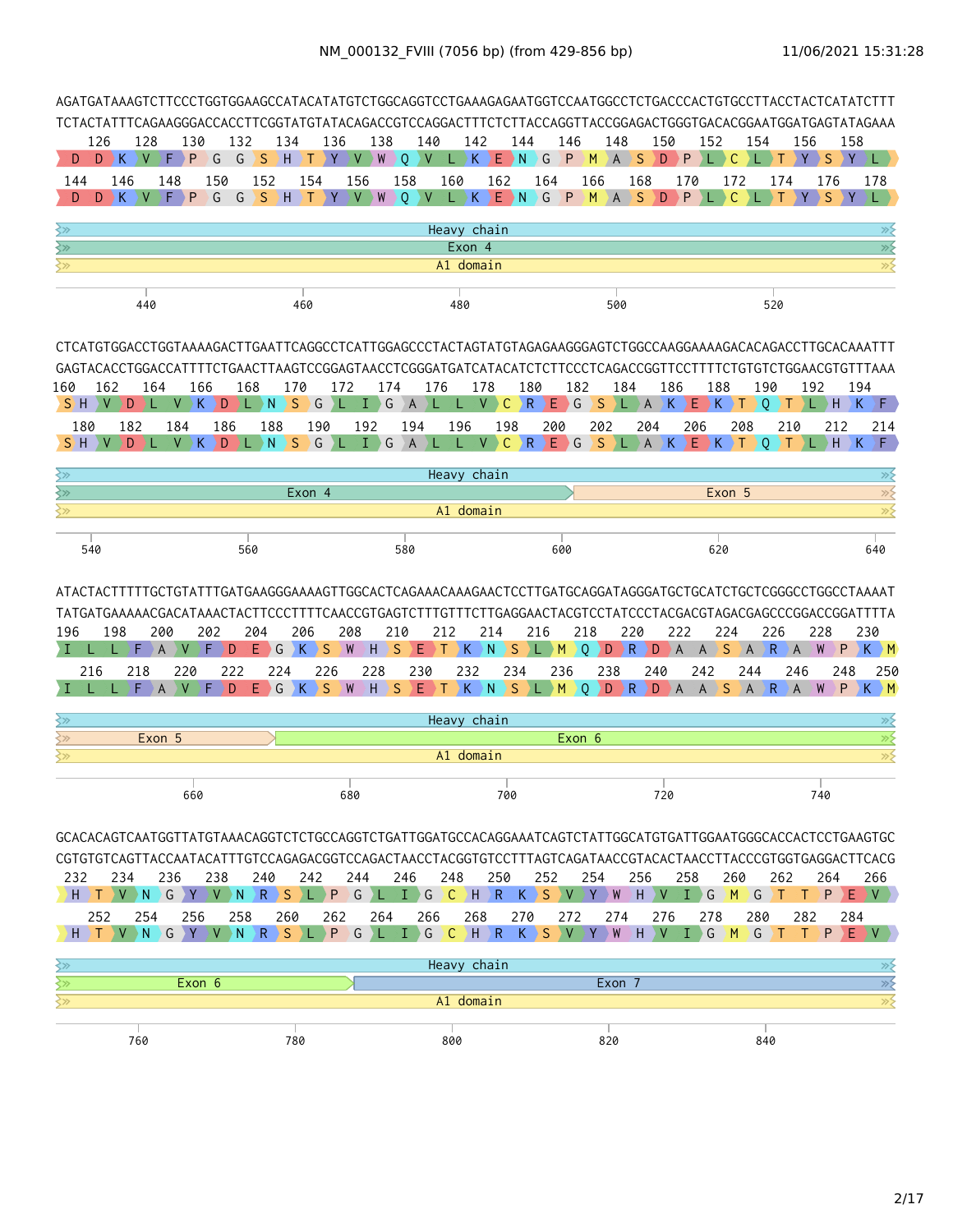|                 | ACTCAATATTCCTCGAAGGTCACACATTTCTTGTGAGGAACCATCGCCAGGCGTCCTTGGAAATCTCGCCAATAACTTTCCTTACTGCTCAAACACTCTTGATGGAC<br>TGAGTTATAAGGAGCTTCCAGTGTGTAAAGAACACTCCTTGGTAGCGGTCCGCAGGAACCTTTAGAGCGGTTATTGAAAGGAATGACGAGTTTGTGAGAACTACCTG<br>270<br>274<br>276<br>278<br>280<br>282<br>284<br>286<br>288<br>290<br>292<br>294<br>296<br>298<br>300<br>302<br>272<br>F<br>Ε<br>١F<br>R.<br>N.<br>$H \ R$<br>Q<br>$\left  A \right $<br><b>S</b><br>Ε<br>T<br><sub>S</sub><br>P<br>D<br>Т.<br>∤ G<br>ΣH<br>V.<br>¢<br>·F<br>A<br>$\circ$<br>т<br>$L$ $M$<br>п<br>Т<br>L.<br>L.<br>298<br>302<br>288<br>290<br>292<br>294<br>296<br>300<br>304<br>306<br>308<br>310<br>312<br>314<br>316<br>318<br>320<br>$\big) G$<br>١F<br>$V \ R$<br>N<br>$\rightarrow$ H<br>R<br>$\overline{Q}$<br>$\left  A \right $<br><sub>S</sub><br>Ε<br>$\mathbf{I}$ S<br>ΣF<br>$\overline{0}$<br>M<br>F<br>E.<br>H<br>P<br>T<br>A<br>T.<br>D<br>$\rightarrow$ T<br>т<br>Heavy chain<br>$\gg$<br>$\overline{\gg}$<br>Exon 7<br>$\overline{\gg}$<br>A1 domain<br>900<br>920<br>940<br>960<br>880<br>CTTGGACAGTTTCTACTGTTTTGTCATATCTCTTCCCACCAACATGATGGCATGGAAGCTTATGTCAAAGTAGACAGCTGTCCAGAGGAACCCCAACTACGAATGAA<br>GAACCTGTCAAAGATGACAAAACAGTATAGAGAAGGGTGGTTGTACTACCGTACCTTCGAATACAGTTTCATCTGTCGACAGGTCTCCTTGGGGTTGATGCTTACTT<br>304<br>306<br>308<br>310<br>312<br>314<br>316<br>318<br>320<br>322<br>326<br>328<br>330<br>332<br>334<br>336<br>324<br>338<br>$\mathsf{C}$<br>H.<br><b>S</b><br>S<br>$H$ O<br>HDG<br>M<br>$E$ $A$<br>Y<br>V<br>S<br>$\mathsf{C}$<br>P<br>P<br>R<br>G<br>F<br>F.<br>K.<br>∖ ∨<br>D<br>E.<br>$\Omega$<br>$M$ $K$<br>0<br>T<br>Е<br>L)<br>356<br>324<br>326<br>328<br>330<br>332<br>334<br>336<br>338<br>340<br>342<br>344<br>346<br>348<br>350<br>352<br>354<br>F<br>$\mathsf{C}$<br><sub>S</sub><br>S<br>$\big\} G$<br>S<br>$\mathsf{C}$<br>P<br>F<br>P<br>$R$ $M$<br>G<br>$\Omega$<br>١н<br>T<br>١H<br>$\circ$<br>H<br>D<br>M<br>Ε<br>V<br>K<br><b>V</b><br>D<br>Ε<br>F<br>⋅A<br>Y<br>$\Omega$<br>DK)<br>Heavy chain<br>≫<br>$\gg$<br>Exon 7<br>Exon 8<br>$\overline{\gg}$<br>A1 domain |            |                                                                                                                                                                                                                                                                                                                                                                       |            |     |     |       |                                                                                                         |     |     |     |                          |                                                                |     |              |     |     |                        |       |     |           |     |                        |            |       |     |                                                      |     |       |
|-----------------|----------------------------------------------------------------------------------------------------------------------------------------------------------------------------------------------------------------------------------------------------------------------------------------------------------------------------------------------------------------------------------------------------------------------------------------------------------------------------------------------------------------------------------------------------------------------------------------------------------------------------------------------------------------------------------------------------------------------------------------------------------------------------------------------------------------------------------------------------------------------------------------------------------------------------------------------------------------------------------------------------------------------------------------------------------------------------------------------------------------------------------------------------------------------------------------------------------------------------------------------------------------------------------------------------------------------------------------------------------------------------------------------------------------------------------------------------------------------------------------------------------------------------------------------------------------------------------------------------------------------------------------------------------------------------------------------------------------------------------------------------------------------------------------------------------------------------------------------------------------------------------------------------------------------------------------------------------------------------------------------------------------------------------------------------------------------------------|------------|-----------------------------------------------------------------------------------------------------------------------------------------------------------------------------------------------------------------------------------------------------------------------------------------------------------------------------------------------------------------------|------------|-----|-----|-------|---------------------------------------------------------------------------------------------------------|-----|-----|-----|--------------------------|----------------------------------------------------------------|-----|--------------|-----|-----|------------------------|-------|-----|-----------|-----|------------------------|------------|-------|-----|------------------------------------------------------|-----|-------|
| 268             |                                                                                                                                                                                                                                                                                                                                                                                                                                                                                                                                                                                                                                                                                                                                                                                                                                                                                                                                                                                                                                                                                                                                                                                                                                                                                                                                                                                                                                                                                                                                                                                                                                                                                                                                                                                                                                                                                                                                                                                                                                                                                  |            |                                                                                                                                                                                                                                                                                                                                                                       |            |     |     |       |                                                                                                         |     |     |     |                          |                                                                |     |              |     |     |                        |       |     |           |     |                        |            |       |     |                                                      |     |       |
| $H \setminus S$ |                                                                                                                                                                                                                                                                                                                                                                                                                                                                                                                                                                                                                                                                                                                                                                                                                                                                                                                                                                                                                                                                                                                                                                                                                                                                                                                                                                                                                                                                                                                                                                                                                                                                                                                                                                                                                                                                                                                                                                                                                                                                                  |            |                                                                                                                                                                                                                                                                                                                                                                       |            |     |     |       |                                                                                                         |     |     |     |                          |                                                                |     |              |     |     |                        |       |     |           |     |                        |            |       |     |                                                      |     |       |
| 286             |                                                                                                                                                                                                                                                                                                                                                                                                                                                                                                                                                                                                                                                                                                                                                                                                                                                                                                                                                                                                                                                                                                                                                                                                                                                                                                                                                                                                                                                                                                                                                                                                                                                                                                                                                                                                                                                                                                                                                                                                                                                                                  |            |                                                                                                                                                                                                                                                                                                                                                                       |            |     |     |       |                                                                                                         |     |     |     |                          |                                                                |     |              |     |     |                        |       |     |           |     |                        |            |       |     |                                                      |     |       |
| $H \setminus S$ |                                                                                                                                                                                                                                                                                                                                                                                                                                                                                                                                                                                                                                                                                                                                                                                                                                                                                                                                                                                                                                                                                                                                                                                                                                                                                                                                                                                                                                                                                                                                                                                                                                                                                                                                                                                                                                                                                                                                                                                                                                                                                  |            |                                                                                                                                                                                                                                                                                                                                                                       |            |     |     |       |                                                                                                         |     |     |     |                          |                                                                |     |              |     |     |                        |       |     |           |     |                        |            |       |     |                                                      |     |       |
| ≷≫              |                                                                                                                                                                                                                                                                                                                                                                                                                                                                                                                                                                                                                                                                                                                                                                                                                                                                                                                                                                                                                                                                                                                                                                                                                                                                                                                                                                                                                                                                                                                                                                                                                                                                                                                                                                                                                                                                                                                                                                                                                                                                                  |            |                                                                                                                                                                                                                                                                                                                                                                       |            |     |     |       |                                                                                                         |     |     |     |                          |                                                                |     |              |     |     |                        |       |     |           |     |                        |            |       |     |                                                      |     |       |
| ≷≫              |                                                                                                                                                                                                                                                                                                                                                                                                                                                                                                                                                                                                                                                                                                                                                                                                                                                                                                                                                                                                                                                                                                                                                                                                                                                                                                                                                                                                                                                                                                                                                                                                                                                                                                                                                                                                                                                                                                                                                                                                                                                                                  |            |                                                                                                                                                                                                                                                                                                                                                                       |            |     |     |       |                                                                                                         |     |     |     |                          |                                                                |     |              |     |     |                        |       |     |           |     |                        |            |       |     |                                                      |     |       |
| ≩≫              |                                                                                                                                                                                                                                                                                                                                                                                                                                                                                                                                                                                                                                                                                                                                                                                                                                                                                                                                                                                                                                                                                                                                                                                                                                                                                                                                                                                                                                                                                                                                                                                                                                                                                                                                                                                                                                                                                                                                                                                                                                                                                  |            |                                                                                                                                                                                                                                                                                                                                                                       |            |     |     |       |                                                                                                         |     |     |     |                          |                                                                |     |              |     |     |                        |       |     |           |     |                        |            |       |     |                                                      |     |       |
| 860             |                                                                                                                                                                                                                                                                                                                                                                                                                                                                                                                                                                                                                                                                                                                                                                                                                                                                                                                                                                                                                                                                                                                                                                                                                                                                                                                                                                                                                                                                                                                                                                                                                                                                                                                                                                                                                                                                                                                                                                                                                                                                                  |            |                                                                                                                                                                                                                                                                                                                                                                       |            |     |     |       |                                                                                                         |     |     |     |                          |                                                                |     |              |     |     |                        |       |     |           |     |                        |            |       |     |                                                      |     |       |
| 322<br>≷≫<br>≷≫ |                                                                                                                                                                                                                                                                                                                                                                                                                                                                                                                                                                                                                                                                                                                                                                                                                                                                                                                                                                                                                                                                                                                                                                                                                                                                                                                                                                                                                                                                                                                                                                                                                                                                                                                                                                                                                                                                                                                                                                                                                                                                                  |            |                                                                                                                                                                                                                                                                                                                                                                       |            |     |     |       |                                                                                                         |     |     |     |                          |                                                                |     |              |     |     |                        |       |     |           |     |                        |            |       |     |                                                      |     |       |
| ≷≫              |                                                                                                                                                                                                                                                                                                                                                                                                                                                                                                                                                                                                                                                                                                                                                                                                                                                                                                                                                                                                                                                                                                                                                                                                                                                                                                                                                                                                                                                                                                                                                                                                                                                                                                                                                                                                                                                                                                                                                                                                                                                                                  |            |                                                                                                                                                                                                                                                                                                                                                                       |            |     |     |       |                                                                                                         |     |     |     |                          |                                                                |     |              |     |     |                        |       |     |           |     |                        |            |       |     |                                                      |     |       |
|                 |                                                                                                                                                                                                                                                                                                                                                                                                                                                                                                                                                                                                                                                                                                                                                                                                                                                                                                                                                                                                                                                                                                                                                                                                                                                                                                                                                                                                                                                                                                                                                                                                                                                                                                                                                                                                                                                                                                                                                                                                                                                                                  |            | 980                                                                                                                                                                                                                                                                                                                                                                   |            |     |     |       |                                                                                                         |     |     |     |                          |                                                                |     |              |     |     |                        |       |     |           |     |                        |            |       |     |                                                      |     |       |
| <sup>N</sup>    | 1,000<br>1,020<br>1,040<br>1,060<br>372<br>340<br>342<br>344<br>346<br>348<br>350<br>352<br>354<br>356<br>358<br>360<br>362<br>364<br>366<br>368<br>370<br>D<br>S<br>R<br>F<br>S<br>P<br>S<br>F<br>Ε<br>E.<br>$\overline{A}$<br>Е<br>D<br>Y<br>D<br>D<br>D<br>Т<br>Ε<br>M<br>D<br>V<br>V<br>D<br>D<br>D<br>$\rightarrow$ N<br>L<br>D.<br>$\mathbf{I}$<br>$\langle R_{\perp} \rangle$<br>$S$ )<br>N<br>k.<br>388<br>392<br>360<br>362<br>364<br>366<br>368<br>370<br>372<br>374<br>376<br>378<br>380<br>382<br>384<br>386<br>390<br>$I \ R$<br>S<br>N.<br>Ε<br>EAE<br>$\mathbf{V}$<br>D<br>D<br>D<br>S<br>Ε<br>M<br>D<br>$R$ ) $F$<br>D<br>D<br>$D \rightarrow N$<br>$S \nvert P$<br>S.<br>ΣF<br>$\overline{0}$<br>D.<br>D.<br>V<br>V.<br>L<br>Т<br>H.<br>Heavy chain<br>$\gg$<br>Exon 8<br>$\gg$<br>a1 domain                                                                                                                                                                                                                                                                                                                                                                                                                                                                                                                                                                                                                                                                                                                                                                                                                                                                                                                                                                                                                                                                                                                                                                                                                                                                    |            |                                                                                                                                                                                                                                                                                                                                                                       |            |     |     |       |                                                                                                         |     |     |     |                          |                                                                |     |              |     |     |                        |       |     |           |     |                        |            |       |     |                                                      |     |       |
|                 |                                                                                                                                                                                                                                                                                                                                                                                                                                                                                                                                                                                                                                                                                                                                                                                                                                                                                                                                                                                                                                                                                                                                                                                                                                                                                                                                                                                                                                                                                                                                                                                                                                                                                                                                                                                                                                                                                                                                                                                                                                                                                  |            |                                                                                                                                                                                                                                                                                                                                                                       |            |     |     |       |                                                                                                         |     |     |     |                          |                                                                |     |              |     |     |                        |       |     |           |     |                        |            |       |     |                                                      |     |       |
| 358<br>N        |                                                                                                                                                                                                                                                                                                                                                                                                                                                                                                                                                                                                                                                                                                                                                                                                                                                                                                                                                                                                                                                                                                                                                                                                                                                                                                                                                                                                                                                                                                                                                                                                                                                                                                                                                                                                                                                                                                                                                                                                                                                                                  |            |                                                                                                                                                                                                                                                                                                                                                                       |            |     |     |       |                                                                                                         |     |     |     |                          |                                                                |     |              |     |     |                        |       |     |           |     |                        |            |       |     |                                                      |     |       |
|                 |                                                                                                                                                                                                                                                                                                                                                                                                                                                                                                                                                                                                                                                                                                                                                                                                                                                                                                                                                                                                                                                                                                                                                                                                                                                                                                                                                                                                                                                                                                                                                                                                                                                                                                                                                                                                                                                                                                                                                                                                                                                                                  |            |                                                                                                                                                                                                                                                                                                                                                                       |            |     |     |       |                                                                                                         |     |     |     |                          |                                                                |     |              |     |     |                        |       |     |           |     |                        |            |       |     |                                                      |     |       |
| ≷≫<br>≷≫        |                                                                                                                                                                                                                                                                                                                                                                                                                                                                                                                                                                                                                                                                                                                                                                                                                                                                                                                                                                                                                                                                                                                                                                                                                                                                                                                                                                                                                                                                                                                                                                                                                                                                                                                                                                                                                                                                                                                                                                                                                                                                                  |            |                                                                                                                                                                                                                                                                                                                                                                       |            |     |     |       |                                                                                                         |     |     |     |                          |                                                                |     |              |     |     |                        |       |     |           |     |                        |            |       |     |                                                      |     |       |
| ≷≫              |                                                                                                                                                                                                                                                                                                                                                                                                                                                                                                                                                                                                                                                                                                                                                                                                                                                                                                                                                                                                                                                                                                                                                                                                                                                                                                                                                                                                                                                                                                                                                                                                                                                                                                                                                                                                                                                                                                                                                                                                                                                                                  |            |                                                                                                                                                                                                                                                                                                                                                                       |            |     |     |       |                                                                                                         |     |     |     |                          |                                                                |     |              |     |     |                        |       |     |           |     |                        |            |       |     |                                                      |     |       |
|                 |                                                                                                                                                                                                                                                                                                                                                                                                                                                                                                                                                                                                                                                                                                                                                                                                                                                                                                                                                                                                                                                                                                                                                                                                                                                                                                                                                                                                                                                                                                                                                                                                                                                                                                                                                                                                                                                                                                                                                                                                                                                                                  |            |                                                                                                                                                                                                                                                                                                                                                                       |            |     |     |       |                                                                                                         |     |     |     |                          |                                                                |     |              |     |     |                        |       |     |           |     |                        |            |       |     |                                                      |     |       |
|                 |                                                                                                                                                                                                                                                                                                                                                                                                                                                                                                                                                                                                                                                                                                                                                                                                                                                                                                                                                                                                                                                                                                                                                                                                                                                                                                                                                                                                                                                                                                                                                                                                                                                                                                                                                                                                                                                                                                                                                                                                                                                                                  | 1,080      |                                                                                                                                                                                                                                                                                                                                                                       |            |     |     | 1,100 |                                                                                                         |     |     |     | 1,120                    |                                                                |     |              |     |     |                        | 1,140 |     |           |     |                        |            | 1,160 |     |                                                      |     |       |
| 374 376<br>394  |                                                                                                                                                                                                                                                                                                                                                                                                                                                                                                                                                                                                                                                                                                                                                                                                                                                                                                                                                                                                                                                                                                                                                                                                                                                                                                                                                                                                                                                                                                                                                                                                                                                                                                                                                                                                                                                                                                                                                                                                                                                                                  | 378<br>396 | TTGCCAAGAAGCATCCTAAAACTTGGGTACATTACATTGCTGCTGAAGAGAGGACTGGGACTATGCTCCCTTAGTCCTCGCCCCCGATGACAGAAGTTATAAAAGT<br>AACGGTTCTTCGTAGGATTTTGAACCCATGTAATGTAACGACGACTTCTCCTCCTGACCCTGATACGAGGGAATCAGGAGCGGGGCTACTGTCTTCAATATTTTCA<br>$V \wedge A \wedge K \wedge K \wedge H \wedge P \wedge K \wedge T$<br>398<br>Y}A <mark>}K }K }H }P }K }T }W }V }H }Y }I }A }A }E }</mark> | 380<br>400 | 382 | 402 | 384   | 386<br>$\langle W \rangle V \rangle H \rangle Y \rangle I \rangle A \rangle A \rangle E \rangle$<br>404 | 406 | 388 | 408 | 390<br>$E \rightarrow E$ | 410<br>$E$ $E$ $D$ $W$ $D$ $Y$ $A$ $P$ $L$ $V$ $L$ $A$ $P$ $D$ | 392 | D W X<br>412 | 394 | 414 | 396<br>$D$ $Y$ $A$ $P$ | 416   | 398 | V.<br>418 | 400 | $L$ $A$ $P$ $D$<br>420 | 402<br>422 | 404   | 424 | 406<br>$D \ R \ S \ Y \ K \ S$<br>426<br>D R S Y K S | 408 | 428   |
|                 |                                                                                                                                                                                                                                                                                                                                                                                                                                                                                                                                                                                                                                                                                                                                                                                                                                                                                                                                                                                                                                                                                                                                                                                                                                                                                                                                                                                                                                                                                                                                                                                                                                                                                                                                                                                                                                                                                                                                                                                                                                                                                  |            |                                                                                                                                                                                                                                                                                                                                                                       |            |     |     |       |                                                                                                         |     |     |     |                          | Heavy chain                                                    |     |              |     |     |                        |       |     |           |     |                        |            |       |     |                                                      |     | ⋙     |
|                 |                                                                                                                                                                                                                                                                                                                                                                                                                                                                                                                                                                                                                                                                                                                                                                                                                                                                                                                                                                                                                                                                                                                                                                                                                                                                                                                                                                                                                                                                                                                                                                                                                                                                                                                                                                                                                                                                                                                                                                                                                                                                                  |            |                                                                                                                                                                                                                                                                                                                                                                       |            |     |     |       |                                                                                                         |     |     |     | Exon 8                   |                                                                |     |              |     |     |                        |       |     |           |     |                        |            |       |     | Exon 9                                               |     | $\gg$ |

|       |       | A۷    |       |       |       |
|-------|-------|-------|-------|-------|-------|
|       |       |       |       |       |       |
| 1,180 | 1,200 | 1,220 | ⊥,240 | 1,260 | 1,280 |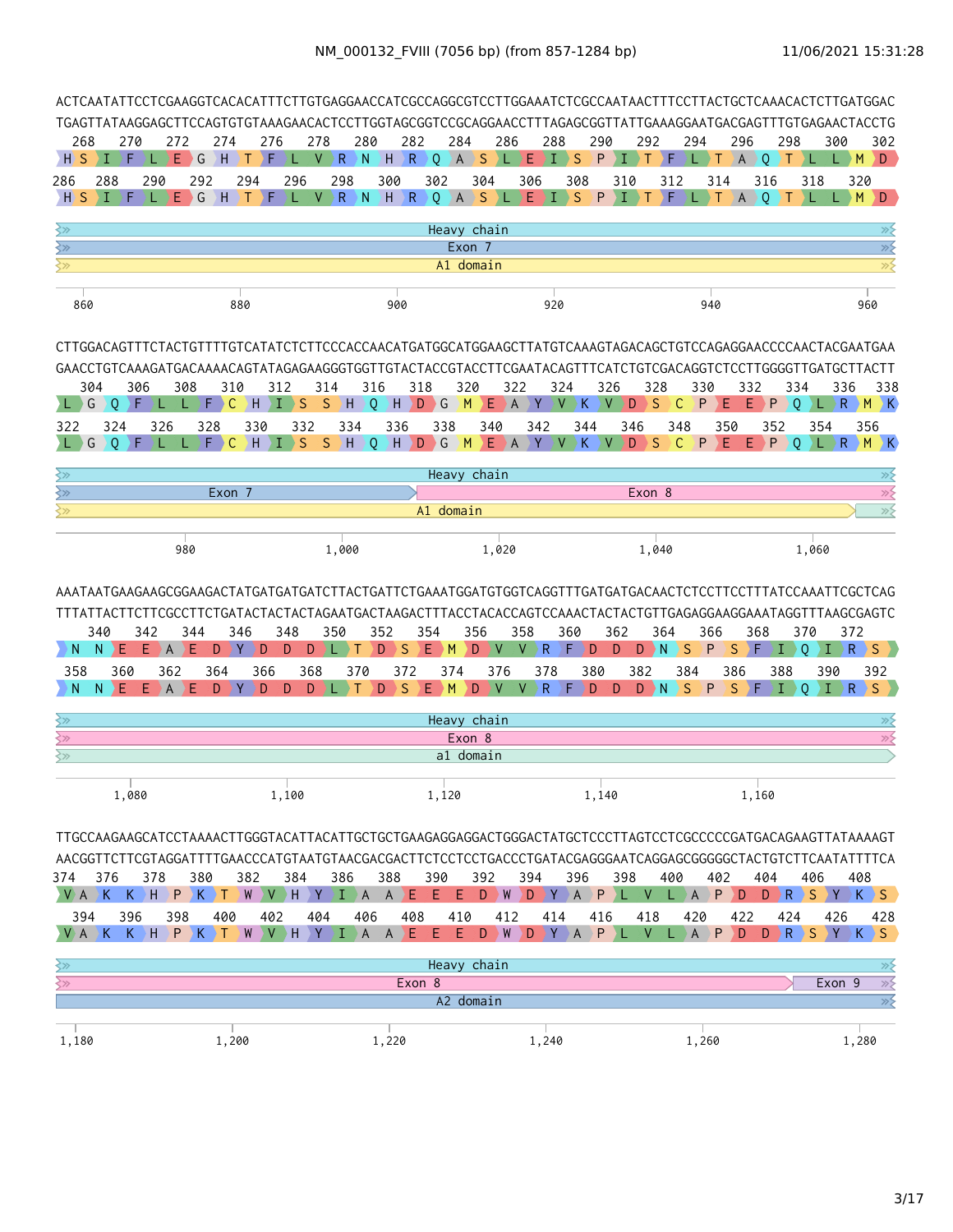| CAATATTTGAACAATGGCCCTCAGCGGATTGGTAGGAAGTACAAAAAAGTCCGATTTATGGCATACACAGATGAAACCTTTAAGACTCGTGAAGCTATTCAGCATGA                                                                                                                                |                           |                |            |         |                                      |                       |                 |      |                    |     |                                                                                                                                                                                                                                                                                                                                                                                                                                                                                 |     |         |           |         |                                                                         |          |         |                                                 |             |       |                   |     |             |     |                 |                                               |                   |                     |                                    |           |              |       |                                                                                     |
|--------------------------------------------------------------------------------------------------------------------------------------------------------------------------------------------------------------------------------------------|---------------------------|----------------|------------|---------|--------------------------------------|-----------------------|-----------------|------|--------------------|-----|---------------------------------------------------------------------------------------------------------------------------------------------------------------------------------------------------------------------------------------------------------------------------------------------------------------------------------------------------------------------------------------------------------------------------------------------------------------------------------|-----|---------|-----------|---------|-------------------------------------------------------------------------|----------|---------|-------------------------------------------------|-------------|-------|-------------------|-----|-------------|-----|-----------------|-----------------------------------------------|-------------------|---------------------|------------------------------------|-----------|--------------|-------|-------------------------------------------------------------------------------------|
| GTTATAAACTTGTTACCGGGAGTCGCCTAACCATCCTTCATGTTTTTTCAGGCTAAATACCGTATGTGTCTACTTTGGAAATTCTGAGCACTTCGATAAGTCGTACT<br>410                                                                                                                         | 412                       | 414            |            | 416     |                                      | 418                   |                 | 420  |                    | 422 |                                                                                                                                                                                                                                                                                                                                                                                                                                                                                 | 424 |         | 426       |         | 428                                                                     |          |         | 430                                             |             | 432   |                   | 434 |             |     | 436             |                                               | 438               |                     | 440                                |           | 442          |       | 444                                                                                 |
| $Q$ $Y$                                                                                                                                                                                                                                    | D DN                      | N              | G          | P       | Q                                    | $R \nightharpoonup I$ |                 | G    | $\overline{R}$     |     | $K$ $Y$                                                                                                                                                                                                                                                                                                                                                                                                                                                                         | K   |         | K.        |         | V R F M                                                                 |          |         | A                                               | $ Y\rangle$ | Т     | D                 | Ε   | $\top$      |     | ) F.            | $\rightarrow$ K $\rightarrow$ T $\rightarrow$ |                   | $\setminus$ R       |                                    |           |              |       | $E$ $\rightarrow$ A $\rightarrow$ I $\rightarrow$ Q $\rightarrow$ H $\rightarrow$ E |
| 430                                                                                                                                                                                                                                        | 432                       |                | 434        |         | 436                                  |                       | 438             |      | 440                |     | 442                                                                                                                                                                                                                                                                                                                                                                                                                                                                             |     |         | 444       |         | 446                                                                     | 448      |         |                                                 | 450         |       | 452               |     | 454         |     |                 | 456                                           |                   | 458                 |                                    | 460       |              | 462   | 464                                                                                 |
| $O'$ $Y$                                                                                                                                                                                                                                   | $L \rightarrow N$         | N.             | $\big) G$  | P       | Q                                    | $R$ $I$ $G$           |                 |      | $R_{\odot}$        |     | $K$ $Y$ $K$                                                                                                                                                                                                                                                                                                                                                                                                                                                                     |     |         |           |         | $K$ $V$ $R$ $F$ $M$ $A$ $Y$ $T$                                         |          |         |                                                 |             |       | D                 |     | $E$ ) t $E$ |     |                 | $\langle \mathsf{K}_{\perp} \rangle$ T .      |                   | $\langle R \rangle$ |                                    |           |              |       | $E$ $\rightarrow$ A $\rightarrow$ I $\rightarrow$ O $\rightarrow$ H $\rightarrow$ E |
| ≷≫                                                                                                                                                                                                                                         |                           |                |            |         |                                      |                       |                 |      |                    |     |                                                                                                                                                                                                                                                                                                                                                                                                                                                                                 |     |         |           |         | Heavy chain                                                             |          |         |                                                 |             |       |                   |     |             |     |                 |                                               |                   |                     |                                    |           |              |       | ≫≶                                                                                  |
| $\overline{\mathbb{R}^2}$                                                                                                                                                                                                                  |                           |                |            |         |                                      |                       |                 |      |                    |     |                                                                                                                                                                                                                                                                                                                                                                                                                                                                                 |     |         |           |         | Exon 9                                                                  |          |         |                                                 |             |       |                   |     |             |     |                 |                                               |                   |                     |                                    |           |              |       | $\overline{\gg}$                                                                    |
| ≷≫                                                                                                                                                                                                                                         |                           |                |            |         |                                      |                       |                 |      |                    |     |                                                                                                                                                                                                                                                                                                                                                                                                                                                                                 |     |         |           |         | A2 domain                                                               |          |         |                                                 |             |       |                   |     |             |     |                 |                                               |                   |                     |                                    |           |              |       | $\overline{\gg}$                                                                    |
|                                                                                                                                                                                                                                            |                           |                | 1,300      |         |                                      |                       |                 |      | 1,320              |     |                                                                                                                                                                                                                                                                                                                                                                                                                                                                                 |     |         |           |         | 1,340                                                                   |          |         |                                                 |             |       |                   |     | 1,360       |     |                 |                                               |                   |                     |                                    | 1,380     |              |       |                                                                                     |
|                                                                                                                                                                                                                                            |                           |                |            |         |                                      |                       |                 |      |                    |     |                                                                                                                                                                                                                                                                                                                                                                                                                                                                                 |     |         |           |         |                                                                         |          |         |                                                 |             |       |                   |     |             |     |                 |                                               |                   |                     |                                    |           |              |       |                                                                                     |
|                                                                                                                                                                                                                                            |                           |                |            |         |                                      |                       |                 |      |                    |     |                                                                                                                                                                                                                                                                                                                                                                                                                                                                                 |     |         |           |         |                                                                         |          |         |                                                 |             |       |                   |     |             |     |                 |                                               |                   |                     |                                    |           |              |       |                                                                                     |
| 446                                                                                                                                                                                                                                        | 448                       |                | 450        | 452     |                                      | 454                   |                 | 456  |                    |     | 458                                                                                                                                                                                                                                                                                                                                                                                                                                                                             |     | 460     |           | 462     |                                                                         | 464      |         | 466                                             |             | 468   |                   |     | 470         |     | 472             |                                               | 474               |                     | 476                                |           | 478          |       | 480                                                                                 |
| S.<br>G                                                                                                                                                                                                                                    |                           | G              | P          |         |                                      | Y.                    | G               | ΣE   | V.                 |     | G                                                                                                                                                                                                                                                                                                                                                                                                                                                                               | D   | Т       | л.        | L       | T                                                                       | I.       |         | $\rightarrow$ F $\rightarrow$ K $\rightarrow$ N |             |       | $Q$ $A$ $S$ $R$   |     |             |     | P               |                                               | $Y \rightarrow N$ | Ι                   | Y.                                 | DР        | H            |       | $G \setminus I$                                                                     |
| 466                                                                                                                                                                                                                                        |                           | 468            | 470        |         | 472                                  |                       | 474             |      | 476                |     |                                                                                                                                                                                                                                                                                                                                                                                                                                                                                 | 478 |         | 480       |         | 482                                                                     |          | 484     |                                                 | 486         |       | 488               |     |             | 490 |                 | 492                                           |                   | 494                 |                                    | 496       |              | 498   |                                                                                     |
| G<br><sub>S</sub>                                                                                                                                                                                                                          | ГI                        | L G            | P.         |         |                                      |                       |                 |      | $Y$ G $E$ $V$ G    |     | $\overline{D}$                                                                                                                                                                                                                                                                                                                                                                                                                                                                  | DТ  |         | <b>IV</b> |         | $L$ $\rightarrow$ $I$ $\rightarrow$ $F$ $\rightarrow$ $K$ $\rightarrow$ |          |         |                                                 | N           |       | $0$ $A$           |     |             |     | SRPYN           |                                               |                   | E (                 | $\rightarrow$ Y $\rightarrow$      | P         |              |       |                                                                                     |
| ≷≫.                                                                                                                                                                                                                                        |                           |                |            |         |                                      |                       |                 |      |                    |     |                                                                                                                                                                                                                                                                                                                                                                                                                                                                                 |     |         |           |         | Heavy chain                                                             |          |         |                                                 |             |       |                   |     |             |     |                 |                                               |                   |                     |                                    |           |              |       | ≫                                                                                   |
| ≷≫                                                                                                                                                                                                                                         |                           |                |            |         |                                      | Exon 9                |                 |      |                    |     |                                                                                                                                                                                                                                                                                                                                                                                                                                                                                 |     |         |           |         |                                                                         |          |         |                                                 |             |       |                   |     |             |     | Exon 10         |                                               |                   |                     |                                    |           |              |       | $\gg$                                                                               |
| ≷≫                                                                                                                                                                                                                                         |                           |                |            |         |                                      |                       |                 |      |                    |     |                                                                                                                                                                                                                                                                                                                                                                                                                                                                                 |     |         |           |         | A2 domain                                                               |          |         |                                                 |             |       |                   |     |             |     |                 |                                               |                   |                     |                                    |           |              |       | $\overline{\mathscr{D}}$                                                            |
|                                                                                                                                                                                                                                            | 1,400                     |                |            |         |                                      |                       | 1,420           |      |                    |     |                                                                                                                                                                                                                                                                                                                                                                                                                                                                                 |     |         | 1,440     |         |                                                                         |          |         |                                                 |             | 1,460 |                   |     |             |     |                 |                                               |                   | 1,480               |                                    |           |              |       |                                                                                     |
| CTGATGTCCGTCCTTTGTATTCAAGGAGATTACCAAAAGGTGTAAAACATTTGAAGGATTTTCCAATTCTGCCAGGAGAAATATTCAAATATAAATGGACAGTGACT<br>GACTACAGGCAGGAAACATAAGTTCCTCTAATGGTTTTCCACATTTTGTAAACTTCCTAAAAGGTTAAGACGGTCCTCTTTATAAGTTTATATTTACCTGTCACTGA<br>482<br>$T$ D | 484<br>$\mathsf{R}$<br>V. | $\overline{P}$ | 486<br>٠L. | Y       | 488<br><sub>S</sub><br>$\setminus$ R | 490                   | $\mathsf{R}$    | >L > | 492<br>$P$ $K$ $G$ |     | 494                                                                                                                                                                                                                                                                                                                                                                                                                                                                             |     | 496     |           | 498     | $V$ $K$ $H$ $L$ $K$                                                     | 500<br>D |         | 502<br>$F$ $P$                                  | ΣI          |       | 504               | P   | 506<br>G    | Ε   | 508<br>ÞІ       |                                               | $F \rightarrow K$ | 510                 | $\langle \, \mathrm{Y} \, \rangle$ | 512<br>K  | 514<br>$W$ T |       | 516<br>$V$ T                                                                        |
| 500                                                                                                                                                                                                                                        | 502                       | 504            |            | 506     |                                      | 508                   |                 | 510  |                    | 512 |                                                                                                                                                                                                                                                                                                                                                                                                                                                                                 | 514 |         | 516       |         | 518                                                                     |          | 520     |                                                 |             | 522   |                   | 524 |             | 526 |                 | 528                                           |                   |                     | 530                                |           | 532          | 534   |                                                                                     |
| T) D                                                                                                                                                                                                                                       | ) R∶<br>V                 | P              |            | Y       | <sub>S</sub><br>$\setminus$ R        |                       | $R_{\parallel}$ | ∖∟∋  | $P$ K              |     | G                                                                                                                                                                                                                                                                                                                                                                                                                                                                               | V   | K       | H         |         | L)K                                                                     | D        | ) F.    | P                                               | л           |       |                   | P   | G           | Ε   | $\blacklozenge$ | F.                                            |                   | K.                  | Y                                  | K         | W            |       | V<br>$\top$                                                                         |
| ≩≫                                                                                                                                                                                                                                         |                           |                |            |         |                                      |                       |                 |      |                    |     |                                                                                                                                                                                                                                                                                                                                                                                                                                                                                 |     |         |           |         | Heavy chain                                                             |          |         |                                                 |             |       |                   |     |             |     |                 |                                               |                   |                     |                                    |           |              |       | ≫                                                                                   |
|                                                                                                                                                                                                                                            |                           |                |            | Exon 10 |                                      |                       |                 |      |                    |     |                                                                                                                                                                                                                                                                                                                                                                                                                                                                                 |     |         |           |         |                                                                         |          |         |                                                 |             |       | Exon 11           |     |             |     |                 |                                               |                   |                     |                                    |           |              |       | $\gg$                                                                               |
| रे≫                                                                                                                                                                                                                                        |                           |                |            |         |                                      |                       |                 |      |                    |     |                                                                                                                                                                                                                                                                                                                                                                                                                                                                                 |     |         |           |         | A2 domain                                                               |          |         |                                                 |             |       |                   |     |             |     |                 |                                               |                   |                     |                                    |           |              |       | $\overline{\gg}$                                                                    |
| 1,500                                                                                                                                                                                                                                      |                           |                |            |         | 1,520                                |                       |                 |      |                    |     | 1,540                                                                                                                                                                                                                                                                                                                                                                                                                                                                           |     |         |           |         |                                                                         |          |         | 1,560                                           |             |       |                   |     |             |     | 1,580           |                                               |                   |                     |                                    |           |              | 1,600 |                                                                                     |
|                                                                                                                                                                                                                                            |                           |                |            |         |                                      |                       |                 |      |                    |     |                                                                                                                                                                                                                                                                                                                                                                                                                                                                                 |     |         |           |         |                                                                         |          |         |                                                 |             |       |                   |     |             |     |                 |                                               |                   |                     |                                    |           |              |       |                                                                                     |
|                                                                                                                                                                                                                                            |                           |                |            |         |                                      |                       |                 |      |                    |     |                                                                                                                                                                                                                                                                                                                                                                                                                                                                                 |     |         |           |         |                                                                         |          |         |                                                 |             |       |                   |     |             |     |                 |                                               |                   |                     |                                    |           |              |       |                                                                                     |
| 518                                                                                                                                                                                                                                        | 520                       |                | 522        |         | 524                                  |                       | 526             |      | 528                |     | 530                                                                                                                                                                                                                                                                                                                                                                                                                                                                             |     |         | 532       |         | 534                                                                     | 536      |         |                                                 | 538         |       | 540               |     | 542         |     |                 | 544                                           |                   | 546                 |                                    | 548       |              | 550   | 552                                                                                 |
| $\vee$<br>E.                                                                                                                                                                                                                               | $D \bigcirc G$            |                | $P$ T      | $K$ $S$ |                                      | DPR                   |                 |      | $\mathsf{C}$       |     | $\top$                                                                                                                                                                                                                                                                                                                                                                                                                                                                          | R   |         | Y         | $Y \ S$ |                                                                         | S.       | ) F : ) |                                                 |             |       | V N M E R D L A S |     |             |     |                 |                                               |                   | $\bigcirc$          |                                    | 2 L I I D | G            | P     | YE YE                                                                               |
| 536<br>E.<br>$\mathsf{V}$ :                                                                                                                                                                                                                | 538<br>DGPTKSDPRC         | 540            |            | 542     |                                      | 544                   |                 | 546  |                    | 548 | $\overline{\phantom{a}}$ $\overline{\phantom{a}}$ $\overline{\phantom{a}}$ $\overline{\phantom{a}}$ $\overline{\phantom{a}}$ $\overline{\phantom{a}}$ $\overline{\phantom{a}}$ $\overline{\phantom{a}}$ $\overline{\phantom{a}}$ $\overline{\phantom{a}}$ $\overline{\phantom{a}}$ $\overline{\phantom{a}}$ $\overline{\phantom{a}}$ $\overline{\phantom{a}}$ $\overline{\phantom{a}}$ $\overline{\phantom{a}}$ $\overline{\phantom{a}}$ $\overline{\phantom{a}}$ $\overline{\$ | 550 | $R$ $Y$ | 552       | Y > S   | 554                                                                     |          |         | 556                                             |             | 558   |                   | 560 |             |     | 562             |                                               | 564               |                     | 566                                |           | 568          |       | 570<br>SFVNMMERDLASGLIGPLL                                                          |
|                                                                                                                                                                                                                                            |                           |                |            |         |                                      |                       |                 |      |                    |     |                                                                                                                                                                                                                                                                                                                                                                                                                                                                                 |     |         |           |         |                                                                         |          |         |                                                 |             |       |                   |     |             |     |                 |                                               |                   |                     |                                    |           |              |       |                                                                                     |
| $\overline{\mathbb{R}^2}$<br>$\sum$                                                                                                                                                                                                        |                           |                |            |         |                                      |                       |                 |      |                    |     |                                                                                                                                                                                                                                                                                                                                                                                                                                                                                 |     |         |           |         | Heavy chain<br>Exon 11                                                  |          |         |                                                 |             |       |                   |     |             |     |                 |                                               |                   |                     |                                    |           |              |       | $\gg$                                                                               |
| $\overline{\mathbb{R}^2}$                                                                                                                                                                                                                  |                           |                |            |         |                                      |                       |                 |      |                    |     |                                                                                                                                                                                                                                                                                                                                                                                                                                                                                 |     |         |           |         | A2 domain                                                               |          |         |                                                 |             |       |                   |     |             |     |                 |                                               |                   |                     |                                    |           |              |       | $\frac{\pi}{2}$                                                                     |
|                                                                                                                                                                                                                                            |                           |                |            |         |                                      |                       |                 |      |                    |     |                                                                                                                                                                                                                                                                                                                                                                                                                                                                                 |     |         |           |         |                                                                         |          |         |                                                 |             |       |                   |     |             |     |                 |                                               |                   |                     |                                    |           |              |       |                                                                                     |
|                                                                                                                                                                                                                                            |                           | 1,620          |            |         |                                      |                       |                 |      | 1,640              |     |                                                                                                                                                                                                                                                                                                                                                                                                                                                                                 |     |         |           |         | 1,660                                                                   |          |         |                                                 |             |       |                   |     | 1,680       |     |                 |                                               |                   |                     |                                    | 1,700     |              |       |                                                                                     |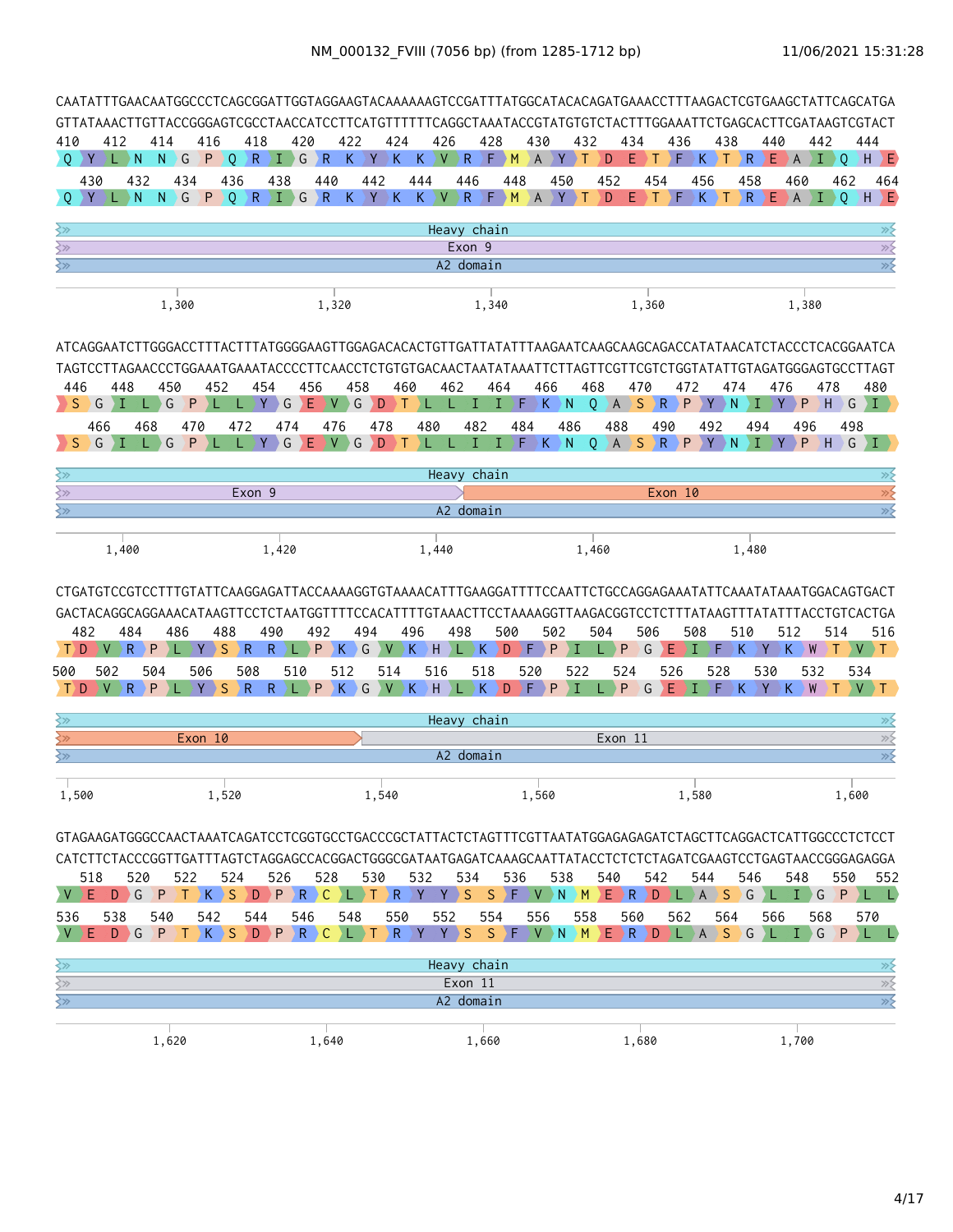| CATCTGCTACAAAGAATCTGTAGATCAAAGAGGAAACCAGATAATGTCAGACAAGAGGAATGTCATCCTGTTTTCTGTATTTGATGAGAACCGAAGCTGGTACCTCA                                                                                                                                                                                                                       |                              |                                                                   |                               |                                       |                                                            |                                         |                                          |                    |                                                                                |                                    |                                                                      |                                                               |                                                                                                                               |            |                                        |                             |                       |                          |                            |          |                    |                                                                                                            |
|-----------------------------------------------------------------------------------------------------------------------------------------------------------------------------------------------------------------------------------------------------------------------------------------------------------------------------------|------------------------------|-------------------------------------------------------------------|-------------------------------|---------------------------------------|------------------------------------------------------------|-----------------------------------------|------------------------------------------|--------------------|--------------------------------------------------------------------------------|------------------------------------|----------------------------------------------------------------------|---------------------------------------------------------------|-------------------------------------------------------------------------------------------------------------------------------|------------|----------------------------------------|-----------------------------|-----------------------|--------------------------|----------------------------|----------|--------------------|------------------------------------------------------------------------------------------------------------|
| GTAGACGATGTTTCTTAGACATCTAGTTTCTCCTTTGGTCTATTACAGTCTGTTCTCCTTACAGTAGGACAAAAGACATAAACTACTCTTGGCTTCGACCATGGAGT                                                                                                                                                                                                                       |                              |                                                                   |                               |                                       |                                                            |                                         |                                          |                    |                                                                                |                                    |                                                                      |                                                               |                                                                                                                               |            |                                        |                             |                       |                          |                            |          |                    |                                                                                                            |
| 554                                                                                                                                                                                                                                                                                                                               | 556                          | 558                                                               | 560                           |                                       | 562                                                        | 564                                     | 566                                      |                    | 568                                                                            | 570                                | 572                                                                  |                                                               | 574                                                                                                                           | 576        | 578                                    |                             | 580                   | 582                      |                            | 584      | 586                |                                                                                                            |
| $\bot$ ) C                                                                                                                                                                                                                                                                                                                        | Y>K                          | DΕ<br>S                                                           | V D Q                         |                                       | $R \nvert G$                                               | $\sum_{i=1}^{n}$                        | $\circ$                                  | $\overline{I}$ $M$ | S.                                                                             | D K                                | $\mathsf{R}$<br>N                                                    | V                                                             |                                                                                                                               | F          | S<br>V                                 | F                           | D                     | $E$ N                    | $\langle R \rangle S$      |          | W                  | $Y$ ) L $Y$                                                                                                |
| 572                                                                                                                                                                                                                                                                                                                               | 574                          | 576                                                               | 578                           | 580                                   | 582                                                        |                                         | 584                                      | 586                | 588                                                                            |                                    | 590                                                                  | 592                                                           | 594                                                                                                                           |            | 596                                    | 598                         |                       | 600                      | 602                        |          | 604                | 606                                                                                                        |
| $\mathsf{C}$<br>Т.                                                                                                                                                                                                                                                                                                                | $Y$ $K$                      | Ε<br>-S                                                           | $\vee$<br>D                   | D.                                    | RGN                                                        |                                         | $O$ $I$ $M$                              |                    | S.                                                                             | D K                                | $R \nightharpoonup N$                                                |                                                               | V I                                                                                                                           | F)         | S.<br>$\mathbf{V}$                     | $\left  \mathsf{F} \right $ | D                     | $E$ $N$                  | R > S                      |          | $\mathbf{Y}$<br>W  |                                                                                                            |
| ≷≫                                                                                                                                                                                                                                                                                                                                |                              |                                                                   |                               |                                       |                                                            |                                         |                                          |                    | Heavy chain                                                                    |                                    |                                                                      |                                                               |                                                                                                                               |            |                                        |                             |                       |                          |                            |          |                    | ≫≶                                                                                                         |
| ≷≫                                                                                                                                                                                                                                                                                                                                |                              |                                                                   | Exon 11                       |                                       |                                                            |                                         |                                          |                    |                                                                                |                                    |                                                                      |                                                               |                                                                                                                               | Exon 12    |                                        |                             |                       |                          |                            |          |                    | $\gg$                                                                                                      |
| ≷≫                                                                                                                                                                                                                                                                                                                                |                              |                                                                   |                               |                                       |                                                            |                                         |                                          |                    |                                                                                | A2 domain                          |                                                                      |                                                               |                                                                                                                               |            |                                        |                             |                       |                          |                            |          |                    | $\overline{\gg}$                                                                                           |
|                                                                                                                                                                                                                                                                                                                                   |                              |                                                                   |                               |                                       |                                                            |                                         |                                          |                    |                                                                                |                                    |                                                                      |                                                               |                                                                                                                               |            |                                        |                             |                       |                          |                            |          |                    |                                                                                                            |
|                                                                                                                                                                                                                                                                                                                                   | 1,720                        |                                                                   |                               | 1,740                                 |                                                            |                                         |                                          |                    | 1,760                                                                          |                                    |                                                                      |                                                               | 1,780                                                                                                                         |            |                                        |                             |                       | 1,800                    |                            |          |                    |                                                                                                            |
| CAGAGAATATACAACGCTTTCTCCCCAATCCAGCTGGAGTGCAGCTTGAGGATCCAGAGTTCCAAGCCTCCAACATCATGCACAGCATCAATGGCTATGTTTTTGAT<br>GTCTCTTATATGTTGCGAAAGAGGGGGTTAGGTCGACCTCACGTCGAACTCCTAGGTCTCAAGGTTCGGAGGTTGTAGTACGTGTCGTAGTTACCGATACAAAAACTA<br>588<br>T E N I 0<br>608                                                                            | 590<br>610                   | 592<br>∑R.<br>612<br>$T \n\in N \n\in I \n\vee Q \n\in R \n\in F$ | 594<br>2F.<br>L.<br>614<br>L) | 596<br>P<br>$\rightarrow$ N<br>616    | 598<br>P<br>618<br>P N P A G V Q                           | 600<br>AG                               | $V$ 0<br>620                             | 602                | 604<br>)L }E<br>622                                                            | 606<br>$\rightarrow$ P<br>D<br>624 | Ε.<br>626                                                            | 608<br>$\blacktriangleright$ F $\blacktriangleright$ Q<br>628 | 610<br>AS<br>630<br>)L E D P E F Q A S N I M H S I N G Y V )                                                                  | 612<br>D N | $\rightarrow$ I $\rightarrow$ M<br>632 | 614<br>2 H<br>634           | 616                   | $S \mid I \mid N$<br>636 | 618<br>$\bigcirc$ G<br>638 | 620<br>Y | V > F ><br>640     | 622<br>D.<br>642<br>$F \ D$                                                                                |
|                                                                                                                                                                                                                                                                                                                                   |                              |                                                                   |                               |                                       |                                                            |                                         |                                          |                    |                                                                                |                                    |                                                                      |                                                               |                                                                                                                               |            |                                        |                             |                       |                          |                            |          |                    |                                                                                                            |
| ≷≫                                                                                                                                                                                                                                                                                                                                |                              |                                                                   |                               |                                       |                                                            |                                         |                                          |                    | Heavy chain                                                                    |                                    |                                                                      |                                                               |                                                                                                                               |            |                                        |                             |                       |                          |                            |          |                    | ≫≶                                                                                                         |
| $\left\langle \gamma \right\rangle$<br>≷≫                                                                                                                                                                                                                                                                                         |                              |                                                                   |                               |                                       |                                                            |                                         | Exon <sub>12</sub>                       |                    |                                                                                | A2 domain                          |                                                                      |                                                               |                                                                                                                               |            |                                        |                             |                       |                          | Exon 13                    |          |                    | $\gg$<br>$\overline{\gg}$                                                                                  |
|                                                                                                                                                                                                                                                                                                                                   |                              |                                                                   |                               |                                       |                                                            |                                         |                                          |                    |                                                                                |                                    |                                                                      |                                                               |                                                                                                                               |            |                                        |                             |                       |                          |                            |          |                    |                                                                                                            |
| 1,820                                                                                                                                                                                                                                                                                                                             |                              |                                                                   | 1,840                         |                                       |                                                            |                                         | 1,860                                    |                    |                                                                                |                                    |                                                                      | 1,880                                                         |                                                                                                                               |            |                                        | 1,900                       |                       |                          |                            |          | 1,920              |                                                                                                            |
| 624<br>S E<br>644<br>S.<br>≷≫                                                                                                                                                                                                                                                                                                     | 626<br>0<br>646<br>0         | 628<br><sub>S</sub><br>V.<br>648<br>S                             | 630<br>C<br>650<br>C          | 632<br>$L$ $\rightarrow$ H<br>$H$ $E$ | 634<br>E.<br>$\mathsf{V}$<br>652<br>$\mathsf{V}$           | $\overline{A}$<br>654<br>$\overline{A}$ | 636<br>Y W Y<br>656<br>$\mathsf{W}$<br>Y | 638<br>DY.         | 640<br>I<br>$L \rightarrow S$<br>658<br>$L \rightarrow S$<br>I.<br>Heavy chain | 660                                | 642<br>$\left( \begin{array}{cc} 1 & G \end{array} \right)$ A<br>662 | 644                                                           | 646<br>$\overline{Q}$<br>$\left  \cdot \right $<br>664<br>$\{I\}$ G $\{A\}$ Q $\{T\}$ D $\{F\}$ L $\{S\}$ V $\{F\}$ F $\{S\}$ | D<br>666   | 648<br>DE.<br>668                      | 650<br>S                    | 652<br>V.<br>F<br>670 | F)<br>672                | 654<br>S<br>674            | G Y      | 656<br>676<br>SCYT | 658<br>$F$ $K$<br>678<br>$F \rightarrow K$<br>≫                                                            |
| $\gtrsim$                                                                                                                                                                                                                                                                                                                         |                              |                                                                   |                               |                                       |                                                            |                                         |                                          |                    |                                                                                | Exon 13                            |                                                                      |                                                               |                                                                                                                               |            |                                        |                             |                       |                          |                            |          |                    | $\gg$                                                                                                      |
| ≷≫                                                                                                                                                                                                                                                                                                                                |                              |                                                                   |                               |                                       |                                                            |                                         |                                          |                    |                                                                                | A2 domain                          |                                                                      |                                                               |                                                                                                                               |            |                                        |                             |                       |                          |                            |          |                    | $\overline{\gg}$                                                                                           |
|                                                                                                                                                                                                                                                                                                                                   |                              | 1,940                                                             |                               |                                       | 1,960                                                      |                                         |                                          |                    |                                                                                | 1,980                              |                                                                      |                                                               |                                                                                                                               |            | 2,000                                  |                             |                       |                          | 2,020                      |          |                    |                                                                                                            |
| ACACAAAATGGTCTATGAAGACACACTCACCCTATTCCCATTCTCAGGAGAAACTGTCTTCATGTCGATGGAAAACCCAGGTCTATGGATTCTGGGGTGCCACAACT<br>TGTGTTTTACCAGATACTTCTGTGTGAGTGGGATAAGGGTAAGAGTCCTCTTTGACAGAAGTACAGCTACCTTTTGGGTCCAGATACCTAAGACCCCACGGTGTTGA<br>660<br>H.<br>680<br>$\overline{\mathbb{R}^2}$<br>$\overline{\mathbb{R}}$<br>$\overline{\mathbb{R}}$ | 662<br>$K$ >M >V >Y ><br>682 | 664<br>E.<br>684<br>E.                                            | 666<br>D<br>D.T<br>686<br>D   | 668                                   | 670<br>YL YT.<br>УL.<br>688<br>T L T L F P F S G E T V F M | 690                                     | 672<br>692<br>Exon 13                    | 674                | 676<br>$F$ $P$ $F$ $S$ $G$ $E$ $T$ $V$ $F$ $M$<br>694<br>Heavy chain           | 696<br>A2 domain                   | 678<br>698                                                           | 680                                                           | 682<br>$\left S\right\rangle$ M<br>700<br>SM                                                                                  | 702        | 684<br>ENP)<br>704<br>$E$ $N$ $P$      | 686<br>G                    | 706<br>G L W          | 688<br>L W I<br>708      | 690<br>Exon 14             | 710<br>G | 692<br>712         | 694<br>$L$ G $\overline{C}$ H $\overline{N}$<br>$(C)$ H $>N$<br>≫⋛<br>$\overline{\gg}$<br>$\overline{\gg}$ |
|                                                                                                                                                                                                                                                                                                                                   |                              |                                                                   |                               |                                       |                                                            |                                         |                                          |                    |                                                                                |                                    |                                                                      |                                                               |                                                                                                                               |            |                                        |                             |                       |                          |                            |          |                    |                                                                                                            |
| 2,040                                                                                                                                                                                                                                                                                                                             |                              |                                                                   |                               | 2,060                                 |                                                            |                                         |                                          |                    | 2,080                                                                          |                                    |                                                                      |                                                               | 2,100                                                                                                                         |            |                                        |                             |                       | 2,120                    |                            |          |                    | 2,140                                                                                                      |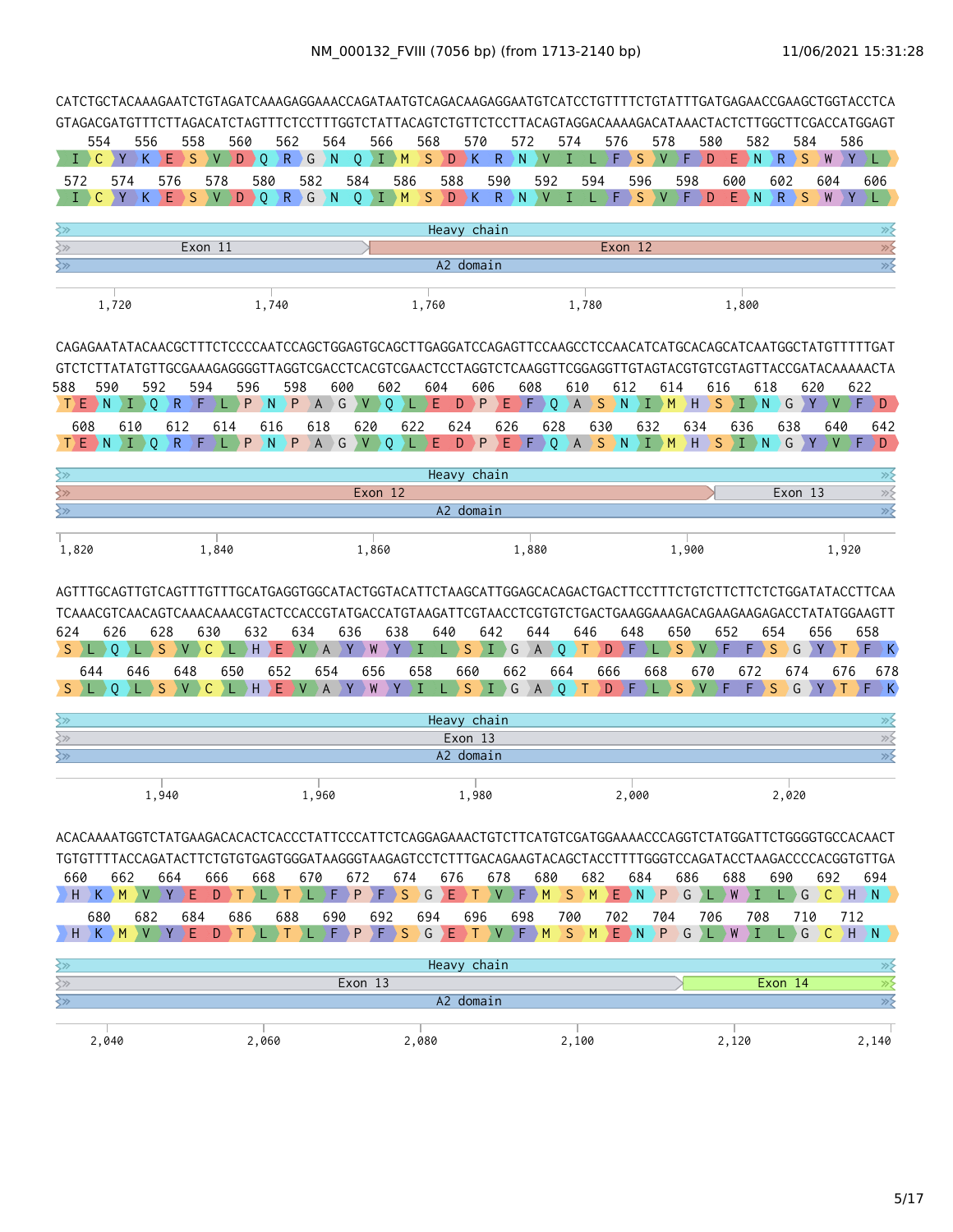|                           |          |                  |                |                            |                          |          |                     |                     |                                     |                    |                 |                                                          |                           |                 |                                     |                     |                      | CAGACTTTCGGAACAGAGGCATGACCGCCTTACTGAAGGTTTCTAGTTGTGACAAGAACACTGGTGATTATTACGAGGACAGTTATGAAGATATTTCAGCATACTTG                                                                                                                                   |                 |                |          |                       |                     |                |          |              |              |           |                   |
|---------------------------|----------|------------------|----------------|----------------------------|--------------------------|----------|---------------------|---------------------|-------------------------------------|--------------------|-----------------|----------------------------------------------------------|---------------------------|-----------------|-------------------------------------|---------------------|----------------------|-----------------------------------------------------------------------------------------------------------------------------------------------------------------------------------------------------------------------------------------------|-----------------|----------------|----------|-----------------------|---------------------|----------------|----------|--------------|--------------|-----------|-------------------|
| 696                       |          | 698              |                | 700                        | 702                      |          | 704                 |                     | 706                                 | 708                |                 | 710                                                      | 712                       |                 | 714                                 |                     | 716                  | GTCTGAAAGCCTTGTCTCCGTACTGGCGGAATGACTTCCAAAGATCAACACTGTTCTTGTGACCACTAATAATGCTCCTGTCAATACTTCTATAAAGTCGTATGAAC<br>718                                                                                                                            |                 | 720            |          | 722                   |                     | 724            |          | 726          | 728          |           | 730               |
| S D                       | F        | $\mathsf{R}$     | $\overline{N}$ | $\mathsf{R}$<br>$\big\} G$ | M                        | т        | $\overline{A}$      |                     | K                                   | V                  | S               | S                                                        | C<br>D                    | K               | N                                   | Т                   | G                    | D<br>Y                                                                                                                                                                                                                                        |                 | F              | D        | S                     | Y                   | Е              | D<br>T.  | S            | A            | Y         | L.                |
| 714<br>$S$ D              | 716      | R                | 718<br>N       | 720<br>$\setminus$ R<br>G  | $\mathsf{M}$             | 722<br>т | $\mathsf{A}$        | 724                 | 726                                 | $\mathsf{V}$<br>K. | 728<br>S        | S                                                        | 730<br>D.<br>$\mathsf{C}$ | 732<br>K        | $\setminus$ N                       | 734<br>ΣT           | G                    | 736<br>D                                                                                                                                                                                                                                      | 738             |                | 740<br>D | S                     | 742                 |                | 744<br>D | 746<br>S     |              | 748<br>Y  |                   |
| ≷≫                        |          |                  |                |                            |                          |          |                     |                     |                                     |                    |                 |                                                          | Heavy chain               |                 |                                     |                     |                      |                                                                                                                                                                                                                                               |                 |                |          |                       |                     |                |          |              |              |           | $\gg$             |
| ≷≫                        |          |                  |                |                            |                          |          |                     |                     |                                     |                    |                 |                                                          |                           | Exon 14         |                                     |                     |                      |                                                                                                                                                                                                                                               |                 |                |          |                       |                     |                |          |              |              |           | ≫⋛                |
| ≷≫                        |          |                  |                |                            | A2 domain                |          |                     |                     |                                     |                    |                 |                                                          |                           |                 |                                     |                     |                      |                                                                                                                                                                                                                                               |                 | a2 domain      |          |                       |                     |                |          |              |              |           | $\gg$             |
|                           |          |                  |                |                            | 2,160                    |          |                     |                     |                                     | 2,180              |                 |                                                          |                           |                 |                                     | 2,200               |                      |                                                                                                                                                                                                                                               |                 |                | 2,220    |                       |                     |                |          |              | 2,240        |           |                   |
|                           |          |                  |                |                            |                          |          |                     |                     |                                     |                    |                 |                                                          |                           |                 |                                     |                     |                      | CTGAGTAAAAACAATGCCATTGAACCAAGAAGCTTCTCCCAGAATTCAAGACACCCTAGCACTAGGCAAAAGCAATTTAATGCCACCACAATTCCAGAAAATGACAT                                                                                                                                   |                 |                |          |                       |                     |                |          |              |              |           |                   |
|                           |          |                  |                |                            |                          |          |                     |                     |                                     |                    |                 |                                                          |                           |                 |                                     |                     |                      | GACTCATTTTTGTTACGGTAACTTGGTTCTTCGAAGAGGGGTCTTAAGTTCTGTGGGATCGTGATCCGTTTTCGTTAAATTACGGTGGTGTTAAGGTCTTTTACTGTA                                                                                                                                  |                 |                |          |                       |                     |                |          |              |              |           |                   |
|                           | 732<br>S | 734<br>N         | N              | 736<br>A                   | 738                      | Е<br>P   | 740<br>$\mathsf{R}$ | S                   | 742<br>› F                          | S                  | 744<br>0 I      | 746<br>N                                                 | $S \ R \ H$               | 748             | 750<br>$\mathsf{P}$<br><sub>S</sub> | Τ                   | 752<br>$\setminus$ R | 754<br>$\circ$                                                                                                                                                                                                                                | K               | 756<br>$\circ$ | $F \ N$  | 758<br>$\overline{A}$ |                     | 760            |          | 762<br>P     | 764<br>E N   | D         | 766<br>) I)       |
| 750                       | 752      |                  | 754            |                            | 756                      | 758      |                     | 760                 |                                     | 762                |                 | 764                                                      | 766                       |                 | 768                                 | 770                 |                      | 772                                                                                                                                                                                                                                           | 774             |                | 776      |                       | 778                 |                | 780      |              | 782          | 784       |                   |
|                           | K.<br>S. | N.               | N.             | A.                         | T                        | P<br>E.  | $\mathsf{R}$        | S.                  | ΣF                                  | <b>S</b>           | $\rightarrow$ 0 | N                                                        | $S$ $R$ $H$               |                 | P<br><sub>S</sub>                   | $\top$              | R                    | Q                                                                                                                                                                                                                                             | $K \setminus Q$ |                | $F \ N$  |                       | A) T                |                | ۰T.      | P            | $E$ N        |           | $D \rightarrow I$ |
| ≷≫                        |          |                  |                |                            |                          |          |                     |                     |                                     |                    |                 |                                                          | Heavy chain               |                 |                                     |                     |                      |                                                                                                                                                                                                                                               |                 |                |          |                       |                     |                |          |              |              |           | ≫                 |
| ≷≫                        |          |                  |                |                            |                          |          |                     |                     |                                     |                    |                 |                                                          |                           | Exon 14         |                                     |                     |                      |                                                                                                                                                                                                                                               |                 |                |          |                       |                     |                |          |              |              |           | $\overline{\gg}$  |
| ≷≫                        |          |                  |                | a2 domain                  |                          |          |                     |                     |                                     |                    |                 |                                                          |                           |                 |                                     |                     |                      | <b>B</b> domain                                                                                                                                                                                                                               |                 |                |          |                       |                     |                |          |              |              |           | $\overline{\gg}$  |
|                           |          |                  | 2,260          |                            |                          |          |                     |                     | 2,280                               |                    |                 |                                                          |                           | 2,300           |                                     |                     |                      |                                                                                                                                                                                                                                               | 2,320           |                |          |                       |                     |                | 2,340    |              |              |           |                   |
|                           | 768<br>Κ |                  | 770<br>P<br>D  | 772                        | F                        | 774<br>A | H.                  | 776<br>$\mathsf{R}$ | 778<br>P<br>т.                      | M                  | 780<br>) P∶     | K.                                                       | 782<br>Æ<br>0             | 784<br>N        | V                                   | 786<br><sub>S</sub> | S.                   | AGAGAAGACTGACCCTTGGTTTGCACACAGAACACCTATGCCTAAAATACAAAATGTCTCCTCTAGTGATTTGTTGATGCTCTTGCGACAGAGTCCTACTCCACATG<br>TCTCTTCTGACTGGGAACCAAACGTGTGTCTTGTGGATACGGATTTTATGTTTTACAGAGGGAGATCACTAAACAACTACGAGAACGCTGTCTCAGGATGAGGTGTAC<br>788<br>S.<br>D | 790<br>¢        | L.             | 792<br>M |                       | 794<br>$\mathsf{R}$ | 796<br>$\circ$ | S        | 798<br>P     |              | 800<br>P. | $H$ .             |
| 786                       |          | 788              | 790            |                            | 792                      |          | 794                 |                     | 796                                 | 798                |                 | 800                                                      | 802                       |                 | 804                                 |                     | 806                  | 808                                                                                                                                                                                                                                           |                 | 810            |          | 812                   | 814                 |                | 816      |              | 818          |           | 820               |
|                           | K.       |                  | P<br>D         | W                          | ۱F.                      | A        | H                   | $R \rightarrow T$   | P.                                  | M                  |                 |                                                          | $P$ $K$ $I$ $O$           | $N_{\odot}$     | $V \rightarrow S$                   |                     | <sub>S</sub>         | $S$ $D$ $L$                                                                                                                                                                                                                                   |                 | L M            |          |                       | $\mathsf{R}$<br>L.  | $\mathbf{0}$   | S        | $\mathsf{P}$ |              | $P$ $H$   |                   |
| ≷≫                        |          |                  |                |                            |                          |          |                     |                     |                                     |                    |                 |                                                          | Heavy chain               |                 |                                     |                     |                      |                                                                                                                                                                                                                                               |                 |                |          |                       |                     |                |          |              |              |           | ≫≶                |
| ⊰≫                        |          |                  |                |                            |                          |          |                     |                     |                                     |                    |                 |                                                          |                           | Exon 14         |                                     |                     |                      |                                                                                                                                                                                                                                               |                 |                |          |                       |                     |                |          |              |              |           | $\overline{\gg}$  |
| ≷≫                        |          |                  |                |                            |                          |          |                     |                     |                                     |                    |                 |                                                          |                           | B domain        |                                     |                     |                      |                                                                                                                                                                                                                                               |                 |                |          |                       |                     |                |          |              |              |           | $\overline{\gg}$  |
|                           | 2,360    |                  |                |                            |                          | 2,380    |                     |                     |                                     |                    |                 | 2,400                                                    |                           |                 |                                     |                     |                      | 2,420                                                                                                                                                                                                                                         |                 |                |          |                       | 2,440               |                |          |              |              | 2,460     |                   |
|                           |          |                  |                |                            |                          |          |                     |                     |                                     |                    |                 |                                                          |                           |                 |                                     |                     |                      | GGCTATCCTTATCTGATCTCCAAGAAGCCAAATATGAGACTTTTTCTGATGATCCATCACCTGGAGCAATAGACAGTAATAACAGCCTGTCTGAAATGACACACTTC                                                                                                                                   |                 |                |          |                       |                     |                |          |              |              |           |                   |
|                           |          |                  |                |                            |                          |          |                     |                     |                                     |                    |                 |                                                          |                           |                 |                                     |                     |                      | CCGATAGGAATAGACTAGAGGTTCTTCGGTTTATACTCTGAAAAAGACTACTAGGTAGTGGACCTCGTTATCTGTCATTATTGTCGGACAGACTTTACTGTGTGAAG                                                                                                                                   |                 |                |          |                       |                     |                |          |              |              |           |                   |
| 802                       | 804      |                  | 806            | 808                        |                          | 810      |                     | 812                 | 814                                 |                    | 816             |                                                          | 818                       | 820             |                                     | 822                 |                      | 824                                                                                                                                                                                                                                           | 826             |                | 828      |                       | 830                 |                | 832      | 834          |              | 836       |                   |
|                           | GLSL     |                  | S.             | DDL)                       |                          |          |                     |                     | $Q$ $E$ $A$ $K$ $Y$ $E$ $T$ $F$ $S$ |                    |                 |                                                          | D                         |                 | D P S                               |                     |                      | PGAIDSN                                                                                                                                                                                                                                       |                 |                |          | N                     | $S \ L S$           |                |          | $E$ $M$      |              | $T$ H $F$ |                   |
| 822<br>G L S              |          | 824<br>$ L $ $S$ |                | 826<br>D                   | 828<br>$L$ 0 $E$ A $K$ Y |          | 830                 |                     | 832                                 | 834<br>ED T        |                 | 836<br>$\left  \begin{array}{c} F \end{array} \right $ S | 838<br>D                  |                 | 840                                 |                     | 842                  | 844<br>D P S P G A I D S N N S L S E M                                                                                                                                                                                                        |                 | 846            |          | 848                   |                     | 850            | 852      |              | 854<br>$T$ H |           | 856<br>$F$ .      |
| $\overline{\mathbb{R}^2}$ |          |                  |                |                            |                          |          |                     |                     |                                     |                    |                 |                                                          | Heavy chain               |                 |                                     |                     |                      |                                                                                                                                                                                                                                               |                 |                |          |                       |                     |                |          |              |              |           | ≫⊱                |
| $\overline{\mathbb{R}^2}$ |          |                  |                |                            |                          |          |                     |                     |                                     |                    |                 |                                                          |                           | Exon 14         |                                     |                     |                      |                                                                                                                                                                                                                                               |                 |                |          |                       |                     |                |          |              |              |           | $\overline{\gg}$  |
| $\overline{\mathbb{R}^2}$ |          |                  |                |                            |                          |          |                     |                     |                                     |                    |                 |                                                          |                           | <b>B</b> domain |                                     |                     |                      |                                                                                                                                                                                                                                               |                 |                |          |                       |                     |                |          |              |              |           | $\gg$             |
|                           |          |                  |                | 2,480                      |                          |          |                     |                     |                                     | 2,500              |                 |                                                          |                           |                 | 2,520                               |                     |                      |                                                                                                                                                                                                                                               |                 |                | 2,540    |                       |                     |                |          |              | 2,560        |           |                   |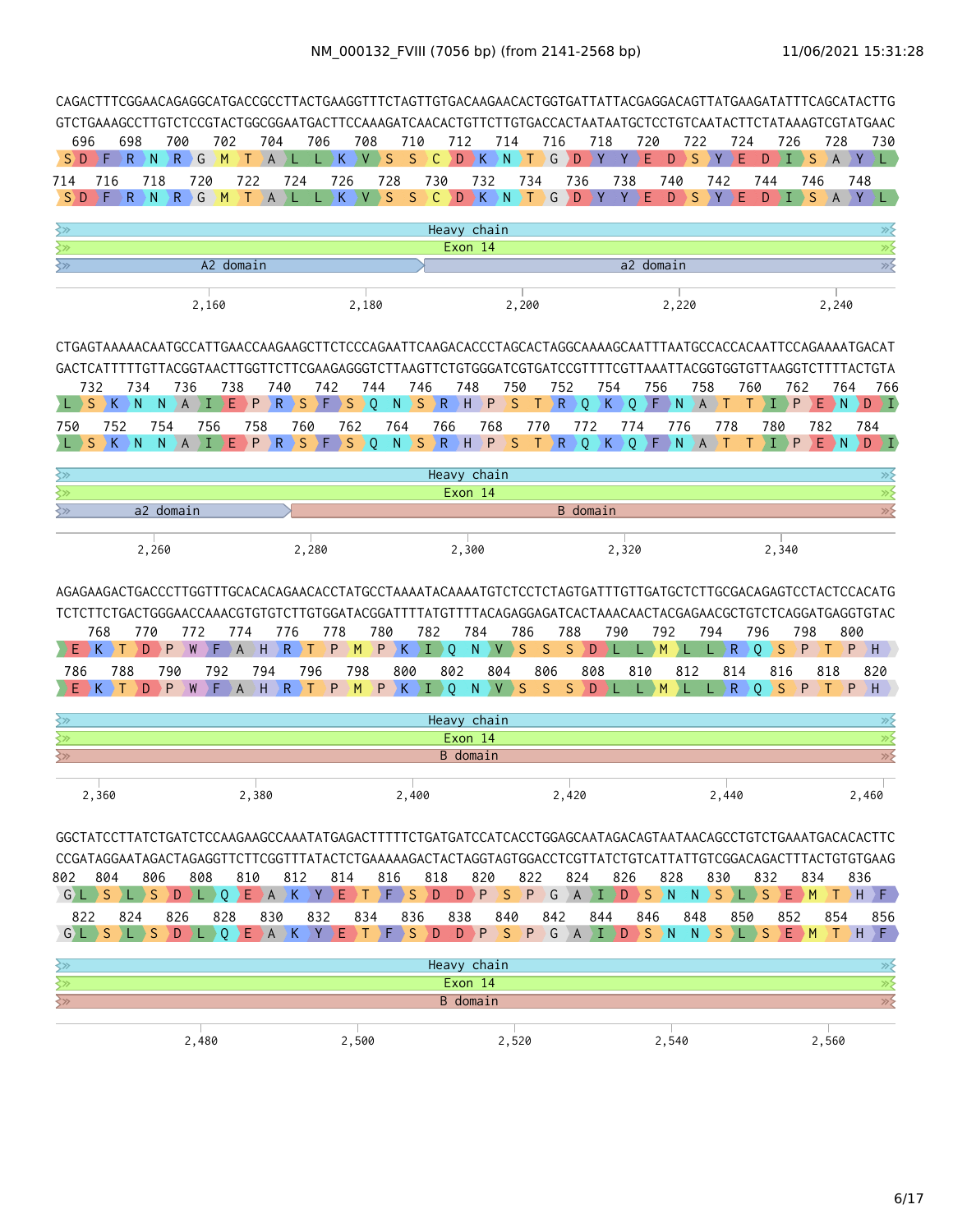| AGGCCACAGCTCCATCACAGTGGGGACATGGTATTTACCCCTGAGTCAGGCCTCCAATTAAGATTAAATGAGAAACTGGGGACAACTGCAGCAACAGAGTTGAAGAA                                                                                                                                             |                       |                      |                  |                             |                             |                          |              |                                   |                                           |                                |          |                            |                                             |                       |                         |            |                |                  |              |                 |              |                              |                 |                                                                                |
|---------------------------------------------------------------------------------------------------------------------------------------------------------------------------------------------------------------------------------------------------------|-----------------------|----------------------|------------------|-----------------------------|-----------------------------|--------------------------|--------------|-----------------------------------|-------------------------------------------|--------------------------------|----------|----------------------------|---------------------------------------------|-----------------------|-------------------------|------------|----------------|------------------|--------------|-----------------|--------------|------------------------------|-----------------|--------------------------------------------------------------------------------|
| TCCGGTGTCGAGGTAGTGTCACCCCTGTACCATAAATGGGGACTCAGTCCGGAGGTTAATTCTAATTTACTCTTTGACCCCTGTTGACGTCGTTGTCTCAACTTCTT                                                                                                                                             |                       |                      |                  |                             |                             |                          |              |                                   |                                           |                                |          |                            |                                             |                       |                         |            |                |                  |              |                 |              |                              |                 |                                                                                |
| 838<br>840<br>$R$ $P$ $Q$ $L$ $H$                                                                                                                                                                                                                       | 842                   | 844<br>S<br>$H$ )    | G                | 846<br>D<br>$\rightarrow$ M | 848<br>V                    | 850<br>$\bullet$<br>.) T | P            | 852<br>Ε                          | 854<br>G<br>$\rightarrow$ S $\rightarrow$ | L)Q                            | 856      | 858<br>$\mathsf{R}$<br>2LD | $\left\langle L_{\parallel}\right\rangle$ N | 860                   | $E$ $K$                 | 862        | 864<br>L G     | ΣT.              | 866<br>T.    | A               | 868<br>$A$ T | 870<br>Ε                     |                 | 872<br>$\blacktriangleright$ L $\blacktriangleright$ K $\blacktriangleright$ K |
| 858<br>$R$ $P$<br>$\overline{0}$                                                                                                                                                                                                                        | 860<br>L)H            | 862<br>$H \ S$       | 864<br>$\big)$ G | 866<br>$\overline{D}$<br>M  | $\vee$                      | 868<br>F.<br>.) T        | 870<br>P     |                                   | 872                                       | 874<br>$E$ SG L Q              | 876      |                            | 878                                         |                       | 880<br>EK LG            | 882        |                | 884<br>$\bullet$ | $\top$       | 886<br>AAT      | 888          |                              | 890             | 892<br>$E$ ) L $K$ K                                                           |
| ≷≫                                                                                                                                                                                                                                                      |                       |                      |                  |                             |                             |                          |              |                                   |                                           | Heavy chain                    |          |                            |                                             |                       |                         |            |                |                  |              |                 |              |                              |                 | ≫≶                                                                             |
| ≷≫                                                                                                                                                                                                                                                      |                       |                      |                  |                             |                             |                          |              |                                   |                                           | Exon 14                        |          |                            |                                             |                       |                         |            |                |                  |              |                 |              |                              |                 | $\overline{\gg}$                                                               |
| ⊰≫                                                                                                                                                                                                                                                      |                       |                      |                  |                             |                             |                          |              |                                   |                                           | B domain                       |          |                            |                                             |                       |                         |            |                |                  |              |                 |              |                              |                 | $\overline{\gg}$                                                               |
|                                                                                                                                                                                                                                                         | 2,580                 |                      |                  |                             | 2,600                       |                          |              |                                   |                                           | 2,620                          |          |                            |                                             |                       | 2,640                   |            |                |                  |              |                 | 2,660        |                              |                 |                                                                                |
| ACTTGATTTCAAAGTTTCTAGTACATCAAATAATCTGATTTCAACAATTCCATCAGACAATTTGGCAGCAGGTACTGATAATACAAGTTCCTTAGGACCCCCAAGTA                                                                                                                                             |                       |                      |                  |                             |                             |                          |              |                                   |                                           |                                |          |                            |                                             |                       |                         |            |                |                  |              |                 |              |                              |                 |                                                                                |
| TGAACTAAAGTTTCAAAGATCATGTAGTTTATTAGACTAAAGTTGTTAAGGTAGTCTGTTAAACCGTCGTCCATGACTATTATGTTCAAGGAATCCTGGGGGTTCAT                                                                                                                                             |                       |                      |                  |                             |                             |                          |              |                                   |                                           |                                |          |                            |                                             |                       |                         |            |                |                  |              |                 |              |                              |                 |                                                                                |
| 874<br>D                                                                                                                                                                                                                                                | 876<br>F<br>K.<br>⊢V  | 878<br>S             | 880<br>S<br>T.   | 882<br>S.                   | 884<br>$\rightarrow$ N<br>N | L.                       | 886<br>I > S | 888<br>T.                         | DР<br>Σ.                                  | 890<br>$\mathsf S$             | 892<br>D | 894<br>$\mathbb{R}$<br>Æ   | A                                           | 896                   | $A \cap G$              | 898<br>۰T. | D N            | 900<br>) T       | 902<br>S     | $\mathsf S$     | 904          | 906<br>P<br>G                | P               | 908<br><b>S</b>                                                                |
| 894                                                                                                                                                                                                                                                     | 896                   | 898                  | 900              |                             | 902                         | 904                      | 906          |                                   | 908                                       | 910                            |          | 912                        | 914                                         |                       | 916                     |            | 918            | 920              |              | 922             |              | 924                          | 926             |                                                                                |
| D                                                                                                                                                                                                                                                       | F<br>K                | S                    | S<br>т           | S.                          | $\rightarrow$ N<br>N.       | L                        | S<br>T.      | т                                 | $\mathsf{P}$<br>٠I.                       | $S$ D                          |          | $\rightarrow$ N            |                                             |                       | LAAGT                   |            | D N            | ١T               | <sub>S</sub> | S               |              | G<br>P                       | P               | <b>S</b>                                                                       |
| ≷≫                                                                                                                                                                                                                                                      |                       |                      |                  |                             |                             |                          |              |                                   |                                           | Heavy chain                    |          |                            |                                             |                       |                         |            |                |                  |              |                 |              |                              |                 | ≫⋛                                                                             |
| $\sum$                                                                                                                                                                                                                                                  |                       |                      |                  |                             |                             |                          |              |                                   |                                           | Exon 14                        |          |                            |                                             |                       |                         |            |                |                  |              |                 |              |                              |                 | $\gg$                                                                          |
| $\overline{\left\langle \mathbf{1}\right\rangle }$                                                                                                                                                                                                      |                       |                      |                  |                             |                             |                          |              |                                   |                                           | <b>B</b> domain                |          |                            |                                             |                       |                         |            |                |                  |              |                 |              |                              |                 | $\overline{\mathscr{D}}$                                                       |
| 2,680                                                                                                                                                                                                                                                   |                       |                      |                  | 2,700                       |                             |                          |              | 2,720                             |                                           |                                |          |                            | 2,740                                       |                       |                         |            |                |                  | 2,760        |                 |              |                              | 2,780           |                                                                                |
| TGCCAGTTCATTATGATAGTCAATTAGATACCACTCTATTTGGCAAAAAGTCATCTCCCCTTACTGAGTCTGGTGGACCTCTGAGCTTGAGTGAAGAAAATAATGAT<br>ACGGTCAAGTAATACTATCAGTTAATCTATGGTGAGATAAACCGTTTTTCAGTAGAGGGGAATGACTCAGACCACCTGGAGACTCGAACTCACTTCTTTTATTACTA<br>910<br>M) P<br>930<br>928 | 912<br>Y<br>H.<br>932 | 914<br>S<br>D<br>934 | 916<br>0         | 918<br>D<br>936             | 938                         | 920<br>940               | 922<br>F     | 924<br>G<br>$\overline{K}$<br>942 | K.<br>944                                 | 926<br>S<br>$\mathsf S$<br>946 | 928<br>P | 948                        | 930                                         | Ε<br>950              | 932<br>S<br>G<br>952    | 934<br>G   | P<br>954       | 936              | S<br>956     | 938<br>S<br>958 | 940<br>Ε     | E.<br>$\rightarrow$ N<br>960 | 942<br>N<br>962 | 944<br>D.                                                                      |
| M P                                                                                                                                                                                                                                                     | V DH<br>Y             | D                    | $S \setminus 0$  | D                           | ÞТ                          | L)<br>T                  | $F$ )        | GK                                | $K \ S$                                   |                                | $S$ $P$  |                            | ŀТ                                          | E.<br>$\rightarrow$ S | G                       | G          | P <sub>L</sub> |                  | S.           | S               | Ε            | $E \rightarrow N$            |                 | $N \ D$                                                                        |
| ≷≫                                                                                                                                                                                                                                                      |                       |                      |                  |                             |                             |                          |              |                                   |                                           | Heavy chain                    |          |                            |                                             |                       |                         |            |                |                  |              |                 |              |                              |                 | ≫                                                                              |
| ≷≫<br>$\left\langle \gg \right\rangle$                                                                                                                                                                                                                  |                       |                      |                  |                             |                             |                          |              |                                   |                                           | Exon 14<br><b>B</b> domain     |          |                            |                                             |                       |                         |            |                |                  |              |                 |              |                              |                 | $\overline{\gg}$<br>$\gg$                                                      |
|                                                                                                                                                                                                                                                         |                       |                      |                  |                             |                             |                          |              |                                   |                                           |                                |          |                            |                                             |                       |                         |            |                |                  |              |                 |              |                              |                 |                                                                                |
|                                                                                                                                                                                                                                                         |                       | 2,800                |                  |                             |                             | 2,820                    |              |                                   |                                           |                                | 2,840    |                            |                                             |                       |                         |            | 2,860          |                  |              |                 |              | 2,880                        |                 |                                                                                |
| TCAAAGTTGTTAGAATCAGGTTTAATGAATAGCCAAGAAAGTTCATGGGGAAAAAATGTATCGTCAACAGAGAGTGGTAGGTTATTTAAAGGGAAAAGAGCTCATGG                                                                                                                                             |                       |                      |                  |                             |                             |                          |              |                                   |                                           |                                |          |                            |                                             |                       |                         |            |                |                  |              |                 |              |                              |                 |                                                                                |
| AGTTTCAACAATCTTAGTCCAAATTACTTATCGGTTCTTTCAAGTACCCCTTTTTTACATAGCAGTTGTCTCTCACCATCCAATAAATTTCCCTTTTCTCGAGTACC<br>946                                                                                                                                      | 948                   | 950                  | 952              | 954                         |                             | 956                      | 958          |                                   | 960                                       | 962                            | 964      |                            | 966                                         |                       | 968                     | 970        |                | 972              |              | 974             | 976          |                              | 978             | 980                                                                            |
| $S$ $K$ $L$                                                                                                                                                                                                                                             |                       | LESGLM               |                  |                             | N > S                       | $0$ $E$                  | <sub>S</sub> | S.                                |                                           | WGKNVS                         |          |                            | S.                                          | T.                    | $E \rightarrow S$       |            | $G \ R$        |                  | F)           | KGK             |              |                              |                 | R A H G                                                                        |
| 966<br>964                                                                                                                                                                                                                                              | 968                   | 970                  |                  | 972                         | 974                         | 976                      |              | 978                               | 980                                       |                                | 982      | 984                        |                                             | 986                   |                         | 988        | 990            |                  | 992          |                 | 994          | 996                          |                 | 998                                                                            |
| $S$ $K$ $L$                                                                                                                                                                                                                                             | E<br>L)               |                      |                  |                             |                             | SGLMNSQESSWGKNVSST       |              |                                   |                                           |                                |          |                            |                                             |                       | $E$ $S$ $G$ $R$ $L$ $)$ |            |                |                  |              | $F$ $K$ $G$ $K$ |              |                              |                 | $R$ $A$ $H$ $G$                                                                |
| ≷≫                                                                                                                                                                                                                                                      |                       |                      |                  |                             |                             |                          |              |                                   |                                           | Heavy chain                    |          |                            |                                             |                       |                         |            |                |                  |              |                 |              |                              |                 | ≫⊱                                                                             |
| $\sum$<br>$\overline{\mathbb{R}^2}$                                                                                                                                                                                                                     |                       |                      |                  |                             |                             |                          |              |                                   |                                           | Exon 14<br>B domain            |          |                            |                                             |                       |                         |            |                |                  |              |                 |              |                              |                 | $\overline{\gg}$<br>$\overline{\mathscr{D}}$                                   |
|                                                                                                                                                                                                                                                         |                       |                      |                  |                             |                             |                          |              |                                   |                                           |                                |          |                            |                                             |                       |                         |            |                |                  |              |                 |              |                              |                 |                                                                                |
|                                                                                                                                                                                                                                                         | 2,900                 |                      |                  |                             | 2,920                       |                          |              |                                   |                                           | 2,940                          |          |                            |                                             |                       | 2,960                   |            |                |                  |              | 2,980           |              |                              |                 |                                                                                |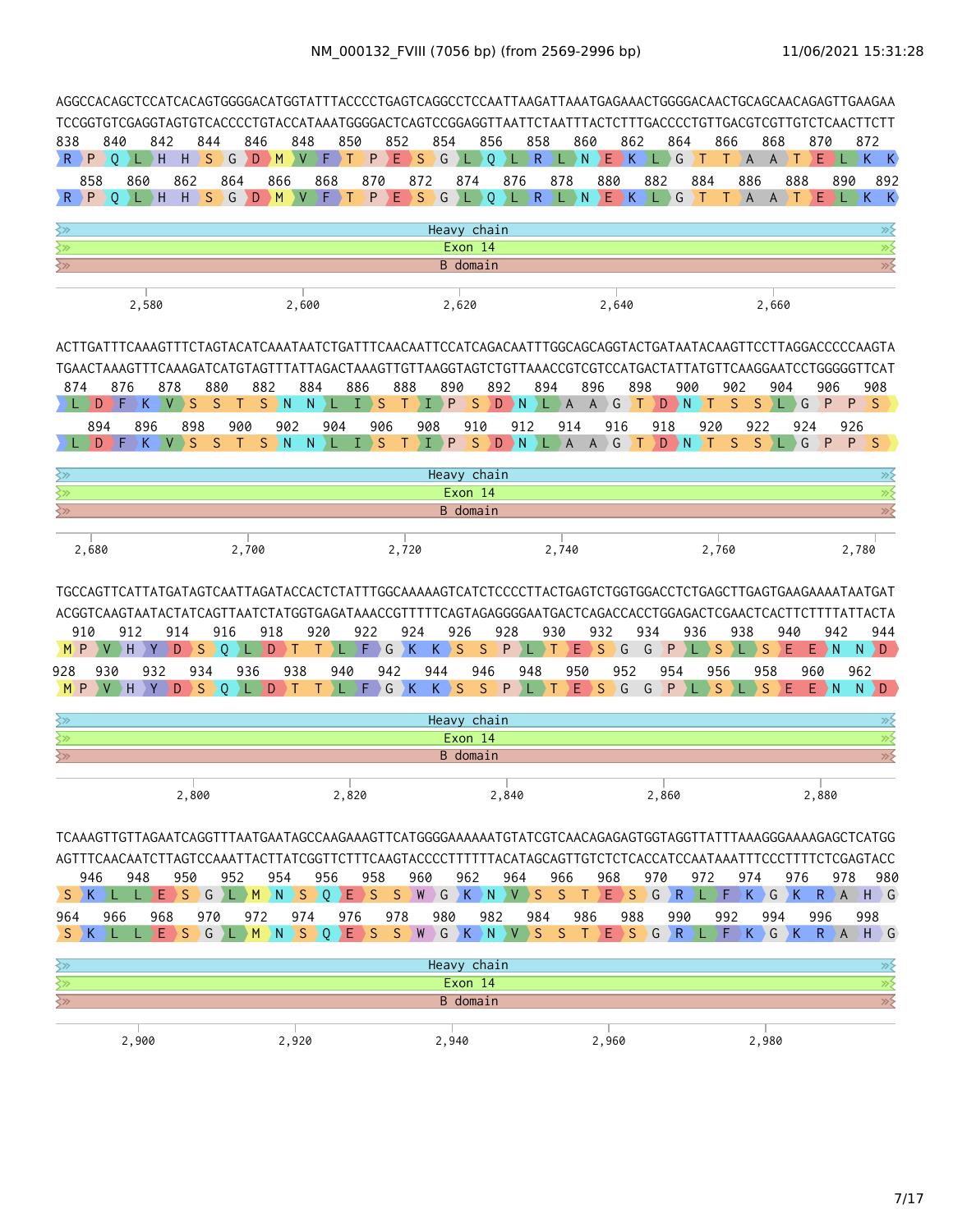|                                                                                                                                                                                                                                    |                                                                                                                                                                                                                                                                                                                                                                                                                                                                                                                                                                                                                                                                                                                                                                                                                   |      |                                     |       |                        |      |       |                    |         |                        |                |                 |         | 1000                  |      | 1002                  |       | 1004                 | 1006 |              | 1008 |                        | 1010          | 1012              |                       | 1014                                                                    |  |
|------------------------------------------------------------------------------------------------------------------------------------------------------------------------------------------------------------------------------------|-------------------------------------------------------------------------------------------------------------------------------------------------------------------------------------------------------------------------------------------------------------------------------------------------------------------------------------------------------------------------------------------------------------------------------------------------------------------------------------------------------------------------------------------------------------------------------------------------------------------------------------------------------------------------------------------------------------------------------------------------------------------------------------------------------------------|------|-------------------------------------|-------|------------------------|------|-------|--------------------|---------|------------------------|----------------|-----------------|---------|-----------------------|------|-----------------------|-------|----------------------|------|--------------|------|------------------------|---------------|-------------------|-----------------------|-------------------------------------------------------------------------|--|
| 982<br>P A                                                                                                                                                                                                                         |                                                                                                                                                                                                                                                                                                                                                                                                                                                                                                                                                                                                                                                                                                                                                                                                                   | 984  | 986<br>Т                            | $K$ ) | 988<br>$D \ N \ A \ L$ |      | 990   | 992<br>$F$ $K$ $V$ |         | 994<br>$\rightarrow$ S | 996<br>$I \ S$ | L L K T N       | 998     |                       |      | K.                    | T     | $S \nvert N$         | N    | <sub>S</sub> | A    | Т                      | ١N            | $\mathsf{R}$<br>Κ |                       | XH.<br>L                                                                |  |
| 1000                                                                                                                                                                                                                               | 1002                                                                                                                                                                                                                                                                                                                                                                                                                                                                                                                                                                                                                                                                                                                                                                                                              |      | 1004                                | 1006  |                        | 1008 |       | 1010               | 1012    | 1014                   |                | 1016            |         | 1018                  | 1020 |                       | 1022  | 1024                 |      | 1026         |      | 1028                   |               | 1030              | 1032                  | 1034                                                                    |  |
| P                                                                                                                                                                                                                                  |                                                                                                                                                                                                                                                                                                                                                                                                                                                                                                                                                                                                                                                                                                                                                                                                                   |      | $\mathsf{K}$                        |       | $D \rightarrow N$      | AL   |       | $F$ )<br>K.        | $\vee$  | S                      | S              |                 |         | $K \nightharpoonup T$ | ) N  | $K \nightharpoonup T$ |       | S.<br>$\overline{N}$ | N    | S A          |      | $\left  \cdot \right $ | $\setminus$ N | $\mathsf{R}$      | $K \nightharpoonup T$ | H<br>Ι.                                                                 |  |
| ≷≫                                                                                                                                                                                                                                 |                                                                                                                                                                                                                                                                                                                                                                                                                                                                                                                                                                                                                                                                                                                                                                                                                   |      |                                     |       |                        |      |       |                    |         |                        |                | Heavy chain     |         |                       |      |                       |       |                      |      |              |      |                        |               |                   |                       | ≫                                                                       |  |
| $\overline{\left\langle \mathbf{2}\right\rangle }$                                                                                                                                                                                 |                                                                                                                                                                                                                                                                                                                                                                                                                                                                                                                                                                                                                                                                                                                                                                                                                   |      |                                     |       |                        |      |       |                    |         |                        |                |                 | Exon 14 |                       |      |                       |       |                      |      |              |      |                        |               |                   |                       | $\overline{\gg}$                                                        |  |
| $\Leftrightarrow$                                                                                                                                                                                                                  |                                                                                                                                                                                                                                                                                                                                                                                                                                                                                                                                                                                                                                                                                                                                                                                                                   |      |                                     |       |                        |      |       |                    |         |                        |                |                 |         |                       |      |                       |       |                      |      |              |      |                        |               |                   |                       | $\overline{\gg}$                                                        |  |
| 3,000                                                                                                                                                                                                                              |                                                                                                                                                                                                                                                                                                                                                                                                                                                                                                                                                                                                                                                                                                                                                                                                                   |      |                                     |       |                        |      |       |                    |         |                        |                |                 |         |                       |      |                       |       |                      |      |              |      |                        |               |                   |                       | 3,100                                                                   |  |
|                                                                                                                                                                                                                                    | 1046<br>1048<br>1050<br>1018<br>1020<br>1022<br>1024<br>1026<br>1028<br>1030<br>1032<br>1034<br>1036<br>1038<br>1040<br>1042<br>1044<br>S<br>Е<br>S<br>P<br>S<br>W<br>0<br>N<br>E.<br>S<br>D<br>Е<br>P<br>R<br>M<br>P<br>DΝ<br>V<br>T.<br>F<br>K<br>K.<br>V<br>H<br>D<br>1038<br>1042<br>1044<br>1048<br>1050<br>1052<br>1054<br>1056<br>1058<br>1060<br>1062<br>1064<br>1066<br>1068<br>1040<br>1046<br>S<br>E.<br>S<br>S<br>W<br>$\circ$<br>N.<br>T<br>Е<br>S<br>Е<br>$K_{-}$<br>$\vee$<br>P<br>H.<br>Ð<br>$\rightarrow$ R<br>M<br>P<br>$\rightarrow$ N<br>P<br>V<br>D<br>F<br>K<br>T.<br>DТ<br>Heavy chain<br>Exon 14<br>B domain<br>3,180<br>3,120<br>3,140<br>3,160<br>3,200<br>1056<br>1072<br>1080<br>1082<br>1054<br>1058<br>1060<br>1062<br>1064<br>1066<br>1068<br>1070<br>1074<br>1076<br>1078<br>1084 |      |                                     |       |                        |      |       |                    |         |                        |                |                 |         |                       |      |                       |       |                      |      |              |      |                        |               |                   |                       |                                                                         |  |
|                                                                                                                                                                                                                                    | YE.                                                                                                                                                                                                                                                                                                                                                                                                                                                                                                                                                                                                                                                                                                                                                                                                               |      |                                     |       |                        |      |       |                    |         |                        |                |                 |         |                       |      |                       |       |                      |      |              |      |                        |               |                   |                       |                                                                         |  |
| 1016                                                                                                                                                                                                                               | ATGGCCCATCATTATTAATTGAGAATAGTCCATCAGTCTGGCAAAATATATTAGAAAGTGACACTGAGTTTAAAAAAGTGACACCTTTGATTCATGACAGAATGCTT<br>TACCGGGTAGTAATTAATTAACTCTTATCAGGTAGTCAGACCGTTTTATATAATCTTTCACTGTGACTCAAATTTTTTCACTGTGGAAACTAAGTACTGTCTTACGAA<br>1086                                                                                                                                                                                                                                                                                                                                                                                                                                                                                                                                                                               |      |                                     |       |                        |      |       |                    |         |                        |                |                 |         |                       |      |                       |       |                      |      |              |      |                        |               |                   |                       |                                                                         |  |
|                                                                                                                                                                                                                                    | 3,020<br>3,060<br>3,080<br>3,040<br>D G<br>1036<br>$H$ $M$<br>$S \ N$<br>N<br>E.<br>N<br>A<br>$R_{\parallel}$<br>$\mathsf{N}$<br>$K \nightharpoonup T$<br>S.<br>$S$ $K$<br>$\setminus$ M<br>Ε<br>M<br>V<br>$\circ$<br>K<br>K<br>G<br>P<br>P<br>۰D.<br>D K.<br>$\rightarrow$ A $\rightarrow$<br>T<br>L.<br>L<br>T.<br>0<br>1080<br>1082<br>1084<br>1098<br>1072<br>1074<br>1076<br>1078<br>1086<br>1088<br>1090<br>1092<br>1096<br>1102<br>1094<br>1100<br>1104<br>$S$ $K$ $N$<br>P<br>$\langle R \rangle L \rangle N$<br>HM<br>$S \ N$<br>$\rightarrow$ K $\rightarrow$<br><sub>S</sub><br>Ε<br>$\circ$<br>Е.<br>) G<br>N.<br>A)L)<br>♦<br>$\mathcal{M}$<br>M<br>0<br>K.<br>K<br>P<br>D<br>⇒K.<br>$A$ $\rightarrow$ T<br>$\vee$<br>Ι.<br>л.<br>Heavy chain<br>Exon 14                                             |      |                                     |       |                        |      |       |                    |         |                        |                |                 |         |                       |      |                       |       |                      |      |              |      |                        |               |                   |                       |                                                                         |  |
| D G                                                                                                                                                                                                                                |                                                                                                                                                                                                                                                                                                                                                                                                                                                                                                                                                                                                                                                                                                                                                                                                                   |      |                                     |       |                        |      |       |                    |         |                        |                |                 |         |                       |      |                       |       |                      |      |              |      |                        |               |                   |                       |                                                                         |  |
|                                                                                                                                                                                                                                    |                                                                                                                                                                                                                                                                                                                                                                                                                                                                                                                                                                                                                                                                                                                                                                                                                   |      |                                     |       |                        |      |       |                    |         |                        |                |                 |         |                       |      |                       |       |                      |      |              |      |                        |               |                   |                       |                                                                         |  |
| ≷≫                                                                                                                                                                                                                                 | <b>B</b> domain                                                                                                                                                                                                                                                                                                                                                                                                                                                                                                                                                                                                                                                                                                                                                                                                   |      |                                     |       |                        |      |       |                    |         |                        |                |                 |         |                       |      |                       |       |                      |      |              |      |                        |               |                   |                       |                                                                         |  |
| ≩≫<br>$\overline{\mathbb{R}^2}$                                                                                                                                                                                                    |                                                                                                                                                                                                                                                                                                                                                                                                                                                                                                                                                                                                                                                                                                                                                                                                                   |      |                                     |       |                        |      |       |                    |         |                        |                |                 |         |                       |      |                       |       |                      |      |              |      |                        |               |                   |                       |                                                                         |  |
|                                                                                                                                                                                                                                    | 1070<br>≫≶<br>$\overline{\gg}$<br>$\gg$<br>ATGGACAAAAATGCTACAGCTTTGAGGCTAAATCATATGTCAAATAAAACTACTTCATCAAAAAACATGGAAATGGTCCAACAGAAAAAAGAGGGCCCCATTCCACC<br>TACCTGTTTTTACGATGTCGAAACTCCGATTTAGTATACAGTTTATTTTGATGAAGTAGTTTTTTGTACCTTTTACCAGGTTGTCTTTTTTCTCCCGGGGTAAGGTGG<br>- P<br>1106                                                                                                                                                                                                                                                                                                                                                                                                                                                                                                                             |      |                                     |       |                        |      |       |                    |         |                        |                |                 |         |                       |      |                       |       |                      |      |              |      |                        |               |                   |                       |                                                                         |  |
|                                                                                                                                                                                                                                    |                                                                                                                                                                                                                                                                                                                                                                                                                                                                                                                                                                                                                                                                                                                                                                                                                   |      |                                     |       |                        |      |       |                    |         |                        |                |                 |         |                       |      |                       |       |                      |      |              |      |                        |               |                   |                       |                                                                         |  |
| 1052<br>M.                                                                                                                                                                                                                         | P<br>≫≶<br>$\gg$<br>$\overline{\gg}$<br><b>B</b> domain                                                                                                                                                                                                                                                                                                                                                                                                                                                                                                                                                                                                                                                                                                                                                           |      |                                     |       |                        |      |       |                    |         |                        |                |                 |         |                       |      |                       |       |                      |      |              |      |                        |               |                   |                       |                                                                         |  |
| M                                                                                                                                                                                                                                  |                                                                                                                                                                                                                                                                                                                                                                                                                                                                                                                                                                                                                                                                                                                                                                                                                   |      |                                     |       |                        |      |       |                    |         |                        |                |                 |         |                       |      |                       |       |                      |      |              |      |                        |               |                   |                       |                                                                         |  |
| ≷≫                                                                                                                                                                                                                                 |                                                                                                                                                                                                                                                                                                                                                                                                                                                                                                                                                                                                                                                                                                                                                                                                                   |      |                                     |       |                        |      |       |                    |         |                        |                |                 |         |                       |      |                       |       |                      |      |              |      |                        |               |                   |                       |                                                                         |  |
| ≷≫                                                                                                                                                                                                                                 |                                                                                                                                                                                                                                                                                                                                                                                                                                                                                                                                                                                                                                                                                                                                                                                                                   |      |                                     |       |                        |      |       |                    |         |                        |                |                 |         |                       |      |                       |       |                      |      |              |      |                        |               |                   |                       |                                                                         |  |
| $\overline{\left\langle \mathrm{p}\right\rangle }$                                                                                                                                                                                 |                                                                                                                                                                                                                                                                                                                                                                                                                                                                                                                                                                                                                                                                                                                                                                                                                   |      |                                     |       |                        |      |       |                    |         |                        |                |                 |         |                       |      |                       |       |                      |      |              |      |                        |               |                   |                       |                                                                         |  |
|                                                                                                                                                                                                                                    | 3,220                                                                                                                                                                                                                                                                                                                                                                                                                                                                                                                                                                                                                                                                                                                                                                                                             |      |                                     |       |                        |      | 3,240 |                    |         |                        |                | 3,260           |         |                       |      |                       | 3,280 |                      |      |              |      |                        | 3,300         |                   |                       |                                                                         |  |
| AGATGCACAAAATCCAGATATGTCGTTCTTTAAGATGCTATTCTTGCCAGAATCAGCAAGGTGGATACAAAGGACTCATGGAAAGAACTCTCTGAACTCTGGGCAAG<br>TCTACGTGTTTTAGGTCTATACAGCAAGAAATTCTACGATAAGAACGGTCTTAGTCGTTCCACCTATGTTTCCTGAGTACCTTTCTTGAGAGACTTGAGACCCGTTC<br>1088 | 1090                                                                                                                                                                                                                                                                                                                                                                                                                                                                                                                                                                                                                                                                                                                                                                                                              |      | 1092                                | 1094  |                        | 1096 |       | 1098               | 1100    | 1102                   |                | 1104            |         | 1106                  | 1108 |                       | 1110  | 1112                 |      | 1114         |      | 1116                   |               | 1118              | 1120                  | 1122                                                                    |  |
|                                                                                                                                                                                                                                    |                                                                                                                                                                                                                                                                                                                                                                                                                                                                                                                                                                                                                                                                                                                                                                                                                   |      |                                     |       |                        |      |       |                    |         |                        |                |                 |         |                       |      |                       |       |                      |      |              |      |                        |               |                   |                       | D A Q N P D M S F F K M L F L P E S A R W I Q R T H G K N S L N S G Q ) |  |
| 1108                                                                                                                                                                                                                               |                                                                                                                                                                                                                                                                                                                                                                                                                                                                                                                                                                                                                                                                                                                                                                                                                   | 1110 | 1112                                |       | 1114                   |      | 1116  | 1118               |         | 1120                   | 1122           |                 | 1124    | 1126                  |      | 1128                  | 1130  |                      | 1132 |              | 1134 |                        | 1136          | 1138              |                       | 1140                                                                    |  |
| $D \rightarrow A \rightarrow O$                                                                                                                                                                                                    |                                                                                                                                                                                                                                                                                                                                                                                                                                                                                                                                                                                                                                                                                                                                                                                                                   |      | $N$ $P$ $D$ $M$ $S$ $F$ $F$ $K$ $M$ |       |                        |      |       |                    | )L )F ) |                        |                |                 |         |                       |      |                       |       |                      |      |              |      |                        |               |                   |                       | L P E S A R W I Q R T H G K N S L N S G Q }                             |  |
| $\left\langle \gg \right\rangle$                                                                                                                                                                                                   |                                                                                                                                                                                                                                                                                                                                                                                                                                                                                                                                                                                                                                                                                                                                                                                                                   |      |                                     |       |                        |      |       |                    |         |                        |                | Heavy chain     |         |                       |      |                       |       |                      |      |              |      |                        |               |                   |                       | ≫⊱                                                                      |  |
| ╳╳                                                                                                                                                                                                                                 |                                                                                                                                                                                                                                                                                                                                                                                                                                                                                                                                                                                                                                                                                                                                                                                                                   |      |                                     |       |                        |      |       |                    |         |                        |                |                 | Exon 14 |                       |      |                       |       |                      |      |              |      |                        |               |                   |                       | <u>»{</u>                                                               |  |
| $\overline{\mathbb{R}^2}$                                                                                                                                                                                                          |                                                                                                                                                                                                                                                                                                                                                                                                                                                                                                                                                                                                                                                                                                                                                                                                                   |      |                                     |       |                        |      |       |                    |         |                        |                | <b>B</b> domain |         |                       |      |                       |       |                      |      |              |      |                        |               |                   |                       | $\gg$                                                                   |  |

| 3,320 | 340 | 360           | .380 | , 400 | 420 |
|-------|-----|---------------|------|-------|-----|
|       |     | $\sim$ $\sim$ |      |       | ℸ∠、 |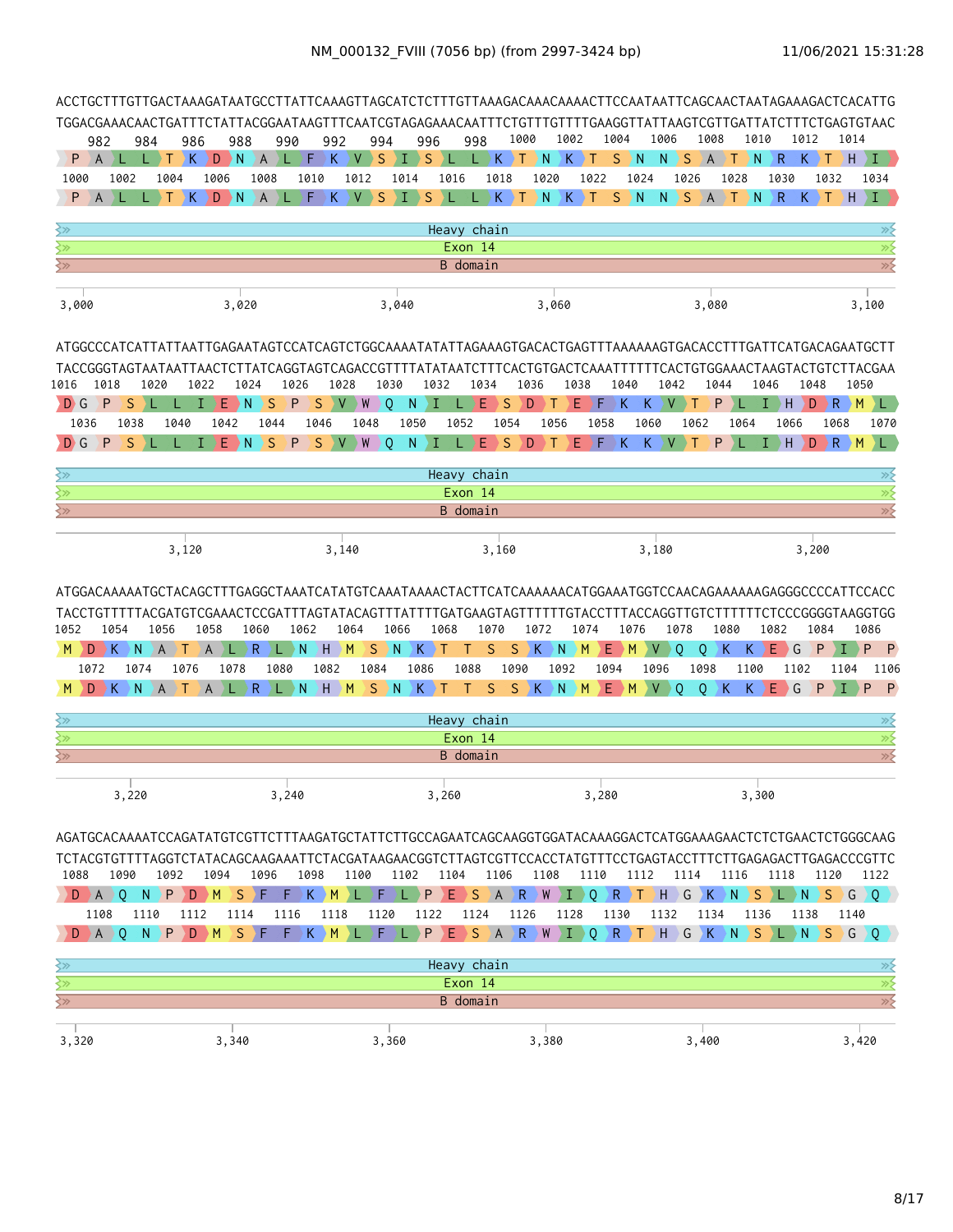|                                        | GCCCCAGTCCAAAGCAATTAGTATCCTTAGGACCAGAAAAATCTGTGGAAGGTCAGAATTTCTTGTCTGAGAAAAACAAAGTGGTAGTAGGAAAGGGTGAATTTACA<br>CGGGGTCAGGTTTCGTTAATCATAGGAATCCTGGTCTTTTTAGACACCTTCCAGTCTTAAAGAACAGACTCTTTTTGTTTCACCATCATCCTTTCCCACTTAAATGT<br>1126<br>1136<br>1138<br>1140<br>1142<br>1148<br>1150<br>1154<br>1124<br>1128<br>1130<br>1132<br>1134<br>1144<br>1146<br>1152<br>1156<br>1158<br>S<br>E.<br>G P<br>P<br>$\kappa$<br>$\circ$<br>S<br>G<br>P<br>$E$ $K$<br>$\vee$<br>Е.<br>G<br>$\circ$<br>N.<br>) F<br>S<br>ΣK<br>N<br>G<br>К<br>G<br>Ε<br>$F \rightarrow T$<br>S<br>v<br>K<br>$\vee$<br>V<br>V<br>L.<br>1146<br>1150<br>1154<br>1156<br>1158<br>1160<br>1162<br>1164<br>1166<br>1168<br>1170<br>1172<br>1176<br>1142<br>1144<br>1148<br>1152<br>1174<br>$P$ $K$ $O$<br>$V \rightarrow S$<br>G<br>S<br>$E \nvert G$<br>Q<br>$N$ $F$<br>S.<br>$\left\langle E\right\rangle K$ )<br>N<br>K ) V ) V ) V } G } K } G<br>EPFT.<br>G P<br>S.<br>$P$ $E$ $K$ $\rightarrow$<br>V<br>) L<br>$\mathbf{L}$<br>Heavy chain |                                                                                                           |                      |                 |                                                 |           |           |                  |                      |              |                                  |                            |                |       |                                    |                             |                |                    |             |                   |                       |        |                |                         |                                 |                      |             |                         |              |                                               |           |                |                  |
|----------------------------------------|------------------------------------------------------------------------------------------------------------------------------------------------------------------------------------------------------------------------------------------------------------------------------------------------------------------------------------------------------------------------------------------------------------------------------------------------------------------------------------------------------------------------------------------------------------------------------------------------------------------------------------------------------------------------------------------------------------------------------------------------------------------------------------------------------------------------------------------------------------------------------------------------------------------------------------------------------------------------------------------------------------|-----------------------------------------------------------------------------------------------------------|----------------------|-----------------|-------------------------------------------------|-----------|-----------|------------------|----------------------|--------------|----------------------------------|----------------------------|----------------|-------|------------------------------------|-----------------------------|----------------|--------------------|-------------|-------------------|-----------------------|--------|----------------|-------------------------|---------------------------------|----------------------|-------------|-------------------------|--------------|-----------------------------------------------|-----------|----------------|------------------|
|                                        |                                                                                                                                                                                                                                                                                                                                                                                                                                                                                                                                                                                                                                                                                                                                                                                                                                                                                                                                                                                                            |                                                                                                           |                      |                 |                                                 |           |           |                  |                      |              |                                  |                            |                |       |                                    |                             |                |                    |             |                   |                       |        |                |                         |                                 |                      |             |                         |              |                                               |           |                |                  |
|                                        |                                                                                                                                                                                                                                                                                                                                                                                                                                                                                                                                                                                                                                                                                                                                                                                                                                                                                                                                                                                                            |                                                                                                           |                      |                 |                                                 |           |           |                  |                      |              |                                  |                            |                |       |                                    |                             |                |                    |             |                   |                       |        |                |                         |                                 |                      |             |                         |              |                                               |           |                |                  |
|                                        |                                                                                                                                                                                                                                                                                                                                                                                                                                                                                                                                                                                                                                                                                                                                                                                                                                                                                                                                                                                                            |                                                                                                           |                      |                 |                                                 |           |           |                  |                      |              |                                  |                            |                |       |                                    |                             |                |                    |             |                   |                       |        |                |                         |                                 |                      |             |                         |              |                                               |           |                |                  |
|                                        |                                                                                                                                                                                                                                                                                                                                                                                                                                                                                                                                                                                                                                                                                                                                                                                                                                                                                                                                                                                                            |                                                                                                           |                      |                 |                                                 |           |           |                  |                      |              |                                  |                            |                |       |                                    |                             |                |                    |             |                   |                       |        |                |                         |                                 |                      |             |                         |              |                                               |           |                |                  |
|                                        |                                                                                                                                                                                                                                                                                                                                                                                                                                                                                                                                                                                                                                                                                                                                                                                                                                                                                                                                                                                                            |                                                                                                           |                      |                 |                                                 |           |           |                  |                      |              |                                  |                            |                |       |                                    |                             |                |                    |             |                   |                       |        |                |                         |                                 |                      |             |                         |              |                                               |           |                |                  |
| ≷≫                                     |                                                                                                                                                                                                                                                                                                                                                                                                                                                                                                                                                                                                                                                                                                                                                                                                                                                                                                                                                                                                            |                                                                                                           |                      |                 |                                                 |           |           |                  |                      |              |                                  |                            |                |       |                                    |                             |                |                    |             |                   |                       |        |                |                         |                                 |                      |             |                         |              |                                               |           |                | $\gg$            |
| ≷≫                                     |                                                                                                                                                                                                                                                                                                                                                                                                                                                                                                                                                                                                                                                                                                                                                                                                                                                                                                                                                                                                            |                                                                                                           |                      |                 |                                                 |           |           |                  |                      |              |                                  |                            |                |       | Exon 14                            |                             |                |                    |             |                   |                       |        |                |                         |                                 |                      |             |                         |              |                                               |           |                | $\overline{\gg}$ |
| ≷≫                                     | B domain<br>3,480<br>3,440<br>3,460<br>3,500<br>3,520                                                                                                                                                                                                                                                                                                                                                                                                                                                                                                                                                                                                                                                                                                                                                                                                                                                                                                                                                      |                                                                                                           |                      |                 |                                                 |           |           |                  |                      |              |                                  |                            |                |       |                                    | $\gg$                       |                |                    |             |                   |                       |        |                |                         |                                 |                      |             |                         |              |                                               |           |                |                  |
|                                        |                                                                                                                                                                                                                                                                                                                                                                                                                                                                                                                                                                                                                                                                                                                                                                                                                                                                                                                                                                                                            |                                                                                                           |                      |                 |                                                 |           |           |                  |                      |              |                                  |                            |                |       |                                    |                             |                |                    |             |                   |                       |        |                |                         |                                 |                      |             |                         |              |                                               |           |                |                  |
|                                        |                                                                                                                                                                                                                                                                                                                                                                                                                                                                                                                                                                                                                                                                                                                                                                                                                                                                                                                                                                                                            |                                                                                                           |                      |                 |                                                 |           |           |                  |                      |              |                                  |                            |                |       |                                    |                             |                |                    |             |                   |                       |        |                |                         |                                 |                      |             |                         |              |                                               |           |                |                  |
|                                        |                                                                                                                                                                                                                                                                                                                                                                                                                                                                                                                                                                                                                                                                                                                                                                                                                                                                                                                                                                                                            |                                                                                                           |                      |                 |                                                 |           |           |                  |                      |              |                                  |                            |                |       |                                    |                             |                |                    |             |                   |                       |        |                |                         |                                 |                      |             |                         |              |                                               |           |                |                  |
|                                        | 1160                                                                                                                                                                                                                                                                                                                                                                                                                                                                                                                                                                                                                                                                                                                                                                                                                                                                                                                                                                                                       | 1162                                                                                                      |                      | 1164            | 1166                                            |           | 1168      |                  | 1170                 |              | 1172                             |                            | 1174           |       | 1176                               |                             | 1178           |                    | 1180        |                   | 1182                  |        | 1184           |                         |                                 | 1186                 |             | 1188                    |              | 1190                                          |           | 1192           | 1194             |
| K                                      | D<br>V.                                                                                                                                                                                                                                                                                                                                                                                                                                                                                                                                                                                                                                                                                                                                                                                                                                                                                                                                                                                                    | G                                                                                                         |                      | E.<br>К         | M                                               | V         | F.        | P                | S                    | <sub>S</sub> | R                                | N                          |                | F     |                                    |                             | <sup>N</sup>   |                    | D.          | D N.              | л.                    | H.     | Ε              | $\big\} N$              |                                 | N                    | ) T         | УH                      | N            | 0                                             | E.        | D K …          | $K \setminus I$  |
| 1178                                   | 1180                                                                                                                                                                                                                                                                                                                                                                                                                                                                                                                                                                                                                                                                                                                                                                                                                                                                                                                                                                                                       |                                                                                                           | 1182                 | 1184            |                                                 | 1186      |           | 1188             |                      | 1190         |                                  | 1192                       |                | 1194  |                                    | 1196                        |                | 1198               |             | 1200              |                       | 1202   |                | 1204                    |                                 |                      | 1206        |                         | 1208         |                                               | 1210      | 1212           |                  |
| K                                      | D<br>V                                                                                                                                                                                                                                                                                                                                                                                                                                                                                                                                                                                                                                                                                                                                                                                                                                                                                                                                                                                                     | G                                                                                                         |                      | K<br>F          | M                                               | V         | F.        | P                | S                    | S.           | R                                | $\mathsf{N}$               | л              | F     |                                    | т                           | $\mathsf{N}$   | л                  |             | $D \rightarrow N$ |                       | >L > H |                | $E$ N                   |                                 | N<br>$\rightarrow$ T |             | УH                      | <sup>N</sup> | $\Omega$                                      | E.<br>DK. |                | $K \setminus I$  |
|                                        |                                                                                                                                                                                                                                                                                                                                                                                                                                                                                                                                                                                                                                                                                                                                                                                                                                                                                                                                                                                                            |                                                                                                           |                      |                 |                                                 |           |           |                  |                      |              |                                  |                            |                |       |                                    |                             |                |                    |             |                   |                       |        |                |                         |                                 |                      |             |                         |              |                                               |           |                |                  |
| ≷≫<br>$\overline{\mathbb{Z}}$          |                                                                                                                                                                                                                                                                                                                                                                                                                                                                                                                                                                                                                                                                                                                                                                                                                                                                                                                                                                                                            |                                                                                                           |                      |                 |                                                 |           |           |                  |                      |              |                                  |                            |                |       | Heavy chain<br>Exon 14             |                             |                |                    |             |                   |                       |        |                |                         |                                 |                      |             |                         |              |                                               |           |                | ≫<br>$\gg$       |
| $\overline{\mathbb{R}^2}$              |                                                                                                                                                                                                                                                                                                                                                                                                                                                                                                                                                                                                                                                                                                                                                                                                                                                                                                                                                                                                            |                                                                                                           |                      |                 |                                                 |           |           |                  |                      |              |                                  |                            |                |       | B domain                           |                             |                |                    |             |                   |                       |        |                |                         |                                 |                      |             |                         |              |                                               |           |                | $\gg$            |
|                                        |                                                                                                                                                                                                                                                                                                                                                                                                                                                                                                                                                                                                                                                                                                                                                                                                                                                                                                                                                                                                            |                                                                                                           |                      |                 |                                                 |           |           |                  |                      |              |                                  |                            |                |       |                                    |                             |                |                    |             |                   |                       |        |                |                         |                                 |                      |             |                         |              |                                               |           |                |                  |
|                                        | 3,540                                                                                                                                                                                                                                                                                                                                                                                                                                                                                                                                                                                                                                                                                                                                                                                                                                                                                                                                                                                                      |                                                                                                           |                      |                 |                                                 |           | 3,560     |                  |                      |              |                                  |                            |                | 3,580 |                                    |                             |                |                    |             |                   | 3,600                 |        |                |                         |                                 |                      |             | 3,620                   |              |                                               |           |                |                  |
| $\rightarrow$ 0<br>1214<br>0 (         | 1196<br>ΣE<br>F<br>1216                                                                                                                                                                                                                                                                                                                                                                                                                                                                                                                                                                                                                                                                                                                                                                                                                                                                                                                                                                                    | 1198                                                                                                      | Е<br>1218<br>$E$ $K$ | 1200<br>K       | 1202<br>Е<br>K.<br>1220<br>$K_{\parallel}$<br>Е | 1222<br>T | 1204      | T)<br>1224<br>I, | 1206<br>0<br>$\circ$ | E.<br>1226   | 1208<br>$\rightarrow$ N<br>$E$ N | <b>V</b><br>1228<br>$\vee$ | 1210<br>V<br>V | 1230  | 1212<br>P<br>$L$ $\rightarrow$ $P$ | $\Omega$<br>1232<br>$\circ$ | 1214<br>Ι<br>Ø | ΣH<br>1234<br>D H. | $\lambda$ T | 1216              | <b>V</b><br>1236<br>V | 1218   | G<br>1238<br>G | 1220<br>$\blacklozenge$ | K.<br>1240<br>$ {\bf K}\rangle$ | 1222<br>N<br>N F M   | ۰F.<br>1242 | 1224<br>$\rightarrow$ M | K<br>1244    | 1226<br>N.<br>$\rightarrow$ K $\rightarrow$ N | 1246      | 1228<br>F<br>F | T.<br>1248       |
|                                        |                                                                                                                                                                                                                                                                                                                                                                                                                                                                                                                                                                                                                                                                                                                                                                                                                                                                                                                                                                                                            |                                                                                                           |                      |                 |                                                 |           |           |                  |                      |              |                                  |                            |                |       |                                    |                             |                |                    |             |                   |                       |        |                |                         |                                 |                      |             |                         |              |                                               |           |                |                  |
| ≷≫<br>$\left\langle \gg \right\rangle$ |                                                                                                                                                                                                                                                                                                                                                                                                                                                                                                                                                                                                                                                                                                                                                                                                                                                                                                                                                                                                            |                                                                                                           |                      |                 |                                                 |           |           |                  |                      |              |                                  |                            |                |       | Heavy chain<br>Exon 14             |                             |                |                    |             |                   |                       |        |                |                         |                                 |                      |             |                         |              |                                               |           |                | $\gg$<br>≫       |
| $\left\langle \gg \right\rangle$       |                                                                                                                                                                                                                                                                                                                                                                                                                                                                                                                                                                                                                                                                                                                                                                                                                                                                                                                                                                                                            |                                                                                                           |                      |                 |                                                 |           |           |                  |                      |              |                                  |                            |                |       | B domain                           |                             |                |                    |             |                   |                       |        |                |                         |                                 |                      |             |                         |              |                                               |           |                | $\gg$            |
|                                        |                                                                                                                                                                                                                                                                                                                                                                                                                                                                                                                                                                                                                                                                                                                                                                                                                                                                                                                                                                                                            |                                                                                                           |                      |                 |                                                 |           |           |                  |                      |              |                                  |                            |                |       |                                    |                             |                |                    |             |                   |                       |        |                |                         |                                 |                      |             |                         |              |                                               |           |                |                  |
| 3,640                                  |                                                                                                                                                                                                                                                                                                                                                                                                                                                                                                                                                                                                                                                                                                                                                                                                                                                                                                                                                                                                            |                                                                                                           |                      |                 | 3,660                                           |           |           |                  |                      |              | 3,680                            |                            |                |       |                                    |                             |                | 3,700              |             |                   |                       |        |                |                         | 3,720                           |                      |             |                         |              |                                               |           | 3,740          |                  |
|                                        | TGAGCACTAGGCAAAATGTAGAAGGTTCATATGACGGGGCATATGCTCCAGTACTTCAAGATTTTAGGTCATTAAATGATTCAACAAATAGAACAAAGAAACACACA                                                                                                                                                                                                                                                                                                                                                                                                                                                                                                                                                                                                                                                                                                                                                                                                                                                                                                |                                                                                                           |                      |                 |                                                 |           |           |                  |                      |              |                                  |                            |                |       |                                    |                             |                |                    |             |                   |                       |        |                |                         |                                 |                      |             |                         |              |                                               |           |                |                  |
|                                        |                                                                                                                                                                                                                                                                                                                                                                                                                                                                                                                                                                                                                                                                                                                                                                                                                                                                                                                                                                                                            | ACTCGTGATCCGTTTTACATCTTCCAAGTATACTGCCCCGTATACGAGGTCATGAAGTTCTAAAATCCAGTAATTTACTAAGTTGTTTATCTTTTCTTTGTGTGT |                      | 1236            |                                                 | 1238      |           | 1240             |                      | 1242         |                                  | 1244                       |                | 1246  |                                    | 1248                        |                | 1250               |             | 1252              |                       | 1254   |                | 1256                    |                                 | 1258                 |             | 1260                    |              | 1262                                          |           | 1264           |                  |
|                                        | 1230 1232                                                                                                                                                                                                                                                                                                                                                                                                                                                                                                                                                                                                                                                                                                                                                                                                                                                                                                                                                                                                  | 1234                                                                                                      |                      |                 |                                                 |           |           |                  |                      |              |                                  |                            |                |       |                                    |                             |                |                    |             |                   |                       |        |                |                         |                                 |                      |             |                         |              |                                               |           |                |                  |
| $L$ S                                  |                                                                                                                                                                                                                                                                                                                                                                                                                                                                                                                                                                                                                                                                                                                                                                                                                                                                                                                                                                                                            | TR O                                                                                                      |                      | $N$ $V$ $E$ $G$ |                                                 |           | SYDGAYA)  |                  |                      |              |                                  |                            |                | P V   |                                    | L O                         |                | DFRS               |             |                   |                       |        |                | L N D S                 |                                 |                      |             |                         |              | TNRTK                                         |           | K H T          |                  |
| 1250                                   |                                                                                                                                                                                                                                                                                                                                                                                                                                                                                                                                                                                                                                                                                                                                                                                                                                                                                                                                                                                                            | 1252                                                                                                      | 1254                 |                 | 1256                                            |           | 1258      |                  | 1260                 |              | 1262                             |                            | 1264           |       | 1266                               |                             | 1268           |                    | 1270        |                   | 1272                  |        | 1274           |                         | 1276                            |                      | 1278        |                         |              | 1280                                          | 1282      |                | 1284             |
| <b>L</b> S                             |                                                                                                                                                                                                                                                                                                                                                                                                                                                                                                                                                                                                                                                                                                                                                                                                                                                                                                                                                                                                            | $T$ $R$ $Q$                                                                                               |                      | N V E G         |                                                 |           | SYDGAYAPV |                  |                      |              |                                  |                            |                |       |                                    |                             |                |                    |             |                   |                       |        |                |                         |                                 |                      |             |                         |              | L Q D F R S L N D S T N R T K                 |           | $K$ $H$ $T$    |                  |
|                                        |                                                                                                                                                                                                                                                                                                                                                                                                                                                                                                                                                                                                                                                                                                                                                                                                                                                                                                                                                                                                            |                                                                                                           |                      |                 |                                                 |           |           |                  |                      |              |                                  |                            |                |       |                                    |                             |                |                    |             |                   |                       |        |                |                         |                                 |                      |             |                         |              |                                               |           |                |                  |
| ≩≫<br>$\overline{\mathbb{R}^2}$        |                                                                                                                                                                                                                                                                                                                                                                                                                                                                                                                                                                                                                                                                                                                                                                                                                                                                                                                                                                                                            |                                                                                                           |                      |                 |                                                 |           |           |                  |                      |              |                                  |                            |                |       | Heavy chain<br>Exon 14             |                             |                |                    |             |                   |                       |        |                |                         |                                 |                      |             |                         |              |                                               |           |                | ≫⊱<br>$\gg$      |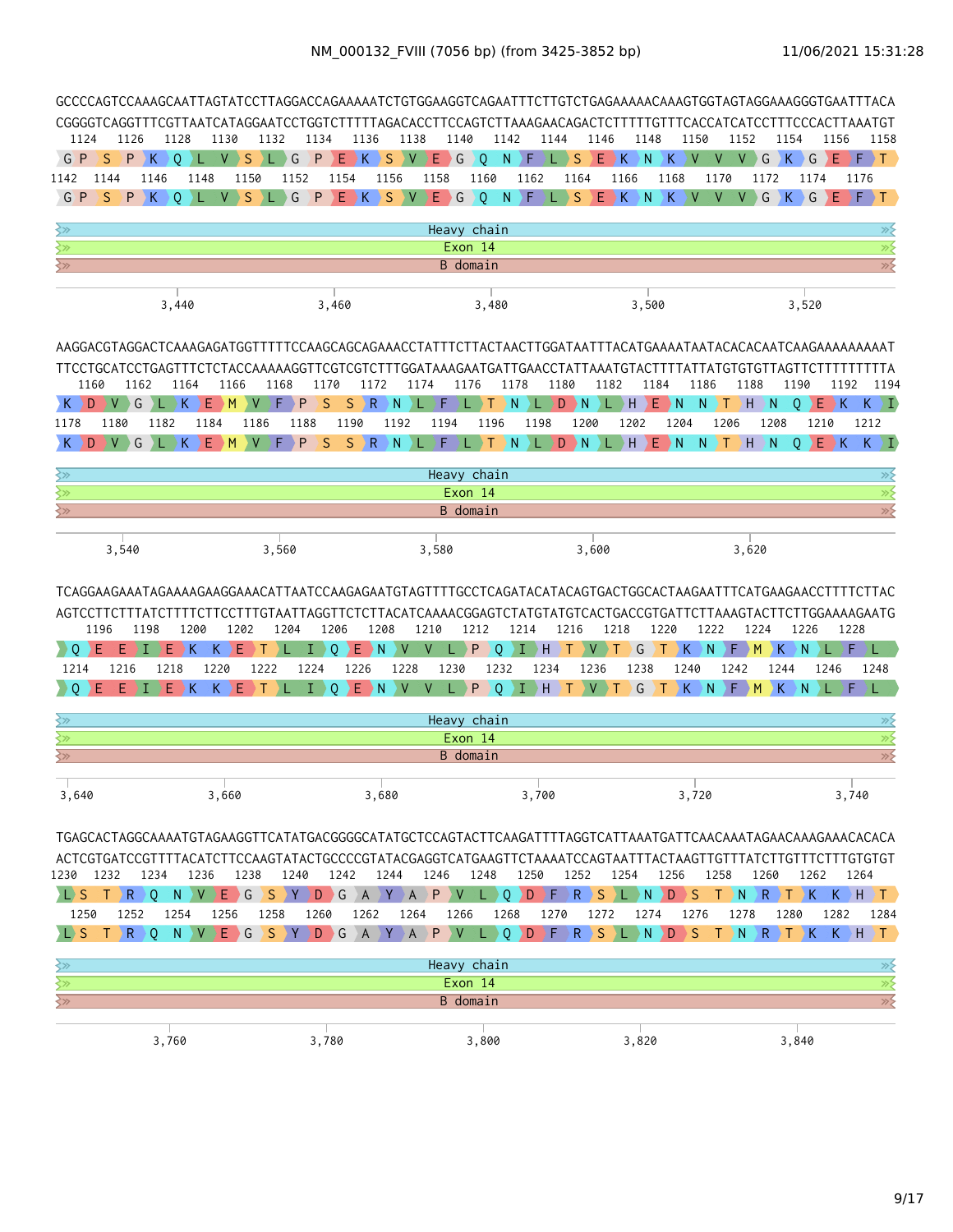| 1266<br>A                                                                       | 1268<br>H<br>F | <sub>S</sub>    | 1270<br>$\mathcal{R}$   | 1272<br>K<br>G | Ε                             | 1274<br>Ε   | Е<br>۰N           | 1276     | 1278<br>E. | $\big\} G$                                  | 1280<br>$L$ G | 1282<br>$\mathsf{N}$  | 0                                                                                                     | 1284<br>K                                               | 1286<br>$\circ$                             | 1288<br>I.<br>V | Ε                                                       | 1290<br>) K∶ | $\mathbf{V}$<br>$\overline{A}$ | 1292<br>$\mathsf{C}$   | 1294<br>$\top$  | Τ         | 1296<br>∖R   | ) I )                               | 1298<br>S<br>P | 1300<br>$N \rightarrow T$                                                                                                                                                                                                                      |
|---------------------------------------------------------------------------------|----------------|-----------------|-------------------------|----------------|-------------------------------|-------------|-------------------|----------|------------|---------------------------------------------|---------------|-----------------------|-------------------------------------------------------------------------------------------------------|---------------------------------------------------------|---------------------------------------------|-----------------|---------------------------------------------------------|--------------|--------------------------------|------------------------|-----------------|-----------|--------------|-------------------------------------|----------------|------------------------------------------------------------------------------------------------------------------------------------------------------------------------------------------------------------------------------------------------|
|                                                                                 | 1286           | 1288            | 1290                    |                | 1292                          |             | 1294              | 1296     |            | 1298                                        |               | 1300                  | 1302                                                                                                  | 1304                                                    |                                             | 1306            | 1308                                                    |              | 1310                           | 1312                   |                 | 1314      |              | 1316                                | 1318           | 1320                                                                                                                                                                                                                                           |
|                                                                                 | H              | $S$ $K$         |                         | $K$ )<br>G     | Ε                             | Ε           | E<br>$\mathsf{N}$ | <b>I</b> | E.         | $\big\} G$                                  | <b>DE D</b>   | $G$ $N$               | $Q \rightarrow T$                                                                                     | K                                                       | $0 \rightarrow I$                           |                 | V                                                       |              | $E$ $K$ $Y$ $A$ $C$            |                        | $\top$          | T.        | $\mathsf{R}$ | $\left\langle \Gamma \right\rangle$ | <sub>S</sub>   | $P$ N T                                                                                                                                                                                                                                        |
|                                                                                 |                |                 |                         |                |                               |             |                   |          |            |                                             |               |                       |                                                                                                       |                                                         |                                             |                 |                                                         |              |                                |                        |                 |           |              |                                     |                |                                                                                                                                                                                                                                                |
| ≷≫                                                                              |                |                 |                         |                |                               |             |                   |          |            |                                             |               |                       | Heavy chain                                                                                           |                                                         |                                             |                 |                                                         |              |                                |                        |                 |           |              |                                     |                | ≫                                                                                                                                                                                                                                              |
| $\overline{\mathbb{R}^2}$<br>$\overline{\left\langle \mathrm{y}\right\rangle }$ |                |                 |                         |                |                               |             |                   |          |            |                                             |               |                       | Exon 14<br>B domain                                                                                   |                                                         |                                             |                 |                                                         |              |                                |                        |                 |           |              |                                     |                | $\overline{\gg}$<br>$\overline{\gg}$                                                                                                                                                                                                           |
|                                                                                 |                |                 |                         |                |                               |             |                   |          |            |                                             |               |                       |                                                                                                       |                                                         |                                             |                 |                                                         |              |                                |                        |                 |           |              |                                     |                |                                                                                                                                                                                                                                                |
|                                                                                 | 3,860          |                 |                         |                |                               | 3,880       |                   |          |            |                                             |               | 3,900                 |                                                                                                       |                                                         |                                             | 3,920           |                                                         |              |                                |                        |                 | 3,940     |              |                                     |                |                                                                                                                                                                                                                                                |
|                                                                                 |                |                 |                         |                |                               |             |                   |          |            |                                             |               |                       |                                                                                                       |                                                         |                                             |                 |                                                         |              |                                |                        |                 |           |              |                                     |                | AAGCCAGCAGAATTTTGTCACGCAACGTAGTAAGAGAGCTTTGAAACAATTCAGACTCCCACTAGAAGAAACAGAACTTGAAAAAAGGATAATTGTGGATGACACCT                                                                                                                                    |
|                                                                                 |                |                 |                         |                |                               |             |                   |          |            |                                             |               |                       |                                                                                                       |                                                         |                                             |                 |                                                         |              |                                |                        |                 |           |              |                                     |                | TTCGGTCGTCTTAAAACAGTGCGTTGCATCATTCTCTCGAAACTTTGTTAAGTCTGAGGGTGATCTTCTTTGTCTTGAACTTTTTTCCTATTAACACCTACTGTGGA                                                                                                                                    |
| 1302                                                                            | 1304           |                 | 1306                    | 1308           |                               | 1310        |                   | 1312     |            | 1314                                        | 1316          |                       | 1318                                                                                                  | 1320                                                    | 1322                                        |                 | 1324                                                    | 1326         |                                | 1328                   |                 | 1330      | 1332         |                                     | 1334           | 1336                                                                                                                                                                                                                                           |
| $S \supset 0$                                                                   | $\circ$        | N               | ) F.                    | V              | $\circ$                       |             | $R$ $S$ $K$       |          |            | $R$ $A$ $L$ $K$                             |               | $\overline{Q}$<br>ΣF  | $\mathsf{R}$                                                                                          | P                                                       |                                             | Ε               | Е                                                       | Е            |                                | Е.                     | K               | R.<br>п   |              | V                                   | D              | $D \rightarrow T$                                                                                                                                                                                                                              |
|                                                                                 | 1322           | 1324            |                         | 1326           | 1328                          |             | 1330              |          | 1332       | 1334                                        |               | 1336                  | 1338                                                                                                  | 1340                                                    |                                             | 1342            | 1344                                                    |              | 1346                           |                        | 1348            |           | 1350         | 1352                                |                | 1354                                                                                                                                                                                                                                           |
| S.                                                                              | 0<br>0         | N               | ΣF                      | V.             | $\Omega$                      |             | $R$ $S$ $K$       |          |            | $\langle R \rangle$ A $\rangle$ L $\rangle$ | K             | $\overline{O}$<br>DE. | $\mathsf{R}$                                                                                          | P                                                       |                                             | Ε               | E                                                       | Е            |                                | E.                     | ŀΚ              | R.<br>Ι   |              | V                                   | D              | $\mathsf{F}$<br>D.                                                                                                                                                                                                                             |
| ≷≫                                                                              |                |                 |                         |                |                               |             |                   |          |            |                                             |               |                       | Heavy chain                                                                                           |                                                         |                                             |                 |                                                         |              |                                |                        |                 |           |              |                                     |                | $\gg$                                                                                                                                                                                                                                          |
| ╳╳                                                                              |                |                 |                         |                |                               |             |                   |          |            |                                             |               |                       | Exon 14                                                                                               |                                                         |                                             |                 |                                                         |              |                                |                        |                 |           |              |                                     |                | $\gg$                                                                                                                                                                                                                                          |
| $\overline{\text{S}}$                                                           |                |                 |                         |                |                               |             |                   |          |            |                                             |               |                       | <b>B</b> domain                                                                                       |                                                         |                                             |                 |                                                         |              |                                |                        |                 |           |              |                                     |                | $\overline{\gg}$                                                                                                                                                                                                                               |
|                                                                                 |                |                 |                         |                |                               |             |                   |          |            |                                             |               |                       |                                                                                                       |                                                         |                                             |                 |                                                         |              |                                |                        |                 |           |              |                                     |                |                                                                                                                                                                                                                                                |
| 3,960                                                                           |                |                 |                         | 3,980          |                               |             |                   |          |            | 4,000                                       |               |                       |                                                                                                       | 4,020                                                   |                                             |                 |                                                         |              |                                | 4,040                  |                 |           |              |                                     | 4,060          |                                                                                                                                                                                                                                                |
| 1338<br>S T                                                                     | $\mathbf 0$    | 1340<br>S.<br>W | 1342<br>Ж               | N              | 1344<br>$\rightarrow$ M<br>ΣK | 1346<br>∋ H |                   | 1348     | P          | 1350<br>S                                   | 1352<br>Τ     | Τ                     | 1354<br>0<br>T.                                                                                       | 1356<br>D                                               | 1358<br>$\mathsf{Y} \rightarrow \mathsf{N}$ | Ε               | 1360<br>DK.                                             | E.<br>DK.    | 1362<br>G                      | 1364<br>$\overline{A}$ | $\blacklozenge$ | 1366<br>Т | 0            | 1368<br>S<br>P                      | 1370           | CAACCCAGTGGTCCAAAAACATGAAACATTTGACCCCGAGCACCCTCACACAGATAGACTACAATGAGAAGGAGAAAGGGGCCATTACTCAGTCTCCCTTATCAGAT<br>GTTGGGTCACCAGGTTTTTGTACTTTGTAAACTGGGGCTCGTGGGAGTGTGTCTATCTGATGTTACTCTTCCTCTTTCCCCGGTAATGAGTCAGAGGGAATAGTCTA<br>1372<br>S.<br>D. |
| 1356                                                                            | 1358           | 1360            |                         | 1362           |                               | 1364        | 1366              |          | 1368       |                                             | 1370          | 1372                  | 1374                                                                                                  | 1376                                                    |                                             | 1378            |                                                         | 1380         | 1382                           |                        | 1384            |           | 1386         | 1388                                |                | 1390                                                                                                                                                                                                                                           |
| S.                                                                              | $\Omega$       | W               |                         |                |                               |             |                   |          | P          | S                                           |               | Τ                     | $\circ$<br>Ι                                                                                          | D                                                       | $Y$ $N$                                     |                 | $\left  \mathsf{E} \right $ $\left  \mathsf{K} \right $ |              | EKGAI                          |                        |                 |           | $\Omega$     | S<br>P                              |                | S<br>D                                                                                                                                                                                                                                         |
| ≷≫                                                                              |                |                 |                         |                |                               |             |                   |          |            |                                             |               |                       | Heavy chain                                                                                           |                                                         |                                             |                 |                                                         |              |                                |                        |                 |           |              |                                     |                | ≫⋛                                                                                                                                                                                                                                             |
| ≷≫                                                                              |                |                 |                         |                |                               |             |                   |          |            |                                             |               |                       | Exon 14                                                                                               |                                                         |                                             |                 |                                                         |              |                                |                        |                 |           |              |                                     |                | $\overline{\gg}$                                                                                                                                                                                                                               |
| $\gtrsim$                                                                       |                |                 |                         |                |                               |             |                   |          |            |                                             |               |                       | B domain                                                                                              |                                                         |                                             |                 |                                                         |              |                                |                        |                 |           |              |                                     |                | $\overline{\gg}$                                                                                                                                                                                                                               |
|                                                                                 |                |                 | 4,080                   |                |                               |             |                   | 4,100    |            |                                             |               |                       | 4,120                                                                                                 |                                                         |                                             |                 |                                                         | 4,140        |                                |                        |                 |           |              | 4,160                               |                |                                                                                                                                                                                                                                                |
|                                                                                 | 1374           | 1376            | 1378                    |                | 1380                          |             | 1382              | 1384     |            | 1386                                        |               | 1388                  |                                                                                                       | 1390 1392 1394                                          |                                             |                 | 1396                                                    |              | 1398                           | 1400                   |                 | 1402      |              | 1404                                |                | TGCCTTACGAGGAGTCATAGCATCCCTCAAGCAATAGATCTCCATTACCCATTGCAAAGGTATCATCATTTCCATCTATTAGACCTATATATCTGACCAGGGTCCT<br>ACGGAATGCTCCTCAGTATCGTAGGGAGTTCGTTTATCTAGAGGTAATGGGTAACGTTTCCATAGTAGTAAAGGTAGATAATCTGGATATATAGACTGGTCCCAGGA<br>1406 1408         |
| C <sub>I</sub> L                                                                |                |                 |                         |                |                               |             |                   |          |            |                                             |               |                       |                                                                                                       | T R S H S I P Q A N R S P L P I A K V S S F P S I R P I |                                             |                 |                                                         |              |                                |                        |                 |           | ∑Y.          |                                     |                | $\rightarrow$ R $\rightarrow$ V $\rightarrow$ L $\rightarrow$                                                                                                                                                                                  |
| 1392                                                                            | 1394           |                 | 1396                    | 1398           |                               | 1400        |                   | 1402     | 1404       |                                             | 1406          | 1408                  |                                                                                                       | 1410                                                    | 1412                                        | 1414            |                                                         | 1416         |                                | 1418                   | 1420            |           | 1422         |                                     | 1424           | 1426                                                                                                                                                                                                                                           |
| $\mathsf{C}^-$                                                                  |                |                 | T R S H S I P Q A N R S |                |                               |             |                   |          |            |                                             |               |                       | $\left  P \right\rangle L \left  P \right\rangle L \left  A \right\rangle K \left  V \right\rangle S$ |                                                         |                                             |                 |                                                         |              | S F P S I R P I Y              |                        |                 |           |              |                                     |                | $R$ $V$ $L$                                                                                                                                                                                                                                    |
|                                                                                 |                |                 |                         |                |                               |             |                   |          |            |                                             |               |                       |                                                                                                       |                                                         |                                             |                 |                                                         |              |                                |                        |                 |           |              | LD T.                               |                |                                                                                                                                                                                                                                                |
|                                                                                 |                |                 |                         |                |                               |             |                   |          |            |                                             |               |                       |                                                                                                       |                                                         |                                             |                 |                                                         |              |                                |                        |                 |           |              |                                     |                |                                                                                                                                                                                                                                                |
| $\left\langle \gg \right\rangle$<br>$\overline{\mathbb{Z}}$                     |                |                 |                         |                |                               |             |                   |          |            |                                             |               |                       | Heavy chain<br>Exon 14                                                                                |                                                         |                                             |                 |                                                         |              |                                |                        |                 |           |              |                                     |                | ≫≶<br>$\frac{\cancel{m}}{\cancel{m}}$                                                                                                                                                                                                          |

| ,180 | ,200 | ,220 | .240<br>$, - \cdot$ . | ,260 | ,280 |
|------|------|------|-----------------------|------|------|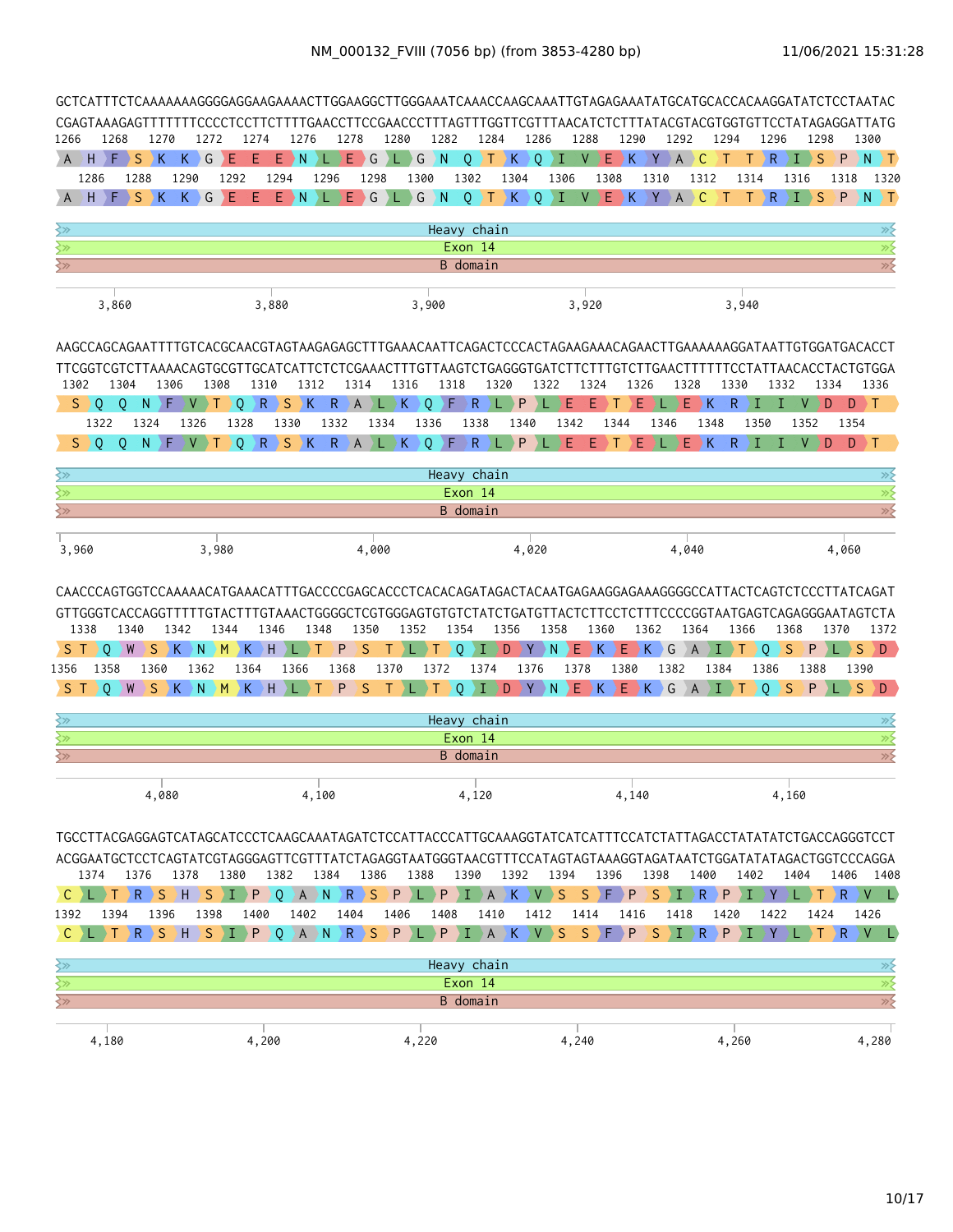| 1410<br>F.<br>⊇ 0                                  | D                                 | 1412<br>D N            | 1414<br>S     | $S$ H                            | 1416<br>P<br>¢                          | 1418<br>$\overline{A}$       | 1420<br>$A \ S$   | 1422<br>$Y$ $R$                 | K     | 1424<br>K<br>D    | 1426<br>$\rightarrow$ S | G                              | 1428<br>$\rightarrow$ V | 1430<br>Ε<br>0                                                                                               | S                      | 1432<br>S. | H                                | 1434<br>۰F | 1436<br>$L \rightarrow 0$ | $\big\} G$ | 1438<br>$\overline{A}$ | $\mathsf K$     | 1440<br>K<br>$\overline{N}$                 | 1442<br>N.<br>L.                                                                                                                                                                                                                                                            |
|----------------------------------------------------|-----------------------------------|------------------------|---------------|----------------------------------|-----------------------------------------|------------------------------|-------------------|---------------------------------|-------|-------------------|-------------------------|--------------------------------|-------------------------|--------------------------------------------------------------------------------------------------------------|------------------------|------------|----------------------------------|------------|---------------------------|------------|------------------------|-----------------|---------------------------------------------|-----------------------------------------------------------------------------------------------------------------------------------------------------------------------------------------------------------------------------------------------------------------------------|
| 1428                                               | 1430                              |                        | 1432          | 1434                             | 1436                                    | 1438                         |                   | 1440                            | 1442  | 1444              |                         | 1446                           |                         | 1448                                                                                                         | 1450                   |            | 1452                             |            | 1454                      | 1456       |                        | 1458            | 1460                                        | 1462                                                                                                                                                                                                                                                                        |
| $\Omega$                                           | D                                 | DΝ                     | S.<br>S.      | DH.                              |                                         | PA                           | A S               | $Y$ $R$                         |       | K K D S G V Q E   |                         |                                |                         |                                                                                                              | S                      |            | $S$ $H$ $F$                      |            | Q<br>L)                   |            |                        | GAKKN           |                                             | $N$ $L$                                                                                                                                                                                                                                                                     |
| ≷≫                                                 |                                   |                        |               |                                  |                                         |                              |                   |                                 |       |                   | Heavy chain             |                                |                         |                                                                                                              |                        |            |                                  |            |                           |            |                        |                 |                                             | $\gg$                                                                                                                                                                                                                                                                       |
| $\overline{\left\langle \mathbf{2}\right\rangle }$ |                                   |                        |               |                                  |                                         |                              |                   |                                 |       |                   | Exon 14                 |                                |                         |                                                                                                              |                        |            |                                  |            |                           |            |                        |                 |                                             | $\overline{\gg}$                                                                                                                                                                                                                                                            |
| ≷≫                                                 |                                   |                        |               |                                  |                                         |                              |                   |                                 |       |                   | <b>B</b> domain         |                                |                         |                                                                                                              |                        |            |                                  |            |                           |            |                        |                 |                                             | $\overline{\gg}$                                                                                                                                                                                                                                                            |
|                                                    |                                   |                        |               | 4,300                            |                                         |                              |                   | 4,320                           |       |                   |                         |                                | 4,340                   |                                                                                                              |                        |            |                                  | 4,360      |                           |            |                        |                 | 4,380                                       |                                                                                                                                                                                                                                                                             |
| 1444                                               | 1446                              | 1448                   |               | 1450                             | 1452                                    | 1454                         | 1456              |                                 | 1458  | 1460              |                         | 1462                           | 1464                    | 1466                                                                                                         |                        | 1468       |                                  | 1470       |                           | 1472       | 1474                   |                 | 1476                                        | CTTTAGCCATTCTAACCTTGGAGATGACTGGTGATCAAAGAGAGGTTGGCTCCCTGGGGACAAGTGCCACAAATTCAGTCACATACAAGAAAGTTGAGAACACTGTT<br>GAAATCGGTAAGATTGGAACCTCTACTGACCACTAGTTTCTCTCCAACCGAGGGACCCCTGTTCACGGTGTTTAAGTCAGTGTATGTTCTTTCAACTCTTGTGACAA<br>1478                                          |
| S) L                                               |                                   |                        |               | Е                                | ١M                                      | G                            | $D \rightarrow Q$ | R                               | EV.   | G                 | S                       | G<br><b>The Second Service</b> | $\blacklozenge$         | S<br>A                                                                                                       | ) T                    | ΣN         | S                                |            |                           | К          | K.                     | V               | E.<br>۰N.                                   | IV.                                                                                                                                                                                                                                                                         |
| 1464<br>$S$ $\perp$ $A$ $\perp$                    | 1466                              |                        | 1468          | 1470<br>$E$ $M$                  |                                         | 1472<br>$\top$ )             | 1474<br>G D O     | 1476                            | 1478  |                   | 1480                    | 1482                           |                         | 1484<br>R E V G S L G T S A T N S V T Y                                                                      | 1486                   |            | 1488                             |            | 1490                      | 1492       | $K_{\odot}$            | 1494<br>$K$ $V$ | 1496<br>$E$ N                               | 1498<br>$\vee$<br>$\top$                                                                                                                                                                                                                                                    |
| ≷≫                                                 |                                   |                        |               |                                  |                                         |                              |                   |                                 |       |                   | Heavy chain             |                                |                         |                                                                                                              |                        |            |                                  |            |                           |            |                        |                 |                                             | $\gg$                                                                                                                                                                                                                                                                       |
| $\overline{\mathbb{Z}}$                            |                                   |                        |               |                                  |                                         |                              |                   |                                 |       |                   | Exon 14                 |                                |                         |                                                                                                              |                        |            |                                  |            |                           |            |                        |                 |                                             | $\overline{\gg}$                                                                                                                                                                                                                                                            |
| $\overline{\mathbb{R}^2}$                          |                                   |                        |               |                                  |                                         |                              |                   |                                 |       |                   | B domain                |                                |                         |                                                                                                              |                        |            |                                  |            |                           |            |                        |                 |                                             | $\overline{\gg}$                                                                                                                                                                                                                                                            |
|                                                    |                                   | 4,400                  |               |                                  |                                         | 4,420                        |                   |                                 |       |                   | 4,440                   |                                |                         |                                                                                                              |                        | 4,460      |                                  |            |                           |            |                        | 4,480           |                                             |                                                                                                                                                                                                                                                                             |
| 1480<br>L)P<br>1500<br>P                           | 1482<br>K) P<br>$K \rightarrow P$ | 1484<br>D<br>1502<br>D | 1 L J<br>1504 | 1486<br>$P$ $K$ $T$<br>1506<br>P | 1488<br>$\rightarrow$ K $\rightarrow$ T | 1490<br>S.<br>1508<br>SGK VE | 1510              | 1492<br>$G$ $K$ $V$ $E$<br>1512 | 1494  | 1496<br>P<br>1514 | K.<br>1516              | 1498<br>$V$ $H$                | 1500<br>ΣL.<br>1518     | $Y \rightarrow$<br>1520<br>$\langle P \rangle K \rangle V \rangle H \rangle I \rangle Y \rangle Q \rangle$   | 1502<br>$\overline{Q}$ | K.<br>1522 | 1504<br>D<br>1524<br>$K$ $D$ $L$ | 1506<br>F  | P<br>1526<br>$F$ $P$      | 1508<br>Т  | Е<br>1528<br>Ε<br>DТ   | 1510<br>1530    | 1512<br>$S$ $N$<br>G<br>1532<br>$S$ $N$ $G$ | CTCCCGAAACCAGACTTGCCCAAAACATCTGGCAAAGTTGAATTGCTTCCAAAAGTTCACATTTATCAGAAGGACCTATTCCCTACGGAAACTAGCAATGGGTCTCC<br>GAGGGCTTTGGTCTGAACGGGTTTTGTAGACCGTTTCAACTTAACGAAGGTTTTCAAGTGTAAATAGTCTTCCTGGATAAGGGATGCCTTTGATCGTTACCCAGAGG<br>1514<br>$S \supset P$<br>1534<br>$S \nvert P$ |
| ≷≫                                                 |                                   |                        |               |                                  |                                         |                              |                   |                                 |       |                   | Heavy chain             |                                |                         |                                                                                                              |                        |            |                                  |            |                           |            |                        |                 |                                             | ≫⊱                                                                                                                                                                                                                                                                          |
| ≷≫                                                 |                                   |                        |               |                                  |                                         |                              |                   |                                 |       |                   | Exon 14                 |                                |                         |                                                                                                              |                        |            |                                  |            |                           |            |                        |                 |                                             | $\overline{\gg}$                                                                                                                                                                                                                                                            |
| $\left\langle \gg \right\rangle$                   |                                   |                        |               |                                  |                                         |                              |                   |                                 |       |                   | B domain                |                                |                         |                                                                                                              |                        |            |                                  |            |                           |            |                        |                 |                                             | $\overline{\gg}$                                                                                                                                                                                                                                                            |
| 4,500                                              |                                   |                        |               |                                  | 4,520                                   |                              |                   |                                 | 4,540 |                   |                         |                                |                         | 4,560                                                                                                        |                        |            |                                  |            |                           | 4,580      |                        |                 |                                             | 4,600                                                                                                                                                                                                                                                                       |
|                                                    |                                   |                        |               |                                  |                                         |                              |                   |                                 |       |                   |                         |                                |                         |                                                                                                              |                        |            |                                  |            |                           |            |                        |                 |                                             | TGGCCATCTGGATCTCGTGGAAGGGAGCCTTCTTCAGGGAACAGAGGGAGCGATTAAGTGGAATGAAGCAAACAGACCTGGAAAAGTTCCCTTTCTGAGAGTAGCAA<br>ACCGGTAGACCTAGAGCACCTTCCCTCGGAAGAAGTCCCTTGTCTCCCTCGCTAATTCACCTTACTTCGTTTGTCTGGACCTTTTCAAGGGAAAGACTCTCATCGTT                                                  |
| 1516                                               | 1518                              |                        | 1520          | 1522                             | 1524                                    | 1526                         |                   | 1528                            | 1530  | 1532              |                         | 1534                           |                         | 1536                                                                                                         | 1538                   |            | 1540                             |            | 1542                      | 1544       |                        | 1546            | 1548                                        | 1550                                                                                                                                                                                                                                                                        |
|                                                    | GHL                               | DIL                    |               | $V$ $E$ $G$                      |                                         | $S \ L \ L \ Q \ G$          |                   |                                 |       |                   |                         |                                |                         | $\left( T \to E \to G \to A \to I \to K \to W \to N \to E \to A \to N \to P \to G \to K \to V \to P \right)$ |                        |            |                                  |            |                           |            |                        | ΣF              | $L \rightarrow R$                           | $V$ $A$                                                                                                                                                                                                                                                                     |
| 1536                                               |                                   | 1538                   | 1540<br>V     |                                  | 1542                                    | 1544                         | 1546              | 1548                            |       | 1550              | 1552                    |                                | 1554                    | 1556                                                                                                         |                        | 1558       |                                  | 1560       | 1562                      |            | 1564                   |                 | 1566                                        | 1568                                                                                                                                                                                                                                                                        |
| $G$ $H$                                            |                                   | D                      |               | $E \ G$                          |                                         | $S$ ) L                      | L Q G             | $\top$                          |       |                   |                         |                                |                         | EGAIKWNEAN                                                                                                   |                        |            |                                  |            | $R$ $P$ $G$ $K$           | $\vee$     | P                      |                 | R                                           | $\overline{A}$                                                                                                                                                                                                                                                              |
| $\left\langle \gg \right\rangle$                   |                                   |                        |               |                                  |                                         |                              |                   |                                 |       |                   | Heavy chain             |                                |                         |                                                                                                              |                        |            |                                  |            |                           |            |                        |                 |                                             | $\gg$                                                                                                                                                                                                                                                                       |
| $\overline{\mathbb{R}^2}$                          |                                   |                        |               |                                  |                                         |                              |                   |                                 |       |                   | Exon 14                 |                                |                         |                                                                                                              |                        |            |                                  |            |                           |            |                        |                 |                                             | $\overline{\gg}$                                                                                                                                                                                                                                                            |
| $\overline{\mathbb{R}^2}$                          |                                   |                        |               |                                  |                                         |                              |                   |                                 |       |                   | <b>B</b> domain         |                                |                         |                                                                                                              |                        |            |                                  |            |                           |            |                        |                 |                                             | $\gg$                                                                                                                                                                                                                                                                       |
|                                                    |                                   |                        |               | 4,620                            |                                         |                              |                   | 4,640                           |       |                   |                         |                                | 4,660                   |                                                                                                              |                        |            |                                  | 4,680      |                           |            |                        |                 | 4,700                                       |                                                                                                                                                                                                                                                                             |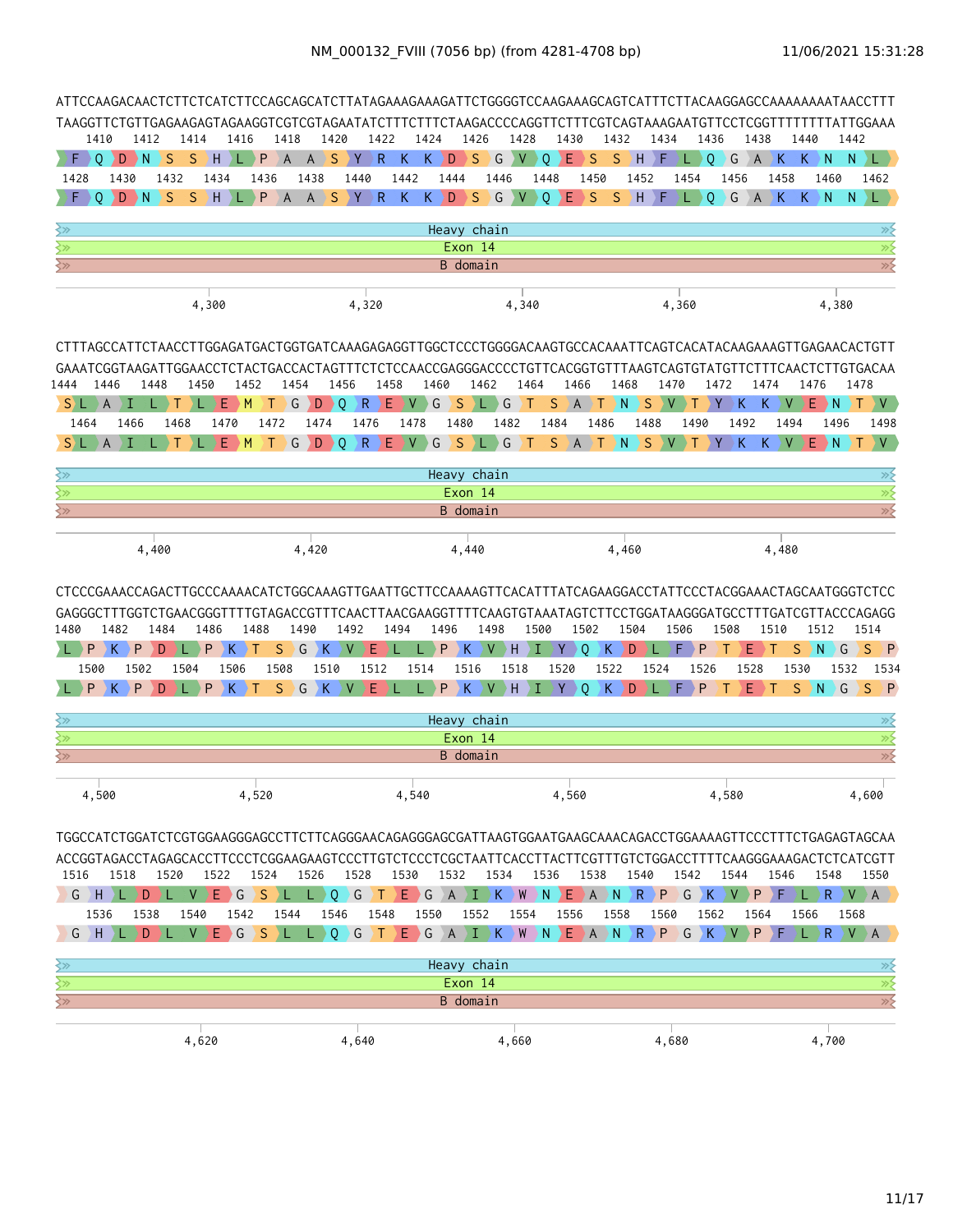| 1552                                               |                                                                                                                                                                                                                                    | 1554              | 1556      |                  | 1558                | 1560                 |            | 1562              | 1564              | 1566            |                             | 1568                         | 1570      |                 | 1572            | 1574                        |                     | 1576                    | 1578           |                                      | 1580                                                  | 1582                               |              | 1584         | 1586                                                |
|----------------------------------------------------|------------------------------------------------------------------------------------------------------------------------------------------------------------------------------------------------------------------------------------|-------------------|-----------|------------------|---------------------|----------------------|------------|-------------------|-------------------|-----------------|-----------------------------|------------------------------|-----------|-----------------|-----------------|-----------------------------|---------------------|-------------------------|----------------|--------------------------------------|-------------------------------------------------------|------------------------------------|--------------|--------------|-----------------------------------------------------|
| T)E.                                               | <sub>S</sub>                                                                                                                                                                                                                       | <sub>S</sub><br>A | K         | $\rightarrow$ T  | P                   | S<br>ΣК              |            | D.                | P                 | A               | W                           | D<br>DΝ                      | ΣH.       | Y               | ) G             | Т<br>0                      | L                   | D P                     | K<br>Е         | E.<br>$\rightarrow$ W                |                                                       | K<br><sub>S</sub>                  | $\mathbf{0}$ | Ε            | $K \ S$                                             |
| 1570                                               | 1572                                                                                                                                                                                                                               | 1574              |           | 1576             |                     | 1578                 | 1580       | 1582              |                   | 1584            | 1586                        | 1588                         |           | 1590            |                 | 1592                        | 1594                | 1596                    |                | 1598                                 | 1600                                                  |                                    | 1602         | 1604         |                                                     |
| TE                                                 | <sub>S</sub>                                                                                                                                                                                                                       | <sub>S</sub><br>A | K.        |                  | P                   | S<br>K               |            | D.                | P                 | A               | W                           | D N                          |           | H Y G           |                 | $\blacklozenge$<br>$\Omega$ |                     | P<br>ΣК.                | Ε              | E.                                   | W<br>K.                                               | <sub>S</sub>                       | $\Omega$     | $E$ $K$ $S$  |                                                     |
| ≷≫                                                 |                                                                                                                                                                                                                                    |                   |           |                  |                     |                      |            |                   |                   |                 |                             | Heavy chain                  |           |                 |                 |                             |                     |                         |                |                                      |                                                       |                                    |              |              | ≫                                                   |
| ≷≫                                                 |                                                                                                                                                                                                                                    |                   |           |                  |                     |                      |            |                   |                   |                 |                             | Exon 14                      |           |                 |                 |                             |                     |                         |                |                                      |                                                       |                                    |              |              | $\overline{\gg}$                                    |
| $\left\langle \gg \right\rangle$                   |                                                                                                                                                                                                                                    |                   |           |                  |                     |                      |            |                   |                   |                 |                             | <b>B</b> domain              |           |                 |                 |                             |                     |                         |                |                                      |                                                       |                                    |              |              | $\overline{\gg}$                                    |
|                                                    |                                                                                                                                                                                                                                    | 4,720             |           |                  |                     |                      | 4,740      |                   |                   |                 |                             | 4,760                        |           |                 |                 |                             | 4,780               |                         |                |                                      |                                                       | 4,800                              |              |              |                                                     |
|                                                    | CCAGAAAAAACAGCTTTTAAGAAAAAGGATACCATTTTGTCCCTGAACGCTTGTGAAAGCAATCATGCAATAGCAGCAATAAATGAGGGACAAAATAAGCCCGAAAT<br>GGTCTTTTTTGTCGAAAATTCTTTTTCCTATGGTAAAACAGGGACTTGCGAACACTTTCGTTAGTACGTTATCGTCGTTATTTACTCCCTGTTTTATTCGGGCTTTA<br>1588 | 1590              |           | 1592             | 1594                |                      | 1596       | 1598              | 1600              |                 | 1602                        | 1604                         | 1606      |                 | 1608            |                             | 1610                | 1612                    | 1614           |                                      | 1616                                                  | 1618                               |              | 1620         | 1622                                                |
| P.<br>1606                                         | F<br>1608                                                                                                                                                                                                                          |                   | A<br>1610 | ۱F.<br>K<br>1612 | K.                  | $\mathsf{K}$<br>1614 | D<br>1616  |                   | S<br>1618         | 1620            | $\overline{A}$<br>N<br>1622 | C                            | Е<br>1624 | S<br>N<br>1626  | $\rightarrow$ H | $A \mid I$<br>1628          | A<br>1630           | A                       | T<br>N<br>1632 | ٠E<br>1634                           | G                                                     | $\circ$<br>N<br>1636               | 1638         | $K \nvert P$ | $E \rightarrow I$<br>1640                           |
| P                                                  | $K$ ) T                                                                                                                                                                                                                            |                   | AF        | K.               | $\mathsf{K}$        | $K$ D                | ŀТ         | л                 | $L \rightarrow S$ | L N             |                             | A C                          |           |                 |                 |                             | E S N H A I A A I N |                         |                | DE.                                  | $\big\} G$                                            | $\circ$<br>N                       |              | $K \nvert P$ | $E \rightarrow I$                                   |
|                                                    |                                                                                                                                                                                                                                    |                   |           |                  |                     |                      |            |                   |                   |                 |                             |                              |           |                 |                 |                             |                     |                         |                |                                      |                                                       |                                    |              |              |                                                     |
| ≷≫<br>⊰≫                                           |                                                                                                                                                                                                                                    |                   |           |                  |                     |                      |            |                   |                   |                 |                             | Heavy chain<br>Exon 14       |           |                 |                 |                             |                     |                         |                |                                      |                                                       |                                    |              |              | ≫<br>$\overline{\gg}$                               |
| $\overline{\left\langle \mathrm{p}\right\rangle }$ |                                                                                                                                                                                                                                    |                   |           |                  |                     |                      |            |                   |                   |                 |                             | <b>B</b> domain              |           |                 |                 |                             |                     |                         |                |                                      |                                                       |                                    |              |              | $\overline{\mathscr{D}}$                            |
|                                                    |                                                                                                                                                                                                                                    |                   |           |                  |                     |                      |            |                   |                   |                 |                             |                              |           |                 |                 |                             |                     |                         |                |                                      |                                                       |                                    |              |              |                                                     |
|                                                    | 4,820                                                                                                                                                                                                                              |                   |           |                  |                     | 4,840                |            |                   |                   | 4,860           |                             |                              |           |                 | 4,880           |                             |                     |                         |                | 4,900                                |                                                       |                                    |              | 4,920        |                                                     |
|                                                    | 1624                                                                                                                                                                                                                               | 1626<br>W         | A         | 1628<br>K.       | 1630<br>$O$ $G$ $R$ |                      | 1632<br>E. | 1634<br>⊧R        |                   | 1636<br>S.<br>C | 1638<br>$\overline{Q}$      | 1640<br>N<br>P               | P         | 1642<br>V       | 1644<br>K       | R.                          | 1646<br>Н.<br>0     | 1648<br>R.              | E.             | 1650<br>L                            | 1652<br>R                                             |                                    | 1654         | 1656<br>0    | S.                                                  |
| 1642                                               | 1644                                                                                                                                                                                                                               |                   | 1646      |                  | 1648                | 1650                 | 1652       |                   | 1654              | 1656            |                             | 1658                         | 1660      | 1662            |                 | 1664                        |                     | 1666                    | 1668           | 1670                                 |                                                       | 1672                               | 1674         |              | 1676                                                |
|                                                    | ÞТ<br>⊢V                                                                                                                                                                                                                           | W                 | A         | K)               | $Q$ G $)$ R $)$ T   |                      |            | ERL               |                   | $\mathsf{C}$    | $S$ Q                       | $\langle N_{\perp}\rangle$ P | PV        |                 | $L$ $K$         |                             | $R$ $H$             | $\circ$<br>$\mathsf{R}$ | Ε              | $\left\langle 1 \right\rangle$<br>T. | $\overline{\phantom{a}}$ R $\overline{\phantom{a}}$ T |                                    | Т            | $\circ$      | $\langle S \rangle$                                 |
| ≷≫                                                 |                                                                                                                                                                                                                                    |                   |           |                  |                     |                      |            |                   | Heavy chain       |                 |                             |                              |           |                 |                 |                             |                     |                         |                |                                      | Light chain                                           |                                    |              |              | $\gg$                                               |
| ≰≫                                                 |                                                                                                                                                                                                                                    |                   |           |                  |                     |                      |            |                   |                   |                 |                             | Exon 14                      |           |                 |                 |                             |                     |                         |                |                                      |                                                       |                                    |              |              | $\overline{\gg}$                                    |
| ≷≫                                                 |                                                                                                                                                                                                                                    |                   |           |                  |                     |                      |            |                   | <b>B</b> domain   |                 |                             |                              |           |                 |                 |                             |                     |                         |                |                                      |                                                       | a3 domain                          |              |              | $\overline{\gg}$                                    |
|                                                    |                                                                                                                                                                                                                                    |                   |           | 4,940            |                     |                      |            |                   | 4,960             |                 |                             |                              | 4,980     |                 |                 |                             |                     | 5,000                   |                |                                      |                                                       |                                    | 5,020        |              |                                                     |
|                                                    |                                                                                                                                                                                                                                    |                   |           |                  |                     |                      |            |                   |                   |                 |                             |                              |           |                 |                 |                             |                     |                         |                |                                      |                                                       |                                    |              |              |                                                     |
|                                                    | 1658 1660                                                                                                                                                                                                                          | 1662              |           | 1664             |                     | 1666                 | 1668       | 1670              |                   | 1672            | 1674                        | 1676                         |           | 1678            |                 | 1680                        | 1682                | 1684                    |                | 1686                                 | 1688                                                  |                                    | 1690         | 1692         |                                                     |
|                                                    | $D$ O $E$                                                                                                                                                                                                                          |                   |           |                  |                     |                      |            | D T I S V E M K ) |                   |                 |                             | $K$ $E$                      |           | D }F }D }I }Y } |                 | D                           | → E →               | D                       | ∴E }N          | $\circ$                              |                                                       |                                    |              |              | $S$ $\rightarrow$ $R$ $S$ $\rightarrow$ $F$ $Q$ $K$ |
| 1678                                               |                                                                                                                                                                                                                                    | 1680              | 1682      |                  | 1684                | 1686                 |            | 1688              | 1690              | 1692            |                             | 1694                         | 1696      |                 | 1698            | 1700                        |                     | 1702                    | 1704           |                                      | 1706                                                  | 1708                               |              | 1710         | 1712                                                |
| D O                                                | F                                                                                                                                                                                                                                  | T.<br>F           | D         | Y                | D                   | D<br>т               | Т          | <sub>S</sub><br>V | E                 | M<br>K.         | K.                          | ΣE.<br>D.                    | DE.       | D               | ΙI              | Y<br>D                      | E.                  | D                       | $E$ N          | $0 \rightarrow S$                    |                                                       | $\rightarrow$ P $\rightarrow$<br>R | <sub>S</sub> | F.           | $0$ K                                               |

| <>>   |       | Light chain |       |         |  |
|-------|-------|-------------|-------|---------|--|
| <>>   |       | Exon 14     |       |         |  |
| く≫    |       | a3 domain   |       | $A3$ in |  |
|       |       |             |       |         |  |
| 5,040 | 5,060 | 5,080       | 5,100 | 5,120   |  |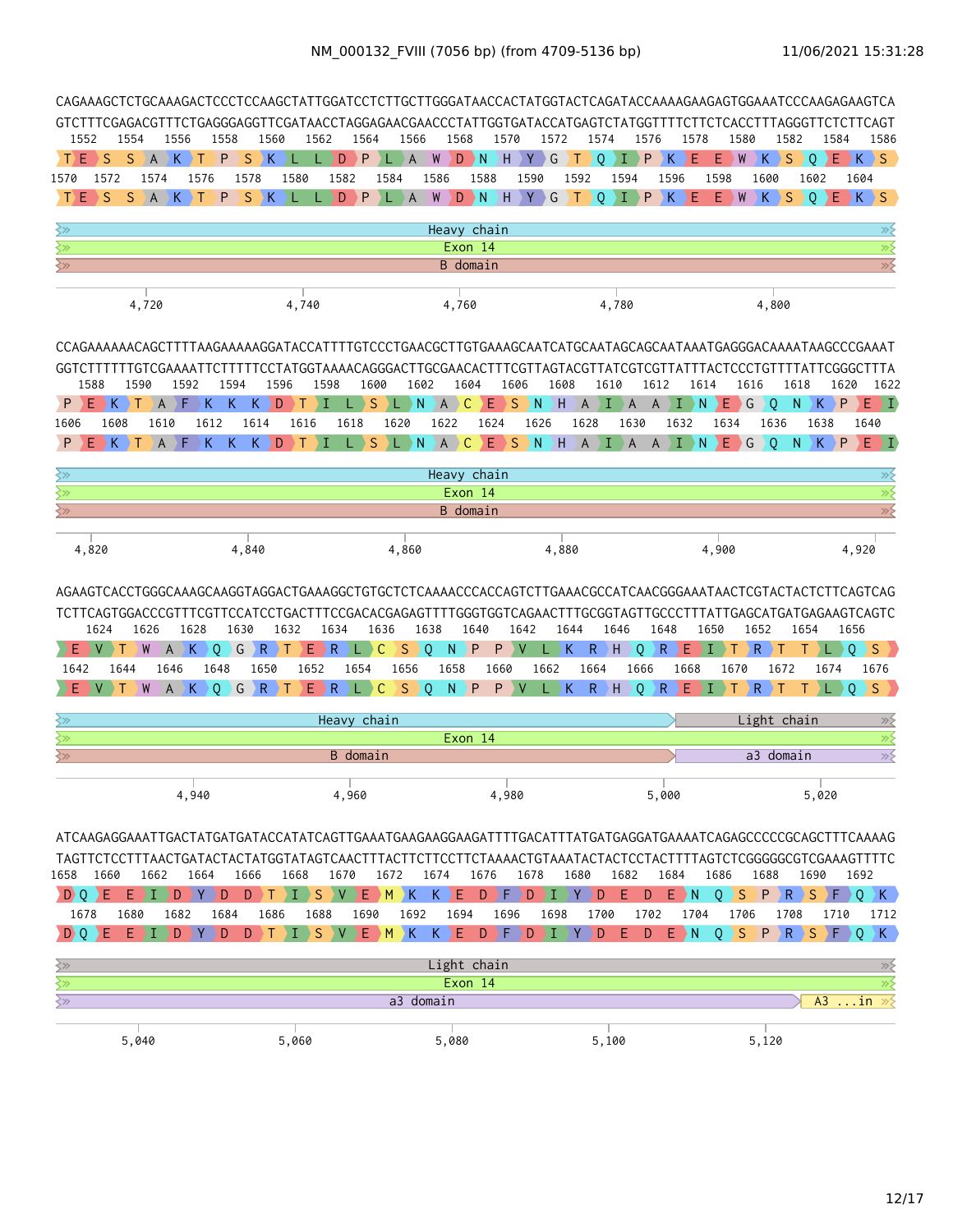|                                                          | AAAACACGACACTATTTTATTGCTGCAGTGGAGAGGCTCTGGGATTATGGGATGAGTAGCTCCCCACATGTTCTAAGAAACAGGGCTCAGAGTGGCAGTGTCCCTCA         |                       |                 |                 |                              |                                                                                                                                 |                      |                      |                                                                         |            |                                    |                                               |                       |                   |                |            |           |             |                       |                |                         |                      |           |                                                                                                                                       |
|----------------------------------------------------------|---------------------------------------------------------------------------------------------------------------------|-----------------------|-----------------|-----------------|------------------------------|---------------------------------------------------------------------------------------------------------------------------------|----------------------|----------------------|-------------------------------------------------------------------------|------------|------------------------------------|-----------------------------------------------|-----------------------|-------------------|----------------|------------|-----------|-------------|-----------------------|----------------|-------------------------|----------------------|-----------|---------------------------------------------------------------------------------------------------------------------------------------|
| 1694                                                     | TTTTGTGCTGTGATAAAATAACGACGTCACCTCTCCGAGACCCTAATACCCTACTCATCGAGGGGTGTACAAGATTCTTTGTCCCGAGTCTCACCGTCACAGGGAGT<br>1696 |                       | 1698            | 1700            | 1702                         |                                                                                                                                 | 1704                 | 1706                 |                                                                         | 1708       | 1710                               | 1712                                          |                       | 1714              | 1716           |            | 1718      | 1720        |                       | 1722           | 1724                    | 1726                 |           | 1728                                                                                                                                  |
|                                                          | R                                                                                                                   | H                     | Y<br>F          | L               | $\mathsf{A}$<br>$\mathsf{A}$ | ⊦V                                                                                                                              | Ε<br>⊧ R             |                      | $\mathsf{W}$                                                            | D          | Y<br>G                             | S<br>M                                        | S                     | S                 | P              | H.<br>V    | R         | N           | R                     | $\overline{A}$ | S<br>0                  | G<br>S               |           | P<br>) O                                                                                                                              |
|                                                          | 1714                                                                                                                | 1716                  | 1718            |                 | 1720                         | 1722                                                                                                                            |                      | 1724                 | 1726                                                                    |            | 1728                               | 1730                                          | 1732                  |                   | 1734           | 1736       |           | 1738        | 1740                  |                | 1742                    | 1744                 | 1746      | 1748                                                                                                                                  |
| $K$ ) T                                                  |                                                                                                                     | $R$ $H$               | Y<br>F.         | T.              | $\mathsf{A}$<br>$\mathsf{A}$ | $\vee$                                                                                                                          | Ε<br>$\rightarrow$ R |                      | W                                                                       | D          | $\rightarrow$ Y $\rightarrow$<br>G | M                                             | S<br>S                |                   | $S$ $P$        | $H$ $V$    |           | N<br>R      | $\langle R \rangle A$ |                | $\circ$<br><sub>S</sub> | ⊃ G<br>$\bullet$     | <b>DV</b> | $P$ 0                                                                                                                                 |
| $\gtrsim$                                                |                                                                                                                     |                       |                 |                 |                              |                                                                                                                                 |                      |                      |                                                                         |            |                                    | Light chain                                   |                       |                   |                |            |           |             |                       |                |                         |                      |           | $\gg$                                                                                                                                 |
| ≷≫                                                       |                                                                                                                     |                       |                 |                 |                              |                                                                                                                                 |                      |                      | Exon 14                                                                 |            |                                    |                                               |                       |                   |                |            |           |             |                       |                |                         | Exon 15              |           | $\overline{\gg}$                                                                                                                      |
| ≩≫                                                       |                                                                                                                     |                       |                 |                 |                              |                                                                                                                                 |                      |                      |                                                                         |            |                                    | A3 domain                                     |                       |                   |                |            |           |             |                       |                |                         |                      |           | $\overline{\gg}$                                                                                                                      |
| 5,140                                                    |                                                                                                                     |                       |                 |                 | 5,160                        |                                                                                                                                 |                      |                      |                                                                         | 5,180      |                                    |                                               |                       |                   | 5,200          |            |           |             | 5,220                 |                |                         |                      |           | 5,240                                                                                                                                 |
|                                                          | GTTCAAGAAAGTTGTTTTCCAGGAATTTACTGATGGCTCCTTTACTCAGCCCTTATACCGTGGAGAACTAAATGAACATTTGGGACTCCTGGGGCCATATATAAGAG         |                       |                 |                 |                              |                                                                                                                                 |                      |                      |                                                                         |            |                                    |                                               |                       |                   |                |            |           |             |                       |                |                         |                      |           |                                                                                                                                       |
|                                                          | CAAGTTCTTTCAACAAAAGGTCCTTAAATGACTACCGAGGAAATGAGTCGGGAATATGGCACCTCTTGATTTACTTGTAAACCCTGAGGACCCCGGTATATATTCTC         |                       |                 |                 |                              |                                                                                                                                 |                      |                      |                                                                         |            |                                    |                                               |                       |                   |                |            |           |             |                       |                |                         |                      |           |                                                                                                                                       |
| 1730                                                     | 1732                                                                                                                |                       | 1734            | 1736            |                              | 1738                                                                                                                            | 1740                 | 1742                 |                                                                         | 1744       | 1746                               |                                               | 1748                  | 1750              |                | 1752       | 1754      | 1756        |                       | 1758           | 1760                    |                      | 1762      | 1764                                                                                                                                  |
| ∑F :                                                     | K                                                                                                                   | $K \rightarrow$<br>V. | V.              | F.<br>$\Omega$  | E.                           | D F D<br>Τ                                                                                                                      | D                    | $\overline{G}$<br>S. | ♦                                                                       | Т          | $\circ$<br>P                       | Æ                                             | Y.                    | $R$ $G$           | E              | N.         | E.        | H.          | G                     |                | G                       | P                    | ΣY        | $I \rightarrow R$                                                                                                                     |
|                                                          | 1750<br>K<br>К                                                                                                      | 1752<br><sub>V</sub>  | V               | 1754<br>F.<br>0 | 1756<br>F                    | 1758                                                                                                                            | D                    | 1760<br>S.<br>) G    | 1762<br>ΣF.                                                             | т          | 1764<br>P<br>0 I                   | 1766<br>ΣL.                                   | 1768<br>.∋ <b>Υ</b> ⊃ | $R \rightarrow G$ | 1770<br>Ε      | 1772<br>N. | Ε         | 1774<br>H   | 1776<br>G             |                | 1778<br>G               | 1780<br>P            | 1782<br>Y | $I \rightarrow R$                                                                                                                     |
|                                                          |                                                                                                                     |                       |                 |                 |                              |                                                                                                                                 |                      |                      |                                                                         |            |                                    |                                               |                       |                   |                |            |           |             |                       |                |                         |                      |           |                                                                                                                                       |
| ╳╳                                                       |                                                                                                                     |                       |                 |                 |                              |                                                                                                                                 |                      |                      |                                                                         |            |                                    | Light chain                                   |                       |                   |                |            |           |             |                       |                |                         |                      |           | $\gg$                                                                                                                                 |
| $\overline{\mathbb{R}^2}$<br>≷≫                          |                                                                                                                     |                       |                 |                 |                              |                                                                                                                                 |                      |                      |                                                                         |            |                                    | Exon 15<br>A3 domain                          |                       |                   |                |            |           |             |                       |                |                         |                      |           | $\gg$<br>$\overline{\gg}$                                                                                                             |
|                                                          |                                                                                                                     |                       |                 |                 |                              |                                                                                                                                 |                      |                      |                                                                         |            |                                    |                                               |                       |                   |                |            |           |             |                       |                |                         |                      |           |                                                                                                                                       |
|                                                          |                                                                                                                     |                       | 5,260           |                 |                              |                                                                                                                                 |                      | 5,280                |                                                                         |            |                                    |                                               | 5,300                 |                   |                |            |           | 5,320       |                       |                |                         | 5,340                |           |                                                                                                                                       |
|                                                          |                                                                                                                     |                       |                 |                 |                              |                                                                                                                                 |                      |                      |                                                                         |            |                                    |                                               |                       |                   |                |            |           |             |                       |                |                         |                      |           |                                                                                                                                       |
|                                                          | CAGAAGTTGAAGATAATATCATGGTAACTTTCAGAAATCAGGCCTCTCGTCCCTATTCCTATTCTATTCTAGCCTTATTTCTTATGAGGAAGATCAGAGGCAAGGAGCA       |                       |                 |                 |                              |                                                                                                                                 |                      |                      |                                                                         |            |                                    |                                               |                       |                   |                |            |           |             |                       |                |                         |                      |           |                                                                                                                                       |
|                                                          | GTCTTCAACTTCTATTATAGTACCATTGAAAGTCTTTAGTCCGGAGAGCAGGGATAAGGAAGATAAGATCGGAATAAAGAATACTCCTTCTAGTCTCCGTTCCTCGT         |                       |                 |                 |                              |                                                                                                                                 |                      |                      |                                                                         |            |                                    |                                               |                       |                   |                |            |           |             |                       |                |                         |                      |           |                                                                                                                                       |
| 1766<br>A E                                              | V                                                                                                                   | 1768<br>Ε<br>D        | 1770<br>ΣN      | 1772<br>T<br>M  | v                            | 1774                                                                                                                            | 1776<br>R.           | N                    | 1778<br>$\circ$<br>A                                                    | 1780<br>S. | $\mathsf R$                        | 1782<br>P<br>Y                                | 1784<br>S             | F                 | 1786<br>S<br>Υ | 1788<br>S  | 1790<br>T | S           | 1792<br>F             | 1794<br>F      | D                       | 1796<br>R<br>$\circ$ | 1798      | 1800<br>$Q$ $G$ $A$                                                                                                                   |
| 1784                                                     | 1786                                                                                                                | 1788                  |                 | 1790            | 1792                         | 1794                                                                                                                            |                      | 1796                 | 1798                                                                    |            | 1800                               | 1802                                          |                       | 1804              | 1806           |            | 1808      | 1810        | 1812                  |                | 1814                    | 1816                 |           | 1818                                                                                                                                  |
| AE                                                       | V                                                                                                                   | Ε<br>D                | ۰N              | M               |                              |                                                                                                                                 | $\mathsf R$          | N                    | $\overline{0}$                                                          | AS         | $\mathsf{R}$ $\mathsf{P}$          | $Y \rightarrow$                               | <sub>S</sub>          | ۰F                | S<br>Y         | S          | T         | S           |                       | F              | D                       | $\Omega$<br>R.       | 0         | G A                                                                                                                                   |
|                                                          |                                                                                                                     |                       |                 |                 |                              |                                                                                                                                 |                      |                      |                                                                         |            |                                    |                                               |                       |                   |                |            |           |             |                       |                |                         |                      |           |                                                                                                                                       |
| $\overline{\left\langle \mathbf{3}\right\rangle }$<br>≷≫ |                                                                                                                     | Exon 15               |                 |                 |                              |                                                                                                                                 |                      |                      |                                                                         |            |                                    | Light chain                                   |                       |                   | Exon 16        |            |           |             |                       |                |                         |                      |           | $\gg$<br>$\overline{\gg}$                                                                                                             |
| ₹≫                                                       |                                                                                                                     |                       |                 |                 |                              |                                                                                                                                 |                      |                      |                                                                         |            |                                    | A3 domain                                     |                       |                   |                |            |           |             |                       |                |                         |                      |           | $\gg$                                                                                                                                 |
|                                                          |                                                                                                                     |                       |                 |                 |                              |                                                                                                                                 |                      |                      |                                                                         |            |                                    |                                               |                       |                   |                |            |           |             |                       |                |                         |                      |           |                                                                                                                                       |
|                                                          |                                                                                                                     | 5,360                 |                 |                 |                              | 5,380                                                                                                                           |                      |                      |                                                                         |            | 5,400                              |                                               |                       |                   |                | 5,420      |           |             |                       |                | 5,440                   |                      |           |                                                                                                                                       |
|                                                          |                                                                                                                     |                       |                 |                 |                              |                                                                                                                                 |                      |                      |                                                                         |            |                                    |                                               |                       |                   |                |            |           |             |                       |                |                         |                      |           |                                                                                                                                       |
|                                                          |                                                                                                                     |                       |                 |                 |                              |                                                                                                                                 |                      |                      |                                                                         |            |                                    |                                               |                       |                   |                |            |           |             |                       |                |                         |                      |           |                                                                                                                                       |
|                                                          |                                                                                                                     |                       |                 |                 |                              |                                                                                                                                 |                      |                      |                                                                         |            |                                    |                                               |                       |                   |                |            |           |             |                       |                |                         |                      |           |                                                                                                                                       |
| EPP)                                                     | 1802<br>R.                                                                                                          | 1804<br>K)            | 1806<br>$N$ $F$ |                 | 1808<br>V K P N              | 1810                                                                                                                            | YE.                  | 1812                 | 1814<br>$\rightarrow$ T $\rightarrow$ K $\rightarrow$ T $\rightarrow$ Y |            | 1816                               | 1818<br>$F$ W $K$ $V$ $Q$ $H$ $H$ $M$ $A$ $P$ | 1820                  |                   | 1822           | 1824       | 1826      | $T$ $K$ $D$ | 1828                  | E ) F          | 1830<br>D               | 1832                 |           | 1834 1836<br>$\rightarrow$ C $\rightarrow$ K $\rightarrow$ A $\rightarrow$ M $\rightarrow$ A $\rightarrow$                            |
| 1820                                                     | 1822                                                                                                                |                       | 1824            | 1826            | 1828                         |                                                                                                                                 | 1830                 | 1832                 |                                                                         | 1834       | 1836                               | 1838                                          |                       | 1840              | 1842           |            | 1844      | 1846        |                       | 1848           | 1850                    | 1852                 |           | 1854                                                                                                                                  |
|                                                          | E P R                                                                                                               |                       |                 |                 |                              | $K$ $\setminus$ N $\setminus$ F $\setminus$ V $\setminus$ K $\setminus$ P $\setminus$ N $\setminus$ E $\setminus$ T $\setminus$ |                      | $K$ ) T              |                                                                         | Y.         |                                    |                                               |                       |                   |                |            |           |             |                       |                |                         |                      |           | F ) W } K > V > Q > H > H <mark>&gt; M &gt; A &gt; P &gt; T   K &gt; D &gt; E &gt; F &gt; D &gt; C &gt; K &gt; A &gt; W &gt; A</mark> |
|                                                          |                                                                                                                     |                       |                 |                 |                              |                                                                                                                                 |                      |                      |                                                                         |            |                                    | Light chain                                   |                       |                   |                |            |           |             |                       |                |                         |                      |           |                                                                                                                                       |
| $\geq$<br>$\overline{\mathbb{R}^2}$                      |                                                                                                                     |                       |                 |                 |                              |                                                                                                                                 |                      |                      |                                                                         |            |                                    | Exon 16                                       |                       |                   |                |            |           |             |                       |                |                         |                      |           | $\gg \leq$<br>$\overline{\gg}$                                                                                                        |
| $\sum$                                                   |                                                                                                                     |                       |                 |                 |                              |                                                                                                                                 |                      |                      |                                                                         |            |                                    | A3 domain                                     |                       |                   |                |            |           |             |                       |                |                         |                      |           | $\overline{\gg}$                                                                                                                      |
|                                                          |                                                                                                                     |                       |                 |                 |                              |                                                                                                                                 |                      |                      |                                                                         |            |                                    |                                               |                       |                   |                |            |           |             |                       |                |                         |                      |           |                                                                                                                                       |

| 5,460 | .480 | , 500 | $F \cap \Omega$<br>,520 | $-10$<br>, 540 | , 560 |
|-------|------|-------|-------------------------|----------------|-------|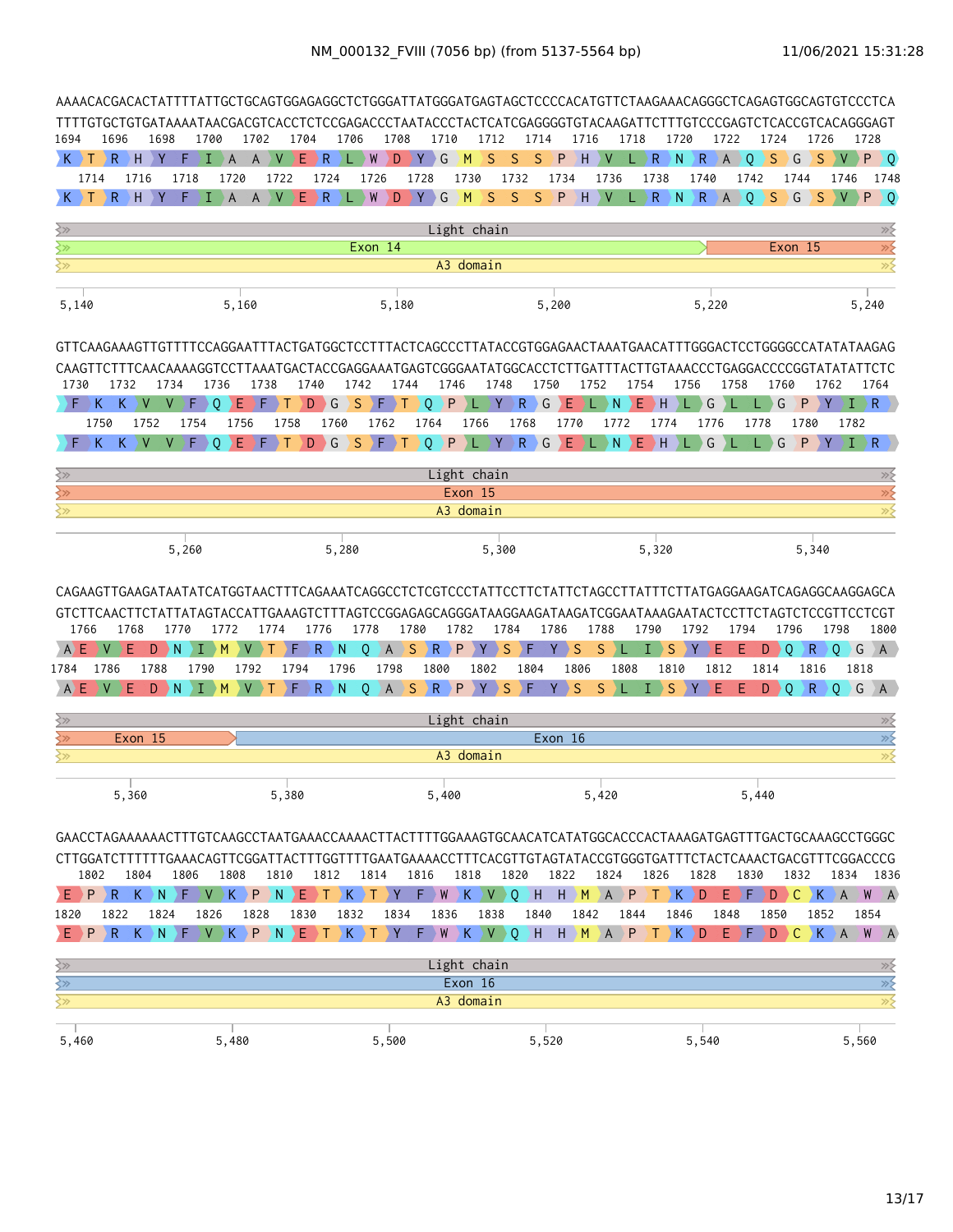|                                 |                             |                 |                   |                                                       | TTATTTCTCTGATGTTGACCTGGAAAAAGATGTGCACTCAGGCCTGATTGGACCCCTTCTGGTCTGCCACACTAACACACTGAACCCTGCTCATGGGAGACAAGTGA                                                                                                                |                           |      |                         |                         |            |                                         |                           |                  |            |                 |                               |                                       |                    |                      |                                               |
|---------------------------------|-----------------------------|-----------------|-------------------|-------------------------------------------------------|----------------------------------------------------------------------------------------------------------------------------------------------------------------------------------------------------------------------------|---------------------------|------|-------------------------|-------------------------|------------|-----------------------------------------|---------------------------|------------------|------------|-----------------|-------------------------------|---------------------------------------|--------------------|----------------------|-----------------------------------------------|
|                                 |                             |                 |                   |                                                       | AATAAAGAGACTACAACTGGACCTTTTTCTACACGTGAGTCCGGACTAACCTGGGGAAGACCAGACGGTGTGATTGTGTGACTTGGGACGAGTACCCTCTGTTCACT                                                                                                                |                           |      |                         |                         |            |                                         |                           |                  |            |                 |                               |                                       |                    |                      |                                               |
|                                 | 1838<br>1840<br>S<br>D<br>F | 1842<br>∣V<br>D | 1844<br>E.        | K.                                                    | 1846<br>1848<br>$\mathsf{V}\rightarrow \mathsf{H}$ .<br>D                                                                                                                                                                  | 1850<br><sub>S</sub><br>G | ۰L   | 1852<br>G<br>T.         | 1854<br>P               | 1856       | 1858<br><sub>C</sub><br>$V \rightarrow$ | ) H                       | 1860<br>N<br>T   | 1862<br>T  | 1864<br>⊦L⇒N    | P                             | 1866<br>$\mathsf H$<br>$\overline{A}$ | 1868<br>$\big\} G$ | 1870<br>$\mathsf{R}$ | $\circ$<br>V                                  |
| 1856                            | 1858                        | 1860            | 1862              | 1864                                                  | 1866                                                                                                                                                                                                                       | 1868                      | 1870 | 1872                    | 1874                    |            | 1876                                    | 1878                      | 1880             |            | 1882            | 1884                          | 1886                                  |                    | 1888                 | 1890                                          |
|                                 | S<br>D                      |                 | Е                 | K                                                     | D<br>$\mathsf{V}\rightarrow\mathsf{H}$ .                                                                                                                                                                                   | S.<br>G                   | ¢    | $\big\} G$<br>I.        | $\mathbf{P}$            |            | V<br>$\mathsf{C}$                       | -) H                      | ) N<br>Т         | т          | L N             | $\overline{P}$ $\overline{A}$ |                                       | $H \ G$            | R                    | $\Omega$<br>V                                 |
| ≷≫                              |                             |                 |                   |                                                       |                                                                                                                                                                                                                            |                           |      |                         | Light chain             |            |                                         |                           |                  |            |                 |                               |                                       |                    |                      | $\gg$                                         |
| $\Leftrightarrow$               | Exon 16                     |                 |                   |                                                       |                                                                                                                                                                                                                            |                           |      |                         |                         |            | Exon 17                                 |                           |                  |            |                 |                               |                                       |                    |                      | $\overline{\gg}$                              |
| ≩≫                              |                             |                 |                   |                                                       |                                                                                                                                                                                                                            |                           |      |                         | A3 domain               |            |                                         |                           |                  |            |                 |                               |                                       |                    |                      | $\overline{\gg}$                              |
|                                 |                             | 5,580           |                   |                                                       | 5,600                                                                                                                                                                                                                      |                           |      |                         | 5,620                   |            |                                         |                           |                  | 5,640      |                 |                               |                                       | 5,660              |                      |                                               |
|                                 |                             |                 |                   |                                                       |                                                                                                                                                                                                                            |                           |      |                         |                         |            |                                         |                           |                  |            |                 |                               |                                       |                    |                      |                                               |
|                                 |                             |                 |                   |                                                       |                                                                                                                                                                                                                            |                           |      |                         |                         |            |                                         |                           |                  |            |                 |                               |                                       |                    |                      |                                               |
| 1872                            | 1874<br>Е                   | 1876<br>A       | 1878              | 1880                                                  | 1882                                                                                                                                                                                                                       | 1884<br>Е<br>D            | 1886 | 1888<br>$K \ S$<br>W    | 1890<br>$\blacklozenge$ | 1892<br>F. | Ε                                       | 1894<br><sup>N</sup><br>M | 1896<br>Ε<br>D R | 1898<br>N. | C.              | 1900<br>R.<br>A               | 1902<br>P                             | 1904<br>С<br>N     |                      | 1906<br>$\circ$<br>$\rightarrow$ M $_{\odot}$ |
| 1892                            | 1894                        | 1896            | 1898              | 1900                                                  | 1902                                                                                                                                                                                                                       | 1904                      | 1906 | 1908                    |                         | 1910       | 1912                                    | 1914                      |                  | 1916       | 1918            | 1920                          |                                       | 1922               | 1924                 | 1926                                          |
| $T$ V $-$                       | ٠E.<br>$\circ$              | Ø<br>A          | F                 |                                                       |                                                                                                                                                                                                                            | Е<br>D                    |      | K S W Y                 |                         | F.         | $E$ N                                   |                           | $M \ E R$        |            | $N$ $C$ $R$ $A$ |                               |                                       | $P$ $C$ $N$        | л                    | $O$ $M$                                       |
| ≩≫                              |                             |                 |                   |                                                       |                                                                                                                                                                                                                            |                           |      |                         | Light chain             |            |                                         |                           |                  |            |                 |                               |                                       |                    |                      | $\gg \xi$                                     |
| $\left\langle \gg\right\rangle$ |                             |                 |                   |                                                       |                                                                                                                                                                                                                            |                           |      |                         | Exon 17                 |            |                                         |                           |                  |            |                 |                               |                                       |                    |                      | $\overline{\gg}$                              |
| ⋚≫                              |                             |                 |                   |                                                       |                                                                                                                                                                                                                            |                           |      |                         | A3 domain               |            |                                         |                           |                  |            |                 |                               |                                       |                    |                      | $\overline{\gg}$                              |
|                                 |                             |                 |                   |                                                       |                                                                                                                                                                                                                            |                           |      |                         |                         |            |                                         |                           |                  |            |                 |                               |                                       |                    |                      |                                               |
|                                 | 5,680                       |                 |                   | 5,700                                                 |                                                                                                                                                                                                                            |                           |      | 5,720                   |                         |            |                                         | 5,740                     |                  |            |                 |                               | 5,760                                 |                    |                      |                                               |
|                                 |                             |                 |                   |                                                       |                                                                                                                                                                                                                            |                           |      |                         |                         |            |                                         |                           |                  |            |                 |                               |                                       |                    |                      |                                               |
|                                 |                             |                 |                   |                                                       |                                                                                                                                                                                                                            |                           |      |                         |                         |            |                                         |                           |                  |            |                 |                               |                                       |                    |                      |                                               |
|                                 |                             |                 |                   |                                                       |                                                                                                                                                                                                                            |                           |      |                         |                         |            |                                         |                           |                  |            |                 |                               |                                       |                    |                      |                                               |
| 1908                            | 1910                        | 1912            | 1914              | 1916                                                  | 1918                                                                                                                                                                                                                       | 1920                      | 1922 | 1924                    | 1926                    | 1928       |                                         | 1930                      | 1932             |            | 1934            | 1936                          | 1938                                  |                    | 1940                 | 1942                                          |
| D                               | P                           | K.<br>F.        | E N               | $\left\langle \mathbf{Y}\right\rangle$<br>R.          | $F$ H                                                                                                                                                                                                                      | A IN)                     |      | G Y                     | I)<br>M                 | D)<br>л.   |                                         | G<br>P                    | ♦                | V          | M<br>λA         | 0                             | $\rightarrow$ Q<br>D                  | $R \rightarrow I$  | R                    | W Y                                           |
| 1928                            | 1930                        | 1932            | 1934              | 1936                                                  | 1938                                                                                                                                                                                                                       | 1940                      | 1942 |                         | 1944                    | 1946       | 1948                                    | 1950                      |                  | 1952       | 1954            |                               | 1956                                  | 1958               | 1960                 | 1962                                          |
| E<br>D.                         | P<br>T                      | ₱<br>K.         | $E \rightarrow N$ | $R_{\odot}$<br>$\left\langle \mathbf{Y}\right\rangle$ | $F$ H                                                                                                                                                                                                                      | $\overline{A}$            |      | ) I ) N ) G ) Y ) I ) M |                         | D T        | $L \rightarrow P$                       |                           | $G \setminus L$  | V          | M<br>A          | 0                             | D<br>0 (                              | $R_{\odot}$        | R.<br>) L            | W Y                                           |
| $\leftrightarrow$               |                             |                 |                   |                                                       |                                                                                                                                                                                                                            |                           |      |                         | Light chain             |            |                                         |                           |                  |            |                 |                               |                                       |                    |                      | $\gg$                                         |
| $\gtrsim$                       |                             | Exon 17         |                   |                                                       |                                                                                                                                                                                                                            |                           |      |                         |                         |            |                                         |                           | Exon 18          |            |                 |                               |                                       |                    |                      | $\overline{\gg}$                              |
| ≷≫                              |                             |                 |                   |                                                       |                                                                                                                                                                                                                            |                           |      |                         | A3 domain               |            |                                         |                           |                  |            |                 |                               |                                       |                    |                      | $\overline{\gg}$                              |
| 5,780                           |                             |                 | 5,800             |                                                       |                                                                                                                                                                                                                            | 5,820                     |      |                         |                         | 5,840      |                                         |                           |                  |            | 5,860           |                               |                                       |                    |                      | 5,880                                         |
|                                 |                             |                 |                   |                                                       |                                                                                                                                                                                                                            |                           |      |                         |                         |            |                                         |                           |                  |            |                 |                               |                                       |                    |                      |                                               |
|                                 |                             |                 |                   |                                                       | TCTGCTCAGCATGGGCAGCAATGAAAACATCCATTCTATTCATTTCAGTGGACATGTGTTCACTGTACGAAAAAAAGAGGAGTATAAAATGGCACTGTACAATCTCT<br>AGACGAGTCGTACCCGTCGTTACTTTTGTAGGTAAGATAAGTAAAGTCACCTGTACACAAGTGACATGCTTTTTTTCTCCTCATATTTTACCGTGACATGTTAGAGA |                           |      |                         |                         |            |                                         |                           |                  |            |                 |                               |                                       |                    |                      |                                               |
| 1944                            | 1946                        | 1948            | 1950              | 1952                                                  | 1954                                                                                                                                                                                                                       | 1956                      | 1958 | 1960                    | 1962                    |            | 1964                                    | 1966                      | 1968             |            | 1970            | 1972                          | 1974                                  |                    | 1976                 | 1978                                          |
|                                 | $L \rightarrow S$           |                 |                   |                                                       | AMAGASAN ENAIHASIAHAFASAGHAVAFATAVARI                                                                                                                                                                                      |                           |      |                         |                         |            |                                         |                           | K.               | $K$ $E$    |                 | EYX KM                        | <sup>A</sup>                          | ) L )              |                      | YNDL)                                         |
|                                 | 1964<br>1966<br>S           | 1968            | 1970              |                                                       | 1972<br>1974                                                                                                                                                                                                               | 1976                      |      | 1978                    | 1980                    | 1982<br>F  | 1984                                    |                           | 1986             | 1988       | 1990            |                               | 1992                                  | 1994<br>D L        | D N                  | 1996                                          |
|                                 |                             | $M$ $G$         | $S \ N$           |                                                       | ENIHSIHFSGHV                                                                                                                                                                                                               |                           |      |                         |                         |            |                                         | $V$ $R$                   | $K_{\odot}$      | $K$ $E$    |                 | E)Y)K)M                       | $\overline{A}$                        |                    |                      |                                               |
| ≩≫                              |                             |                 |                   |                                                       |                                                                                                                                                                                                                            |                           |      |                         | Light chain             |            |                                         |                           |                  |            |                 |                               |                                       |                    |                      | $\gg \succeq$                                 |
| $\overline{\mathbb{R}}$         |                             |                 |                   |                                                       |                                                                                                                                                                                                                            |                           |      |                         | Exon 18                 |            |                                         |                           |                  |            |                 |                               |                                       |                    |                      |                                               |
| $\sum$                          |                             |                 |                   |                                                       |                                                                                                                                                                                                                            |                           |      |                         | A3 domain               |            |                                         |                           |                  |            |                 |                               |                                       |                    |                      | $\frac{1}{\frac{2}{x}}$                       |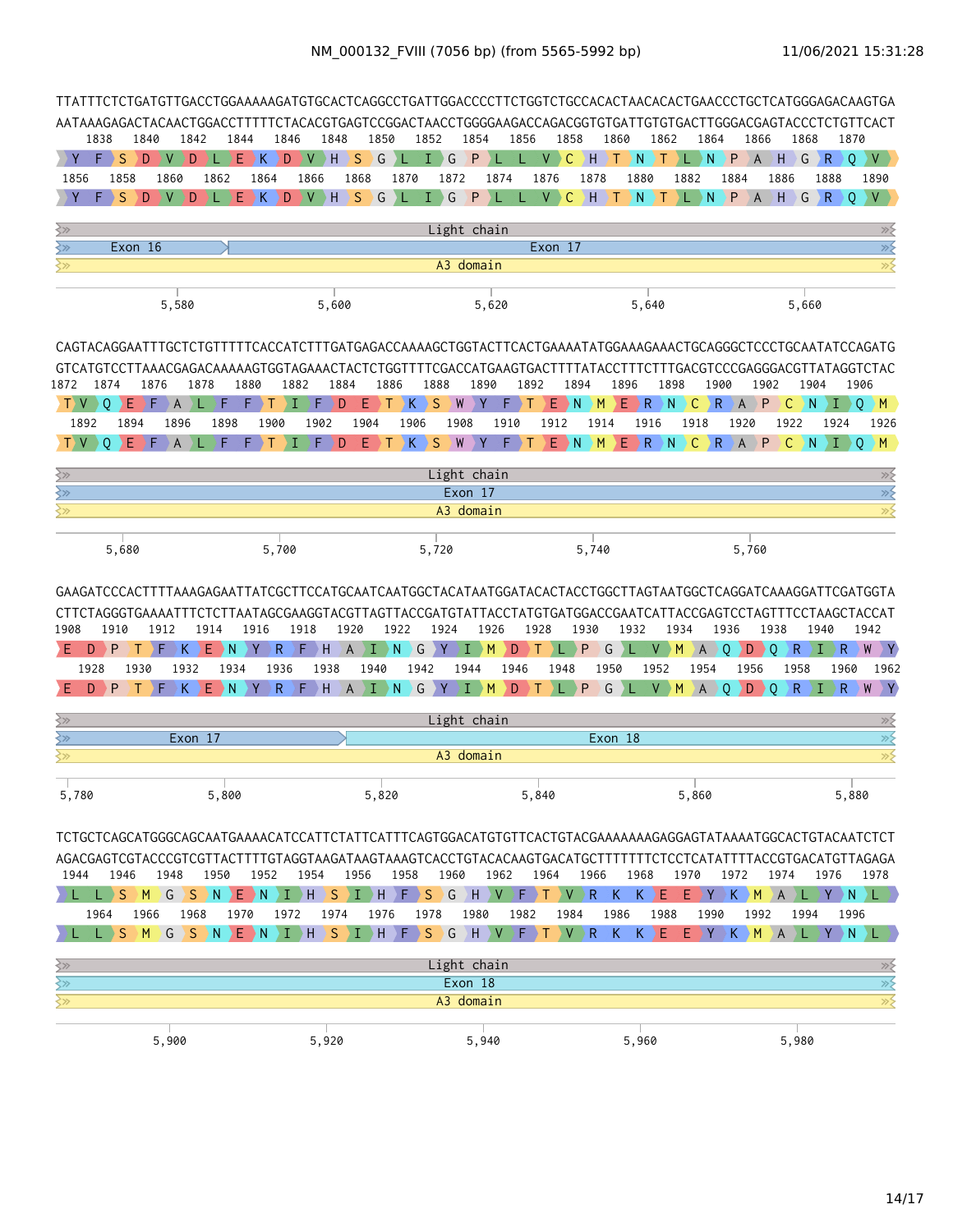|                                             |                                                                        |                                                                                                                             |                                                                                                                                                 |                                   |                                                      | ATCCAGGTGTTTTTGAGACAGTGGAAATGTTACCATCCAAAGCTGGAATTTGGCGGGTGGAATGCCTTATTGGCGAGCATCTACATGCTGGGATGAGCACACTTTTT |                                                                                                                                                         |                   |                                   |                       |                   |                                                                                                                                                 |                          |                     |                             |                 |                 |                           |                |                |                               |                       |                 |                                                                                 |                           |
|---------------------------------------------|------------------------------------------------------------------------|-----------------------------------------------------------------------------------------------------------------------------|-------------------------------------------------------------------------------------------------------------------------------------------------|-----------------------------------|------------------------------------------------------|-------------------------------------------------------------------------------------------------------------|---------------------------------------------------------------------------------------------------------------------------------------------------------|-------------------|-----------------------------------|-----------------------|-------------------|-------------------------------------------------------------------------------------------------------------------------------------------------|--------------------------|---------------------|-----------------------------|-----------------|-----------------|---------------------------|----------------|----------------|-------------------------------|-----------------------|-----------------|---------------------------------------------------------------------------------|---------------------------|
| 1980                                        | 1982                                                                   | TAGGTCCACAAAAACTCTGTCACCTTTACAATGGTAGGTTTCGACCTTAAACCGCCCACCTTACGGAATAACCGCTCGTAGATGTACGACCCTACTCGTGTGAAAAA<br>1984         | 1986                                                                                                                                            | 1988                              |                                                      | 1990                                                                                                        | 1992                                                                                                                                                    |                   | 1994                              | 1996                  |                   | 1998                                                                                                                                            | 2000                     |                     | 2002                        | 2004            |                 | 2006                      |                | 2008           |                               | 2010                  | 2012            |                                                                                 | 2014                      |
| Y <sub>P</sub>                              | G<br>V                                                                 | F<br>Е                                                                                                                      | V                                                                                                                                               | E.<br>ИŊ                          |                                                      | S<br>P                                                                                                      | K                                                                                                                                                       | $A$ $G$           | л                                 | $\mathsf{W}$          | $\mathsf{R}$      | $\vee$                                                                                                                                          | E.<br>C                  |                     | T                           | G<br>E.         | $\rightarrow$ H |                           | E)H            | A              | G                             | M                     | S               |                                                                                 | LDF.                      |
| 1998                                        | 2000                                                                   | 2002                                                                                                                        | 2004                                                                                                                                            | 2006                              | 2008                                                 | 2010                                                                                                        |                                                                                                                                                         | 2012              |                                   | 2014                  | 2016              |                                                                                                                                                 | 2018                     | 2020                |                             | 2022            | 2024            |                           | 2026           |                | 2028                          |                       | 2030            | 2032                                                                            |                           |
| Y<br>P                                      | G                                                                      | F<br>Е                                                                                                                      | V                                                                                                                                               | E.<br>M                           |                                                      | P<br>S.                                                                                                     | $\mathbf{K}$                                                                                                                                            | A G               |                                   | $I \nightharpoonup W$ | $\mathsf{R}$      | $\vee$                                                                                                                                          | E.<br>C.                 |                     | T.                          | G<br>E          | DH.             | )L)H                      |                | A              | G                             | M                     | S<br>т          | ) L. J                                                                          | F.                        |
| $\left\langle \gg \right\rangle$            |                                                                        |                                                                                                                             |                                                                                                                                                 |                                   |                                                      |                                                                                                             |                                                                                                                                                         |                   |                                   | Light chain           |                   |                                                                                                                                                 |                          |                     |                             |                 |                 |                           |                |                |                               |                       |                 |                                                                                 | $\gg$                     |
| $\left\langle \gg \right\rangle$<br>≷≫      |                                                                        |                                                                                                                             |                                                                                                                                                 |                                   |                                                      |                                                                                                             |                                                                                                                                                         |                   |                                   | A3 domain             | Exon 19           |                                                                                                                                                 |                          |                     |                             |                 |                 |                           |                |                |                               |                       |                 |                                                                                 | $\gg$<br>$\overline{\gg}$ |
|                                             |                                                                        |                                                                                                                             |                                                                                                                                                 |                                   |                                                      |                                                                                                             |                                                                                                                                                         |                   |                                   |                       |                   |                                                                                                                                                 |                          |                     |                             |                 |                 |                           |                |                |                               |                       |                 |                                                                                 |                           |
|                                             | 6,000                                                                  |                                                                                                                             |                                                                                                                                                 | 6,020                             |                                                      |                                                                                                             |                                                                                                                                                         |                   | 6,040                             |                       |                   |                                                                                                                                                 |                          | 6,060               |                             |                 |                 |                           |                | 6,080          |                               |                       |                 |                                                                                 |                           |
|                                             |                                                                        |                                                                                                                             |                                                                                                                                                 |                                   |                                                      |                                                                                                             |                                                                                                                                                         |                   |                                   |                       |                   |                                                                                                                                                 |                          |                     |                             |                 |                 |                           |                |                |                               |                       |                 |                                                                                 |                           |
|                                             |                                                                        | CTGGTGTACAGCAATAAGTGTCAGACTCCCCTGGGAATGGCTTCTGGACACATTAGAGATTTTCAGATTACAGCTTCAGGACAATATGGACAGTGGGCCCCAAAGCT                 |                                                                                                                                                 |                                   |                                                      |                                                                                                             |                                                                                                                                                         |                   |                                   |                       |                   |                                                                                                                                                 |                          |                     |                             |                 |                 |                           |                |                |                               |                       |                 |                                                                                 |                           |
|                                             | 2016                                                                   | GACCACATGTCGTTATTCACAGTCTGAGGGGACCCTTACCGAAGACCTGTGTAATCTCTAAAAGTCTAATGTCGAAGTCCTGTTATACCTGTCACCCGGGGTTTCGA<br>2018<br>2020 |                                                                                                                                                 | 2022                              | 2024                                                 | 2026                                                                                                        | 2028                                                                                                                                                    |                   | 2030                              |                       | 2032              | 2034                                                                                                                                            |                          | 2036                | 2038                        |                 | 2040            | 2042                      |                | 2044           |                               | 2046                  |                 | 2048                                                                            | 2050                      |
|                                             |                                                                        | S<br>ΣN<br>K.                                                                                                               |                                                                                                                                                 | 0                                 | P                                                    | G                                                                                                           | M                                                                                                                                                       | <sub>S</sub><br>A | G                                 | H                     | R<br>Т.           | D                                                                                                                                               | F                        | 0                   |                             | $\overline{A}$  | S<br>G          | 0                         |                | G              | 0                             | W                     | $\overline{A}$  | P                                                                               | K)L                       |
| 2034                                        | 2036                                                                   | 2038                                                                                                                        | 2040                                                                                                                                            | 2042                              | 2044                                                 |                                                                                                             | 2046                                                                                                                                                    | 2048              |                                   | 2050                  | 2052              |                                                                                                                                                 | 2054                     | 2056                |                             | 2058            |                 | 2060                      | 2062           |                | 2064                          |                       | 2066            |                                                                                 | 2068                      |
|                                             | $V$ $Y$ $S$                                                            | $\rightarrow$ N                                                                                                             | $K$ C 0                                                                                                                                         | $\rightarrow$ T                   | P                                                    | $\angle L$ $\angle G$                                                                                       |                                                                                                                                                         |                   |                                   | M A S G H I R D F Q   |                   |                                                                                                                                                 |                          |                     | $\vert I \vert$ T           | AS              | $\bigcirc$      |                           | 0 Y            | G              | $\mathbf{0}$                  | W                     | $\overline{A}$  |                                                                                 | $P$ $K$ $L$               |
| ≷≫                                          |                                                                        |                                                                                                                             |                                                                                                                                                 |                                   |                                                      |                                                                                                             |                                                                                                                                                         |                   |                                   | Light chain           |                   |                                                                                                                                                 |                          |                     |                             |                 |                 |                           |                |                |                               |                       |                 |                                                                                 | $\gg$                     |
|                                             | Exon 19                                                                |                                                                                                                             |                                                                                                                                                 |                                   |                                                      |                                                                                                             |                                                                                                                                                         |                   |                                   | Exon 20               |                   |                                                                                                                                                 |                          |                     |                             |                 |                 |                           |                |                |                               |                       | Exon 21         |                                                                                 | $\times$                  |
|                                             | A3 domain                                                              |                                                                                                                             |                                                                                                                                                 |                                   |                                                      |                                                                                                             |                                                                                                                                                         |                   |                                   |                       |                   | C1 domain                                                                                                                                       |                          |                     |                             |                 |                 |                           |                |                |                               |                       |                 |                                                                                 | $\overline{\gg}$          |
| 6,100                                       |                                                                        |                                                                                                                             | 6,120                                                                                                                                           |                                   |                                                      |                                                                                                             | 6,140                                                                                                                                                   |                   |                                   |                       |                   |                                                                                                                                                 | 6,160                    |                     |                             |                 |                 | 6,180                     |                |                |                               |                       |                 | 6,200                                                                           |                           |
|                                             |                                                                        |                                                                                                                             |                                                                                                                                                 |                                   |                                                      |                                                                                                             |                                                                                                                                                         |                   |                                   |                       |                   |                                                                                                                                                 |                          |                     |                             |                 |                 |                           |                |                |                               |                       |                 |                                                                                 |                           |
| A<br>2070<br>A                              | 2052<br>R.<br>2072<br>R.<br>) L D                                      | 2054<br>H<br>Y<br>2074<br>H<br>Y                                                                                            | CCGGTCTGAAGTAATAAGGCCTAGTTAGTTACGGACCTCGTGGTTCCTCGGGAAAAGAACCTAGTTCCACCTAGACAACCGTGGTTACTAATAAGTGCCGTAGTTCT<br>2056<br>G<br>S<br>2076<br>S<br>G | 2058<br>S<br>п<br>2078<br>S<br>Œ. | 2060<br>۰N<br>A<br>$\rightarrow$ N<br>$\overline{A}$ | 2062<br>W<br>2080<br>W                                                                                      | S<br>2082<br>S                                                                                                                                          | 2064<br>Т<br>Т    | 2066<br>Ε<br>K<br>2084<br>E.<br>к | P<br>2086<br>P        | 2068<br>› F<br>F. | GGCCAGACTTCATTATTCCGGATCAATCAATGCCTGGAGCACCAAGGAGCCCTTTTCTTGGATCAAGGTGGATCTGTTGGCACCAATGATTATTCACGGCATCAAGA<br>2070<br>S<br>W<br>2088<br>S<br>W | T.<br>2090<br>$\bf \Phi$ | 2072<br>K<br>K<br>V | 2074<br>V<br>D<br>2092<br>D | H.<br>2094<br>н | 2076<br>L.      | A<br>2096<br>$\mathsf{A}$ | 2078<br>P<br>P | M<br>2098<br>M | 2080<br>Ι<br>2100<br>T.<br>I. | 2082<br>H)<br>Ι.<br>H | G<br>2102<br>G  | 2084<br>$\left\langle \Gamma \right\rangle K \left\langle \Gamma \right\rangle$ | 2104<br>$I$ $K$ )         |
|                                             |                                                                        |                                                                                                                             |                                                                                                                                                 |                                   |                                                      |                                                                                                             |                                                                                                                                                         |                   |                                   |                       |                   |                                                                                                                                                 |                          |                     |                             |                 |                 |                           |                |                |                               |                       |                 |                                                                                 |                           |
| $\overline{\Huge \searrow}$<br>≷≫           |                                                                        |                                                                                                                             |                                                                                                                                                 |                                   |                                                      | Exon 21                                                                                                     |                                                                                                                                                         |                   |                                   | Light chain           |                   |                                                                                                                                                 |                          |                     |                             |                 |                 |                           | Exon 22        |                |                               |                       |                 |                                                                                 | $\gg$<br>$\gg$            |
| ≷≫                                          |                                                                        |                                                                                                                             |                                                                                                                                                 |                                   |                                                      |                                                                                                             |                                                                                                                                                         |                   |                                   | C1 domain             |                   |                                                                                                                                                 |                          |                     |                             |                 |                 |                           |                |                |                               |                       |                 |                                                                                 | $\overline{\gg}$          |
|                                             |                                                                        |                                                                                                                             |                                                                                                                                                 |                                   |                                                      |                                                                                                             |                                                                                                                                                         |                   |                                   |                       |                   |                                                                                                                                                 |                          |                     |                             |                 |                 |                           |                |                |                               |                       |                 |                                                                                 |                           |
|                                             |                                                                        | 6,220                                                                                                                       |                                                                                                                                                 |                                   |                                                      | 6,240                                                                                                       |                                                                                                                                                         |                   |                                   |                       | 6,260             |                                                                                                                                                 |                          |                     |                             | 6,280           |                 |                           |                |                |                               | 6,300                 |                 |                                                                                 |                           |
|                                             |                                                                        | CCCAGGGTGCCCGTCAGAAGTTCTCCAGCCTCTACATCTCTCAGTTTATCATCATGTATAGTCTTGATGGGAAGAAGTGGCAGACTTATCGAGGAAATTCCACTGGA                 |                                                                                                                                                 |                                   |                                                      |                                                                                                             |                                                                                                                                                         |                   |                                   |                       |                   |                                                                                                                                                 |                          |                     |                             |                 |                 |                           |                |                |                               |                       |                 |                                                                                 |                           |
|                                             |                                                                        | GGGTCCCACGGGCAGTCTTCAAGAGGTCGGAGATGTAGAGAGTCAAATAGTAGTACATATCAGAACTACCCTTCTTCACCGTCTGAATAGCTCCTTTAAGGTGACCT                 |                                                                                                                                                 |                                   |                                                      |                                                                                                             |                                                                                                                                                         |                   |                                   |                       |                   |                                                                                                                                                 |                          |                     |                             |                 |                 |                           |                |                |                               |                       |                 |                                                                                 |                           |
|                                             | 2088                                                                   | 2090                                                                                                                        | 2092                                                                                                                                            | 2094                              | 2096                                                 | 2098<br>Y.                                                                                                  |                                                                                                                                                         | 2100              | ΣF                                | 2102<br>Т.            | 2104              |                                                                                                                                                 | 2106                     | 2108                |                             | 2110            | 2112            |                           | 2114           |                | 2116                          |                       | 2118            | 2120                                                                            |                           |
| 2106                                        | $\top$ Q $\setminus$ G $\setminus$ A $\setminus$ R $\setminus$<br>2108 | $\vert 0 \rangle$<br>2110                                                                                                   | $K$ $F$ $S$<br>2112                                                                                                                             | 2114                              | $S$ ) L $\left\langle \right\rangle$                 | 2116                                                                                                        | $\left  \begin{array}{c} 1 \end{array} \right $ $\left  \begin{array}{c} S \end{array} \right $ $\left  \begin{array}{c} Q \end{array} \right $<br>2118 |                   | 2120                              | Т.<br>2122            | $\mathsf{M}$      | Y > S<br>2124                                                                                                                                   | 2126                     | LDGK)               | 2128                        | 2130            | K W Q T         | 2132                      |                | 2134           |                               | Y R G N<br>2136       | S.<br>2138      |                                                                                 | $T \ G$<br>2140           |
|                                             | $\top$ O $\setminus$ G $\setminus$ A $\setminus$ R $\setminus$         | $\circ$                                                                                                                     | $\left\langle \mathsf{F}\right\rangle$<br>$\kappa$                                                                                              | <sub>S</sub><br><sub>S</sub>      |                                                      | Y                                                                                                           | $\mathsf S$                                                                                                                                             | $\overline{)0}$   | ΣF                                | $\mathsf{T}$<br>T     | M                 | Y                                                                                                                                               | <sub>S</sub>             | LDGKKWQT            |                             |                 |                 |                           |                | $ Y\rangle$    |                               |                       | $R$ $G$ $N$ $S$ |                                                                                 | T G                       |
|                                             |                                                                        |                                                                                                                             |                                                                                                                                                 |                                   |                                                      |                                                                                                             |                                                                                                                                                         |                   |                                   |                       |                   |                                                                                                                                                 |                          |                     |                             |                 |                 |                           |                |                |                               |                       |                 |                                                                                 |                           |
| ⊰≫<br>$\overline{\mathbb{R}^2}$             |                                                                        |                                                                                                                             |                                                                                                                                                 |                                   |                                                      |                                                                                                             |                                                                                                                                                         |                   |                                   | Light chain           | Exon 22           |                                                                                                                                                 |                          |                     |                             |                 |                 |                           |                |                |                               |                       |                 |                                                                                 | $\gg$<br>$\gg$            |
| 2086<br>$\left\langle \gamma \right\rangle$ |                                                                        |                                                                                                                             |                                                                                                                                                 |                                   |                                                      |                                                                                                             |                                                                                                                                                         |                   |                                   | C1 domain             |                   |                                                                                                                                                 |                          |                     |                             |                 |                 |                           |                |                |                               |                       |                 |                                                                                 | $\gg$                     |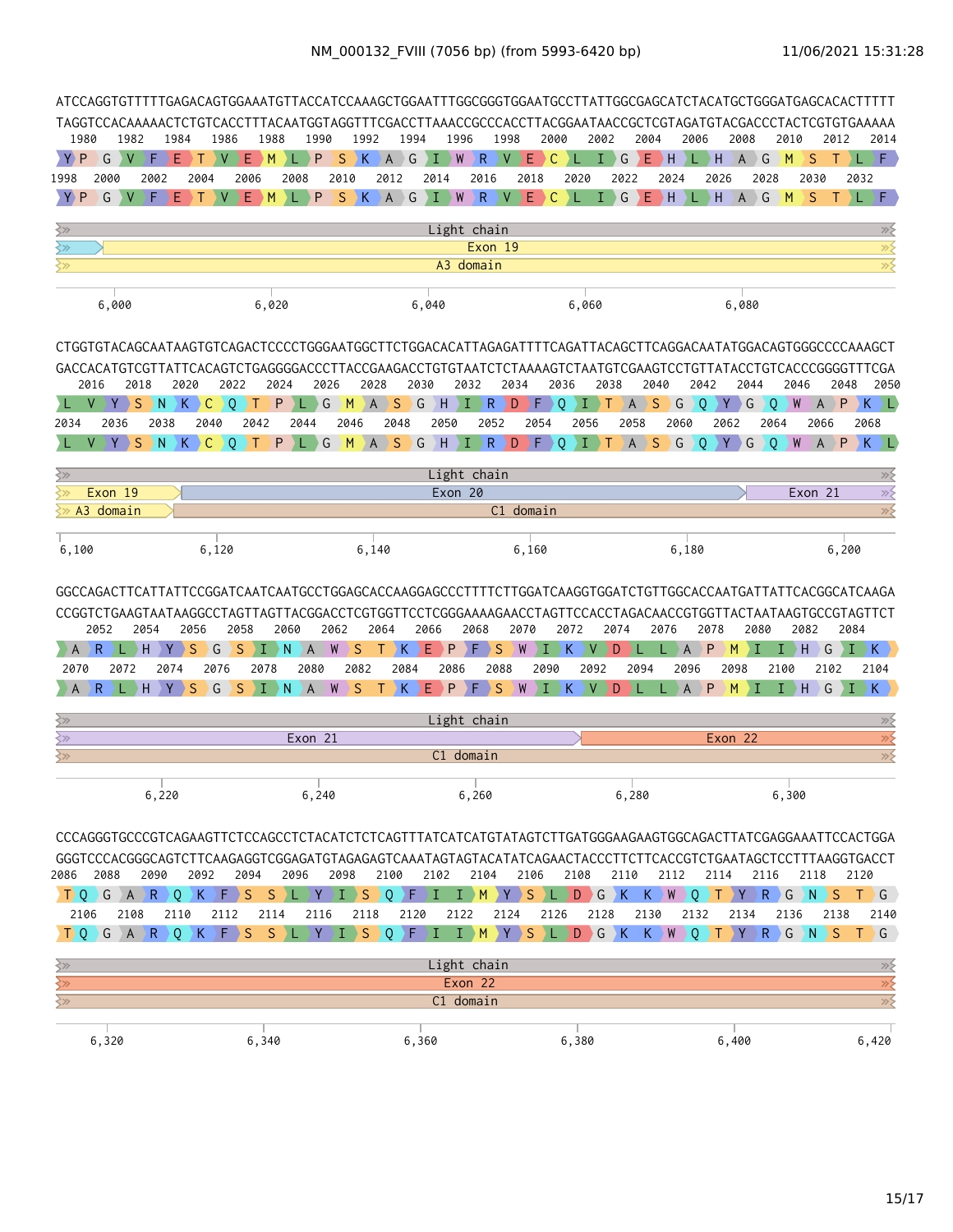| TGGAATTACCAGAAGAAACCGTTACACCTAAGTAGACCCTATTTTGTGTTATAAAAATTGGGAGGTTAATAACGAGCTATGTAGGCAAACGTGGGTTGAGTAATATC                 |                                                                                                             |                        |                                           | ACCTTAATGGTCTTCTTTGGCAATGTGGATTCATCTGGGATAAAACACAATATTTTTAACCCTCCAATTATTGCTCGATACATCCGTTTGCACCCAACTCATTATAG |                                  |                   |                    |                     |       |                                |                |                           |                                                                               |        |                 |                |         |                                      |
|-----------------------------------------------------------------------------------------------------------------------------|-------------------------------------------------------------------------------------------------------------|------------------------|-------------------------------------------|-------------------------------------------------------------------------------------------------------------|----------------------------------|-------------------|--------------------|---------------------|-------|--------------------------------|----------------|---------------------------|-------------------------------------------------------------------------------|--------|-----------------|----------------|---------|--------------------------------------|
| 2122<br>2124<br>2126                                                                                                        | 2128                                                                                                        | 2130<br>2132           | 2134                                      | 2136                                                                                                        | 2138                             |                   | 2140               | 2142                | 2144  | 2146                           |                | 2148                      | 2150                                                                          |        | 2152            |                | 2154    | 2156                                 |
| V<br>M<br>F                                                                                                                 | G<br>F<br>N                                                                                                 | S<br>D                 | S<br>G                                    | $K_{\odot}$                                                                                                 | Η<br>N                           | I.                | $\mathsf{N}$<br>F) | P<br>P              | I.    | I.<br>$\overline{A}$           | $\mathsf{R}$   | ) Y                       | I.<br>R.                                                                      |        | H               | P              | H.      | Y > S                                |
| 2142<br>2144                                                                                                                | 2148<br>2146                                                                                                | 2150                   | 2152                                      | 2154                                                                                                        | 2156                             | 2158              | 2160               |                     | 2162  | 2164                           | 2166           |                           | 2168                                                                          | 2170   |                 | 2172           | 2174    | 2176                                 |
| $\vee$<br>M                                                                                                                 | G<br>N<br>F                                                                                                 | $D \rightarrow S$<br>V |                                           | $S$ $G$ $I$ $K$                                                                                             | $\mathsf{H}$ )<br>$\overline{N}$ | Œ.                | $F \rightarrow N$  | $\overline{P}$<br>P | T     | $\mathbf{I}$<br>$\overline{A}$ | $\mathsf{R}$   | Y                         | R.<br>T.                                                                      |        | H               | P              |         | HYS                                  |
| ⊰≫                                                                                                                          |                                                                                                             |                        |                                           |                                                                                                             |                                  | Light chain       |                    |                     |       |                                |                |                           |                                                                               |        |                 |                |         | $\gg \succeq$                        |
| $\overline{\left\langle \mathbf{v}\right\rangle }$                                                                          |                                                                                                             |                        |                                           |                                                                                                             |                                  |                   | Exon 23            |                     |       |                                |                |                           |                                                                               |        |                 |                |         | $\gg$                                |
| $\left\langle \gg \right\rangle$                                                                                            |                                                                                                             |                        |                                           |                                                                                                             |                                  | C1 domain         |                    |                     |       |                                |                |                           |                                                                               |        |                 |                |         | $\overline{\gg}$                     |
|                                                                                                                             | 6,440                                                                                                       |                        |                                           | 6,460                                                                                                       |                                  |                   | 6,480              |                     |       |                                |                | 6,500                     |                                                                               |        |                 |                | 6,520   |                                      |
| CATTCGCAGCACTCTTCGCATGGAGTTGATGGGCTGTGATTTAAATAGTTGCAGCATGCCATTGGGAATGGAGAGTAAAGCAATATCAGATGCACAGATTACTGCTT                 |                                                                                                             |                        |                                           |                                                                                                             |                                  |                   |                    |                     |       |                                |                |                           |                                                                               |        |                 |                |         |                                      |
|                                                                                                                             |                                                                                                             |                        |                                           |                                                                                                             |                                  |                   |                    |                     |       |                                |                |                           |                                                                               |        |                 |                |         |                                      |
| GTAAGCGTCGTGAGAAGCGTACCTCAACTACCCGACACTAAATTTATCAACGTCGTACGGTAACCCTTACCTCTCATTTCGTTATAGTCTACGTGTCTAATGACGAA<br>2158<br>2160 | 2162<br>2164                                                                                                | 2166                   | 2168                                      | 2170                                                                                                        | 2172                             | 2174              | 2176               | 2178                |       | 2180                           | 2182           | 2184                      |                                                                               | 2186   | 2188            |                | 2190    | 2192                                 |
| R.<br>S                                                                                                                     | Ε<br>$R$ $M$                                                                                                | M<br>¢                 | $\big)$ G<br><b>C</b><br>$\sum_{i=1}^{n}$ | ⊦L → N                                                                                                      | S                                | S<br>$\bullet$    | M<br>P             |                     | G     | M<br>E.                        | S<br>K         | $\overline{A}$            | L                                                                             | D<br>S | $\mathsf{A}$    | $\circ$        |         | T A                                  |
| 2178<br>2180                                                                                                                | 2182<br>2184                                                                                                | 2186                   | 2188                                      | 2190                                                                                                        | 2192                             | 2194              | 2196               |                     | 2198  | 2200                           | 2202           |                           | 2204                                                                          | 2206   |                 | 2208           |         | 2210                                 |
| S<br>R<br>Τ                                                                                                                 | R<br>M<br>E                                                                                                 | M                      | G<br>$\mathsf{C}$<br>Ð                    | Æ<br>۰N                                                                                                     | S                                | S.<br>C           | P<br>M             |                     | G     | Ε.<br>M                        | S.<br>) K .    | $\overline{A}$            | Т.                                                                            | S<br>D | $\overline{A}$  | $\Omega$       | DT.     | AA                                   |
| ≷≫                                                                                                                          |                                                                                                             |                        |                                           |                                                                                                             |                                  | Light chain       |                    |                     |       |                                |                |                           |                                                                               |        |                 |                |         | $\gg$                                |
| $\overline{\mathbb{R}^2}$                                                                                                   | Exon 23                                                                                                     |                        |                                           |                                                                                                             |                                  |                   |                    |                     |       |                                | Exon 24        |                           |                                                                               |        |                 |                |         | $\overline{\gg}$                     |
| ≷≫                                                                                                                          | C1 domain                                                                                                   |                        |                                           |                                                                                                             |                                  |                   |                    |                     |       |                                | C2 domain      |                           |                                                                               |        |                 |                |         | $\overline{\gg}$                     |
|                                                                                                                             |                                                                                                             |                        |                                           |                                                                                                             |                                  |                   |                    |                     |       |                                |                |                           |                                                                               |        |                 |                |         |                                      |
| 6,540                                                                                                                       |                                                                                                             |                        | 6,560                                     |                                                                                                             |                                  | 6,580             |                    |                     |       | 6,600                          |                |                           |                                                                               |        | 6,620           |                |         |                                      |
|                                                                                                                             |                                                                                                             |                        |                                           |                                                                                                             |                                  |                   |                    |                     |       |                                |                |                           |                                                                               |        |                 |                |         |                                      |
| GTAGGATGAAATGGTTATACAAACGGTGGACCAGAGGAAGTTTTCGAGCTGAAGTGGAGGTTCCCTCCTCATTACGGACCTCTGGAGTCCACTTATTAGGTTTTCTC                 | CATCCTACTTTACCAATATGTTTGCCACCTGGTCTCCTTCAAAAGCTCGACTTCACCTCCAAGGGAGGAGTAATGCCTGGAGACCTCAGGTGAATAATCCAAAAGAG |                        |                                           |                                                                                                             |                                  |                   |                    |                     |       |                                |                |                           |                                                                               |        |                 |                |         |                                      |
| 2194<br>2196                                                                                                                | 2198<br>2200                                                                                                | 2202                   | 2204                                      | 2206                                                                                                        | 2208                             | 2210              | 2212               | 2214                |       | 2216                           | 2218           | 2220                      |                                                                               | 2222   |                 | 2224           | 2226    | 2228                                 |
| S S<br>Y<br>Т                                                                                                               | N<br>M<br>F<br>A                                                                                            | W<br>Т                 | S<br>P                                    | <sub>S</sub><br>ΙK.                                                                                         | $\overline{A}$<br>R.             | ΣH<br>УL.         | D.                 | $\circ$<br>G        | R     | $\rightarrow$ S<br>) N         | $\overline{A}$ | W<br>R.                   | P                                                                             | 0      | v               | $\mathsf{N}$   | N.<br>P | $K \nE$                              |
| 2212<br>2214<br>2216<br>S S                                                                                                 | 2218<br>2220<br>$\rightarrow$ N<br>M<br>F<br>A                                                              | 2222<br>W              | 2224<br>S<br>P                            | 2226<br><sub>S</sub><br>$K$ $A$                                                                             | 2228<br>R                        | 2230              |                    | 2232                | 2234  | 2236<br>LHLQGRSNA              |                | 2238<br>W<br>$\mathsf{R}$ | 2240<br>P                                                                     | Ω      | 2242<br>V       | 2244<br>N<br>N | P       | 2246<br>K<br>ΣE                      |
|                                                                                                                             |                                                                                                             |                        |                                           |                                                                                                             |                                  |                   |                    |                     |       |                                |                |                           |                                                                               |        |                 |                |         |                                      |
| $\gtrsim$<br>≷≫                                                                                                             |                                                                                                             |                        |                                           | Exon 24                                                                                                     |                                  | Light chain       |                    |                     |       |                                |                |                           |                                                                               |        |                 |                | Exon 25 | $\gg \xi$                            |
| ≷≫                                                                                                                          |                                                                                                             |                        |                                           |                                                                                                             |                                  | C2 domain         |                    |                     |       |                                |                |                           |                                                                               |        |                 |                |         | $\overline{\gg}$<br>$\overline{\gg}$ |
|                                                                                                                             |                                                                                                             |                        |                                           |                                                                                                             |                                  |                   |                    |                     |       |                                |                |                           |                                                                               |        |                 |                |         |                                      |
| 6,640                                                                                                                       |                                                                                                             | 6,660                  |                                           |                                                                                                             | 6,680                            |                   |                    |                     | 6,700 |                                |                |                           | 6,720                                                                         |        |                 |                |         | 6,740                                |
|                                                                                                                             |                                                                                                             |                        |                                           |                                                                                                             |                                  |                   |                    |                     |       |                                |                |                           |                                                                               |        |                 |                |         |                                      |
|                                                                                                                             |                                                                                                             |                        |                                           |                                                                                                             |                                  |                   |                    |                     |       |                                |                |                           |                                                                               |        |                 |                |         |                                      |
| 2232<br>2230                                                                                                                | 2234<br>2236                                                                                                | 2238                   | 2240                                      | 2242                                                                                                        | 2244                             | 2246              | 2248               |                     | 2250  | 2252                           | 2254           |                           | 2256                                                                          | 2258   |                 | 2260           |         | 2262 2264                            |
| $\Omega$<br>$\vee$<br>D                                                                                                     | FQKTMKVTGVTTQGVKSLLT                                                                                        |                        |                                           |                                                                                                             |                                  |                   |                    |                     |       |                                | S              |                           | $\rightarrow$ M $\rightarrow$ Y $\rightarrow$ V $\rightarrow$ K $\rightarrow$ |        | Ε               | D.F.           | T.      | $S_S$                                |
| 2250<br>2252<br>2248                                                                                                        | 2254                                                                                                        | 2258<br>2256           | 2260                                      | 2262                                                                                                        | 2264                             |                   | 2266               | 2268                | 2270  | 2272                           |                | 2274                      | 2276                                                                          |        | 2278            |                | 2280    | 2282                                 |
| $\Omega$<br>) V                                                                                                             | $D \rightarrow F$<br>$K \nightharpoonup T$<br>0                                                             |                        | M K V T G V T                             |                                                                                                             |                                  | T Q G V K S L L T |                    |                     |       |                                | S              | M Y                       |                                                                               |        | $V$ $K$ $E$ $F$ |                | I       | $S$ $S$                              |
| $\gtrsim$                                                                                                                   |                                                                                                             |                        |                                           |                                                                                                             |                                  | Light chain       |                    |                     |       |                                |                |                           |                                                                               |        |                 |                |         | $\gg$                                |

55